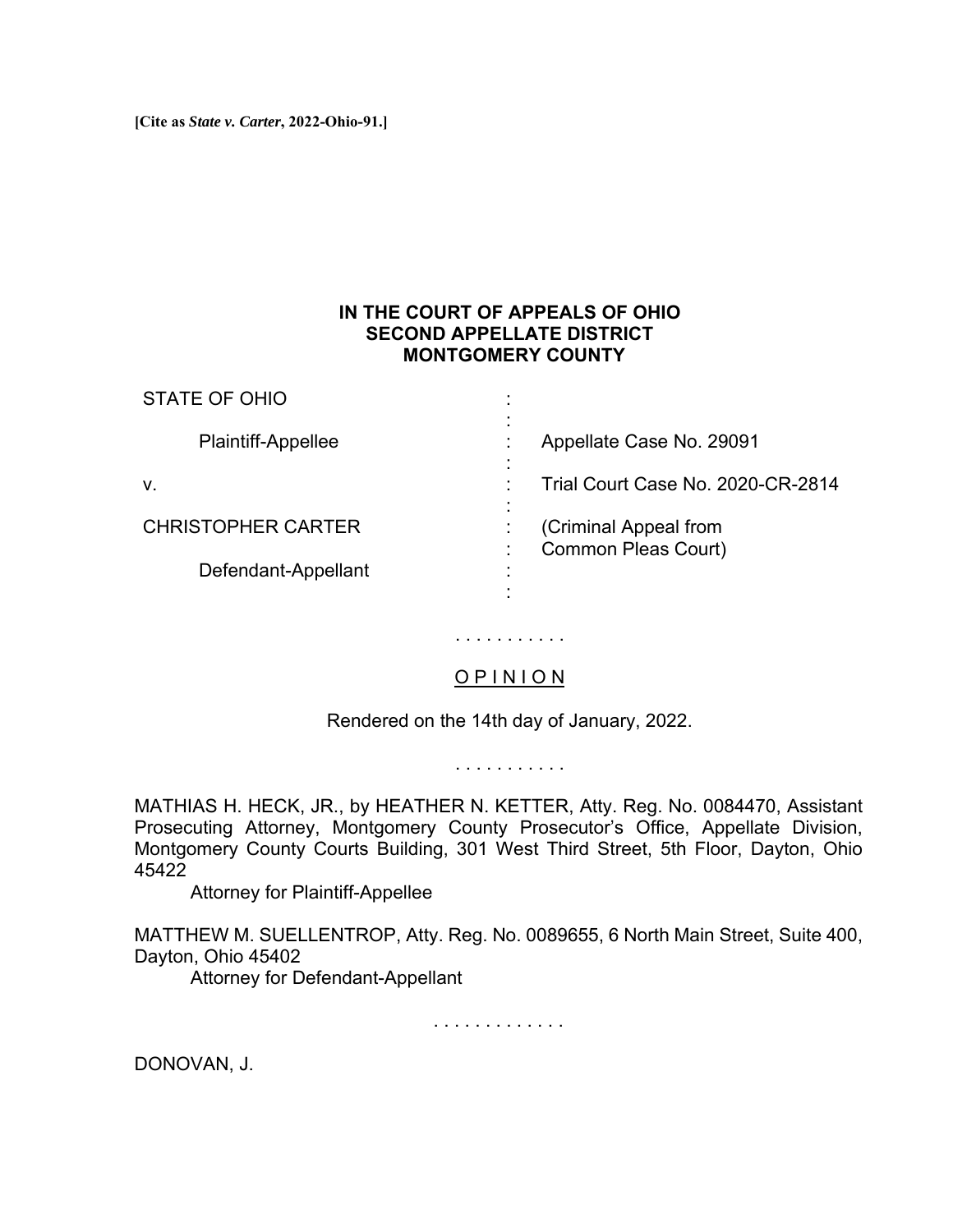**{¶ 1}** Christopher Carter appeals from his conviction, following a no contest plea, to one count of aggravated possession of drugs, in violation of R.C. 2925.11(A), a felony of the second degree. The trial court sentenced Carter to a mandatory indefinite term of a minimum of two years and a maximum of three years. We will affirm the judgment of the trial court.

**{¶ 2}** Carter was indicted on November 13, 2020, and he pled not guilty. He filed a motion to suppress on December 9, 2020. The trial court held a hearing on the motion on January 8, 2021.

**{¶ 3}** At the hearing, Dayton Police Officer Josh Erwin testified that on September 9, 2020, he was on routine patrol in a marked cruiser as part of a two-man crew with Officer Sean Gallagher, when the officers received a "ShotSpotter alert." Erwin explained that ShotSpotter is a system used to detect gunfire, by means of microphones, in the area of the North Main Street Corridor; the system provides a 25 meter (or 82-foot) "radius" to check after shots are detected. Erwin stated that ShotSpotter alerts are conveyed in three ways: via dispatch, an application on officers' phones, and/or cruiser computers. Erwin stated that less than 30 seconds elapse between the shots being detected and the alert being issued. He stated that his knowledge of ShotSpotter was limited to his use of the system as a patrol officer.

**{¶ 4}** Erwin stated that on September 9, 2020, he was alerted first on his phone and then by dispatch when the gunfire was detected; the ShotSpotter alert provided information about "the location, the time, and how many rounds" had been fired. Regarding the location, Erwin stated that an alert provides the closest address to the center of the radius. Erwin testified that, in his past experience with ShotSpotter, he had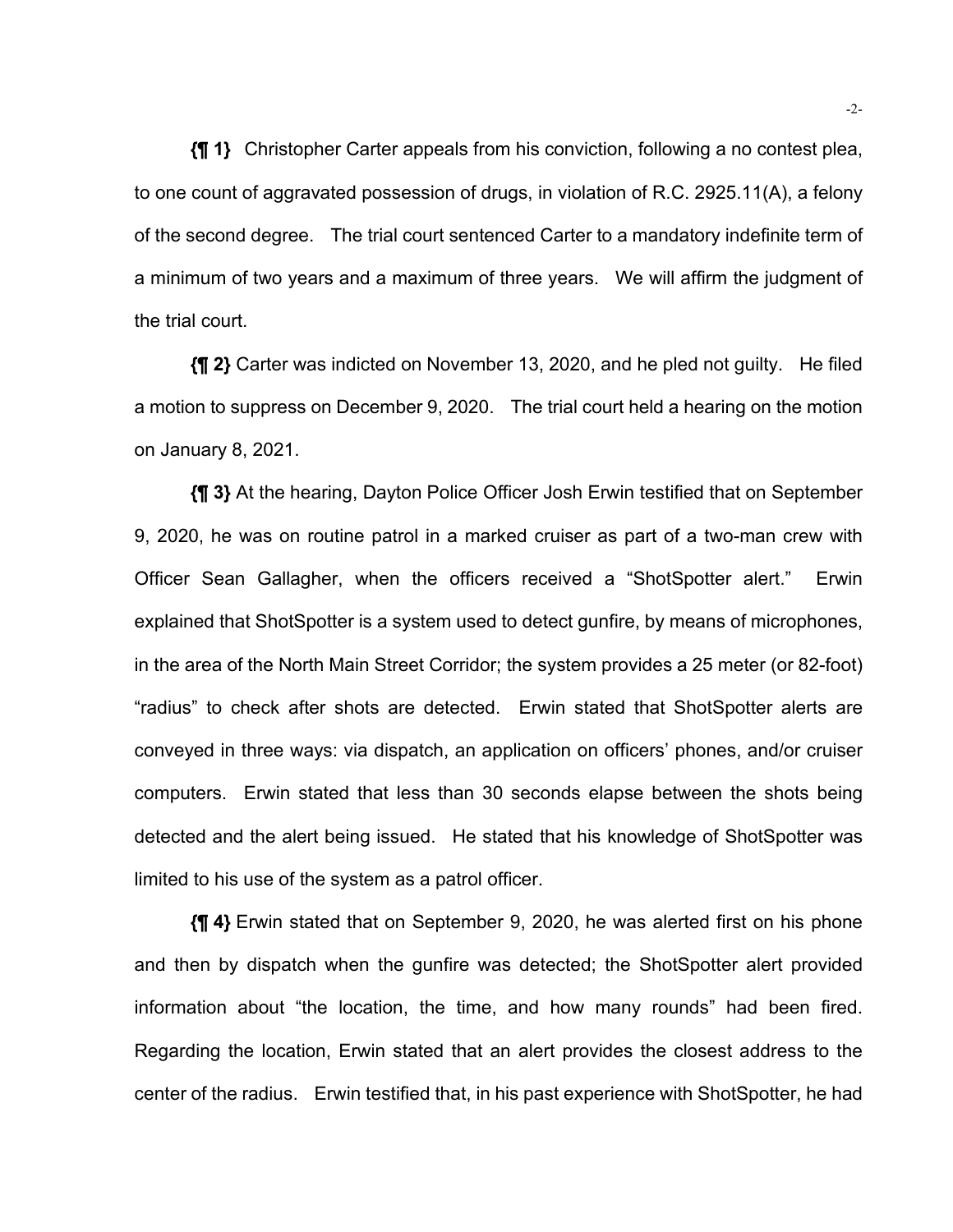"recovered firearms off individuals" who were immediately in the radius area or were leaving the area.

**{¶ 5}** According to Erwin, upon receiving the alert on September 9, he and Gallagher responded to the designated address, 59 Cambridge Avenue, in less than four minutes; while en route, the officers did not observe any vehicles leaving the area or anything unusual. Erwin stated that they observed Carter "walking east away from the area of 55 Cambridge Avenue," on the north side of the road, which is the same side of the road as 59 Cambridge, at about 12:45 a.m. He stated that 55 Cambridge is approximately 50 feet from 59 Cambridge. Erwin stated that the officers did not observe anyone else in the area, any motor vehicle traffic, or any activity on any adjacent property.

**{¶ 6}** Erwin testified that, as he and Gallagher were traveling down Cambridge, they saw Carter walking from the immediate area of 55 Cambridge, and they stopped him in front of 41 Cambridge. Carter told the officers that he was coming from a friend's home at 55 Cambridge, but he was unable to provide the friend's name. According to Erwin, Off. Gallagher performed a pat down of Carter at that point in time, to ensure he had no weapons; during the pat down, Gallagher located methamphetamine on Carter's person. Carter was then handcuffed, placed in the rear seat of the cruiser, and read his rights. According to Erwin, after the officers spoke with Carter, they transported him to another cruiser, and he was taken to jail. Erwin identified as State's Exhibit 1 the ShotSpotter response policy of the Dayton Police Department.

**{¶ 7}** With regard to Carter's demeanor during their interaction, Erwin stated that Carter's "right side was canted away from us," meaning that he was turned away from the officers and the officers "were unable to observe anything on his right side." This was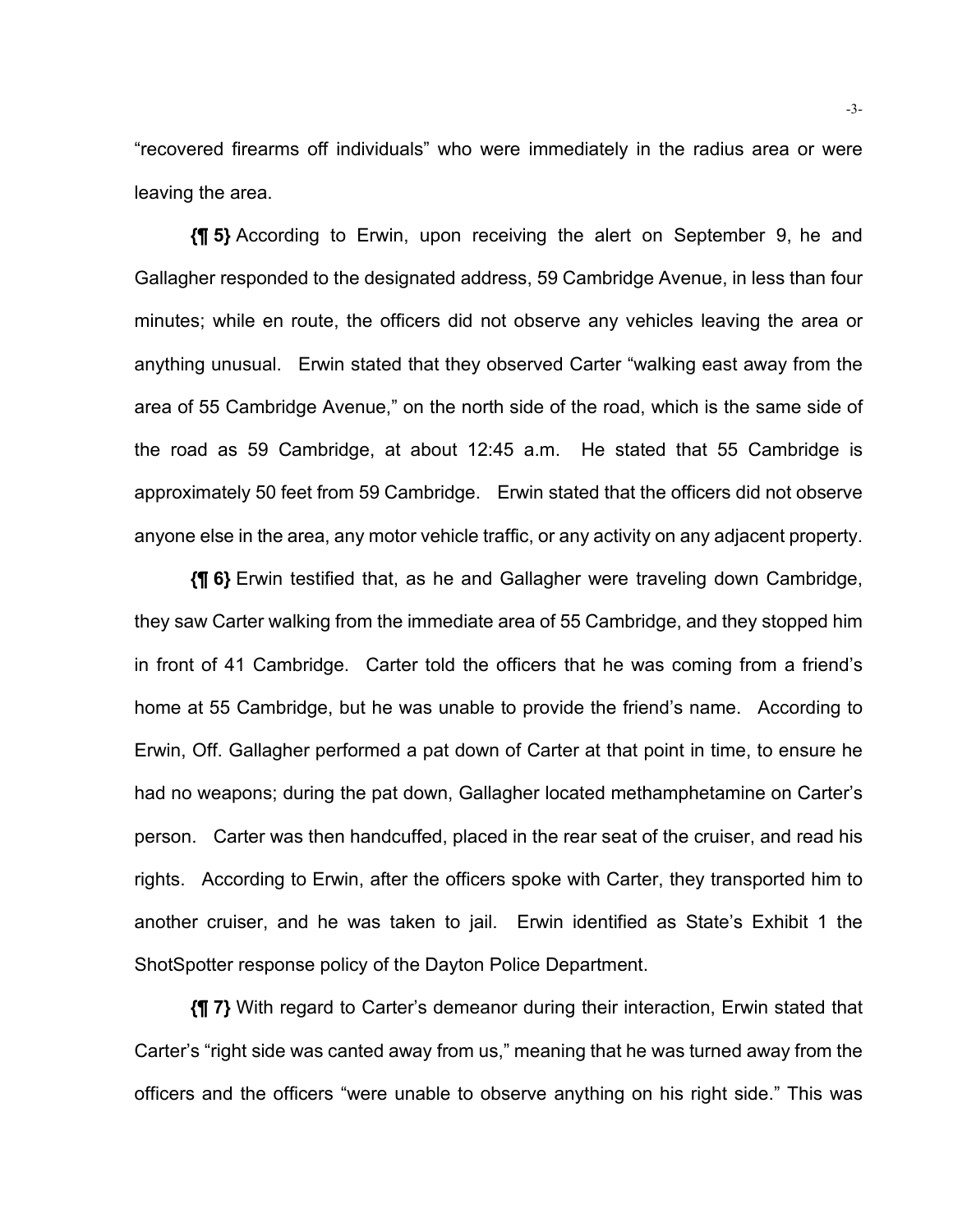noteworthy to Erwin because of a concern for firearms, which people "will tuck \* \* \* in their waistband or have \* \* \* in their pocket or one hip."

**{¶ 8}** On cross-examination, Erwin described the area around 59 Cambridge Avenue as a residential area. He stated that the officers had never arrived at 59 Cambridge because they stopped Carter at 41 Cambridge, which was one the same block. He acknowledged that he had responded to ShotSpotter alerts in the past which had not resulted in finding any firearms. Erwin stated that, when he received the ShotSpotter dispatch, he did not receive any information about any potential suspects or any physical descriptions of suspects. Erwin also did not hear gunfire himself, and when he observed Carter, Carter was casually walking and did not appear to be fleeing. Erwin testified that he did not observe any kind of weapon or contraband on Carter's person, although he could not see Carter's right side. Erwin testified that he had had no prior interaction with or knowledge of Carter and that he did not approach Carter, but remained by his cruiser on the passenger side, 20 feet from Carter. Erwin stated that Carter had been in the proximity of 59 Cambridge Avenue when the officers first observed him, and because very little time had passed since the alert, the officers believed Carter could have possibly been the shooter. In response to questions by the court, Erwin stated that Carter was walking east and he and Gallagher were traveling west when Carter was observed.

**{¶ 9}** Officer Gallagher testified that on September 9, 2020, he was driving the cruiser, and Erwin was in the passenger seat. In describing the ShotSpotter system, Gallagher testified that "whenever a ShotSpotter alert goes off, it pops up as a notification on your phone" and gives the location that the shots came from with a certain radius and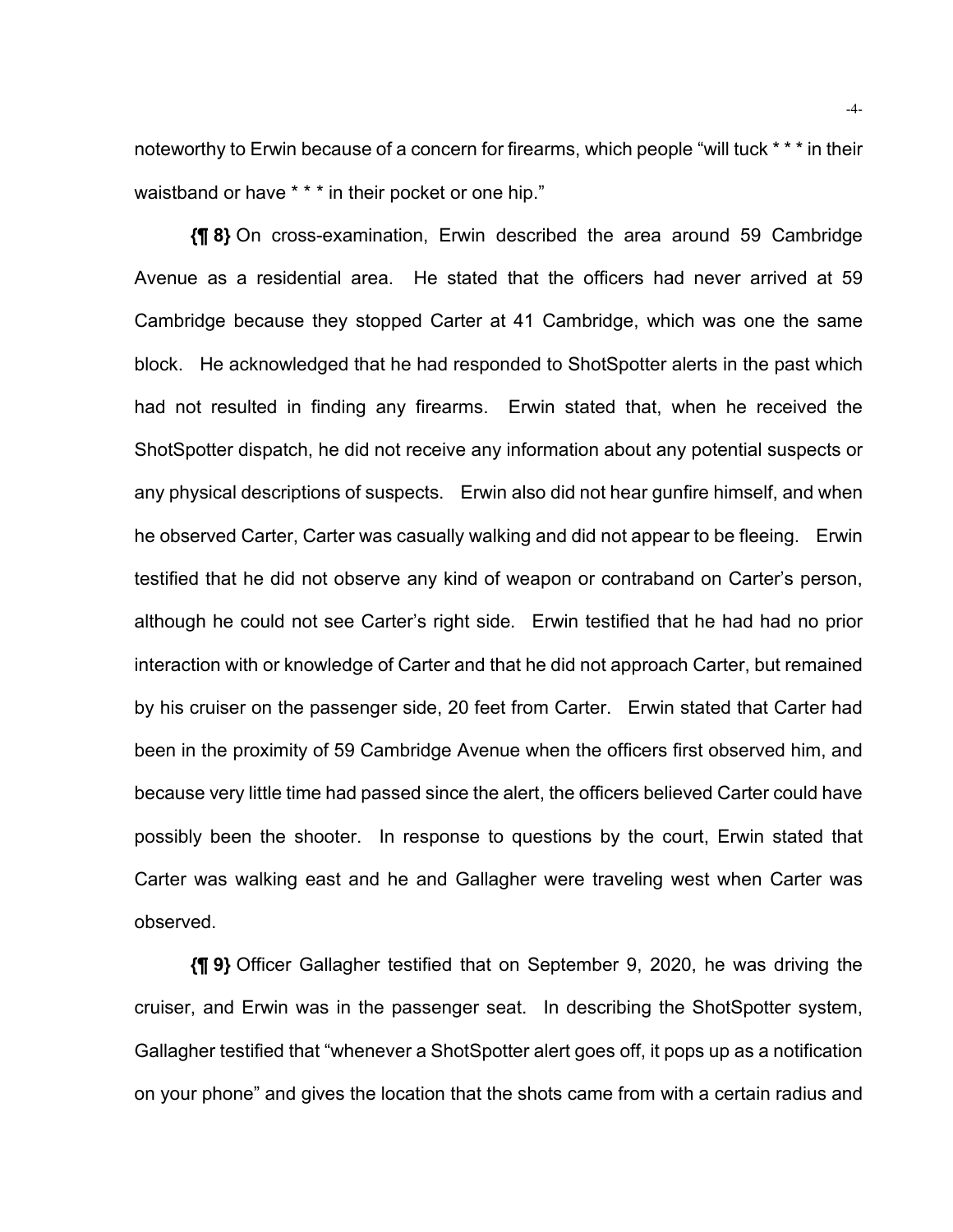the number of shots fired. Gallagher stated that, when the officers pulled onto Cambridge, he observed Carter "walking east toward Salem Avenue from the general area of that Shotspotter." Gallagher stated that he had not heard any gunshots. He also stated that he did not observe anyone other than Carter in the area. Gallagher testified that, when the officers started talking to Gallagher, his voice was "shaking" and Gallaher was "obviously" nervous. After Erwin initially spoke to Carter, Gallagher performed a pat down "[d]ue to the likelihood of him being in the area at that time of a ShotSpotter, likelihood of him having a firearm"; "it was a safety issue."

**{¶ 10}** Gallagher stated that, during the pat down, he located around 56 grams of methamphetamine. He described the pat down procedure as follows:

So during my pat down, I started - - I always start at the waistband because that's typically the - - that's the most likely place somebody is going to conceal their firearm, and then I'll check - - I'll go down to pockets and obviously go all the way down to their ankle. Once I did the left side, I always go to the right side. Upon that, I felt the - - it was - - it was packaged very tight. A glasslike substance. It's very hard. And it was packaged like a baseball. And he was wearing mesh basketball shorts, and it was just - - it was just sticking right out.

**{¶ 11}** Gallagher testified that, based on his training and experience, it was readily apparent to him that the substance was a narcotic. He testified that he believed the substance to be methamphetamine prior to removing it from Carter's pocket. Gallagher stated that he placed Carter in handcuffs and removed the substance from his pocket. On cross-examination, Gallagher testified that ShotSpotter alerts typically are received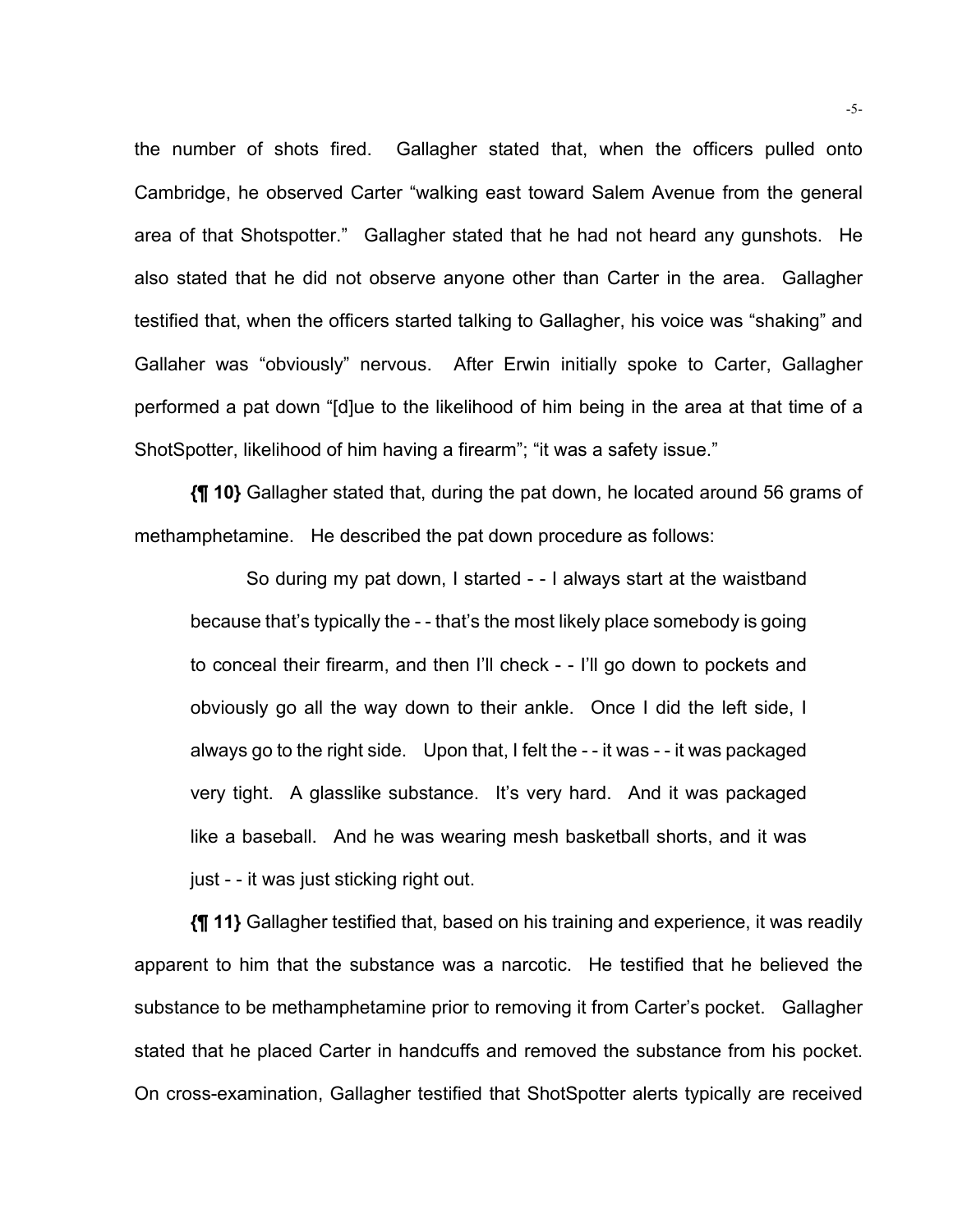very quickly, like within 30 seconds, and that he did not received information from the alert or from dispatch about a specific house or apartment; "just what the ShotSpotter application notified [him] of." When the officers stopped their cruiser about 40 to 50 feet from Carter, they had a good view of him on the sidewalk but did not see any contraband or weapons on is person. During the pat down, after feeling a lump, Gallagher "immediately recognized" the hard, "glassy substance" as methamphetamine from how it felt and how it was packaged. Gallagher testified that he did not suspect the object to be a weapon and that he immediately pulled it out of Carter's pocket. Gallagher testified that, in responding to ShotSpotter alerts in the past, he had sometimes found a firearm and sometimes not.

**{¶ 12}** Gallagher stated that at the time of the stop it "was dark, but there were street lights"; the officers did not employ their overhead lights or siren in the course of the stop. On redirect examination, Gallagher testified that Carter had been "very nervous" during the encounter and his body was shaking when he was asked to raise his arms. Gallagher also described Carter's body "canting away" from the officers, which Gallagher described as "a nervous tendency that he might be trying to conceal something."

**{¶ 13}** At the conclusion of Gallagher's testimony, the suppression hearing was continued to January 19, 2021, so that the State could obtain "a digital witness \* \* \* to perhaps illuminate some of these issues" with the ShotSpotter system. However, the State was unable to produce such a witness on that date. The ShotSpotter response policy of the Dayton Police Department (State's Exhibit 1) was admitted into evidence without objection.

**{¶ 14}** After the hearing, Carter filed a memorandum in support of his motion to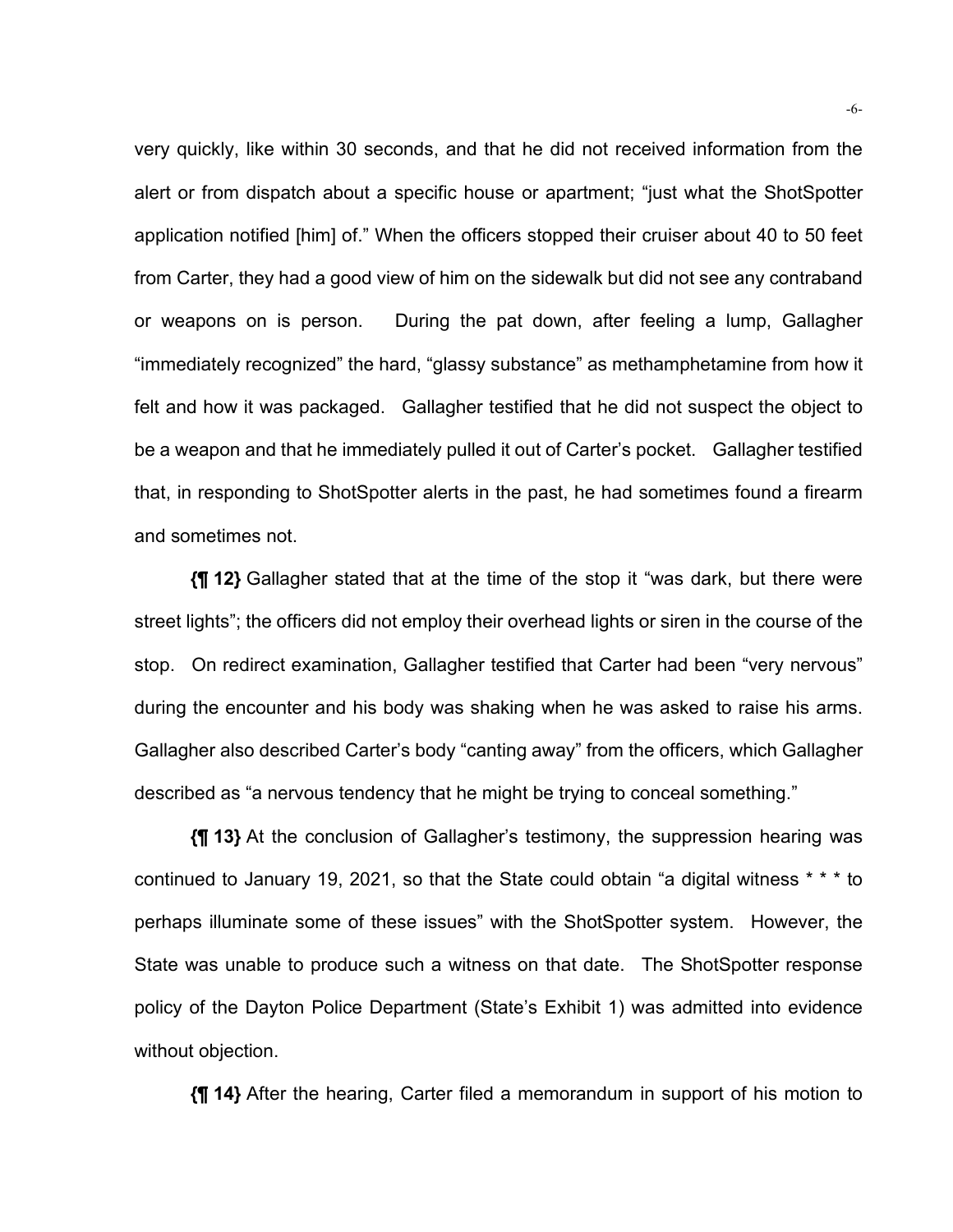suppress, in which he asserted that the officer's pat down in this situation had constituted a *Terry* stop, and that the officer had not had a reasonable suspicion to stop, detain, and search him. Carter cited *Florida v. L.J.,* 529 U.S. 266, 120 S.Ct. 1375, 146 L.Ed.2d 254 (2000), which held that an anonymous tip that a person was carrying a gun was, without more, insufficient to justify a police officer's stop and frisk of that person. Carter asserted that this matter involved "significantly less reasonable suspicion than an anonymous tip," contending that "in this case there was no evidence \* \* \* that [Carter] had committed, was committing, or was about to commit a crime"; he "was simply walking in an area where a gunshot may or may not have occurred."

**{¶ 15}** In its decision overruling Carter's motion to suppress, the court noted that Carter had argued that the officers lacked a reasonable, articulable suspicion for the stop, that a pat down is limited to a search for weapons, and that Gallagher could not have considered the methamphetamine to be a weapon justifying its removal from his pocket. On these issues, the court found as follows:

The court finds the officers had reasonable suspicion to conduct a pat down of Carter based on the totality of the circumstances at the time of the initial encounter. The specific and articulable facts which, taken together, reasonably warranted the intrusion made on Carter [sic]. Carter was the only person in the area of and was seen by the officers walking away from the location that the ShotSpotter system identified as that from which the shots had been fired; the officers arrived within four minutes of the ShotSpotter alert in the area of 59 Cambridge. Contrary to Carter's assertions, the ShotSpotter alert system is not akin to an anonymous tip.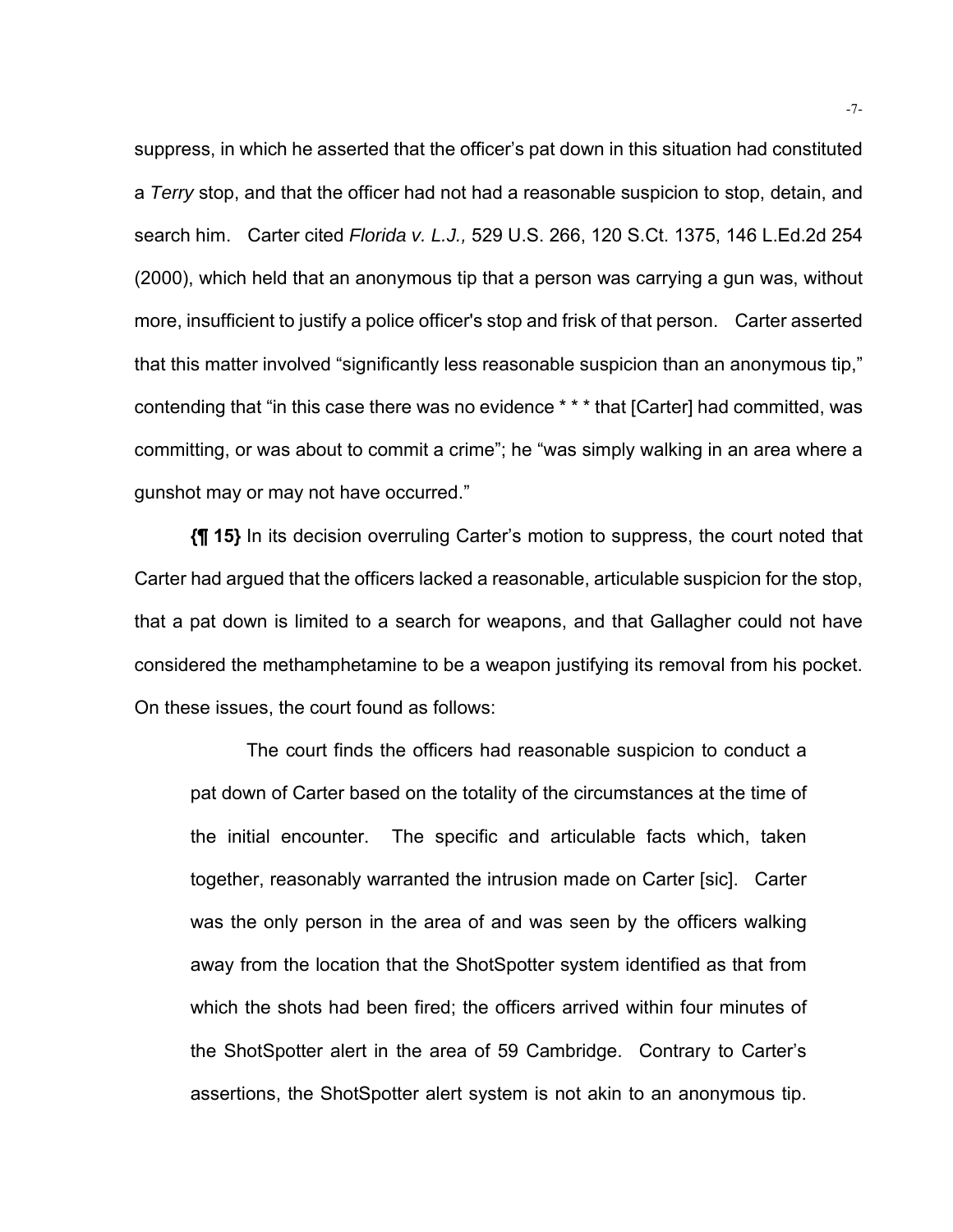Instead, the system represents advanced technology at the disposal of law enforcement officers, which can detect shots fired and then triangulate to the closest street address to the location of the fired shots. Carter's movements, particularly his "canting" away from the officers, the lateness of the hour and the dark conditions also contribute to the totality of the circumstances warranting the intrusion upon Carter. Given the totality of the circumstances, the officers were justified in their investigatory stop of Defendant and the officers possessed a reasonable suspicion that Defendant was engaged in the shot that alerted them. The officers were justified in their belief that Defendant was armed and presently dangerous and considering the objective standard required by *Terry* [*v. Ohio,* 392 U.S. 1, 44 O.O.2d 383, 88 S.Ct. 1868, 20 L.Ed.2d 889 (1968)] and based upon the totality of the circumstances the officers acted properly in conducting a protective pat down of Defendant. The court further finds that a reasonably prudent person in the circumstances encountered by the officers would have been warranted in the belief that his safety or that [of] others was in danger.

The court must next consider whether the officers exceeded the scope outlined under *Terry.* The court notes an officer need not ignore non-threatening items that are felt during the course of a lawful *Terry* pat down. Further, the officer may seize immediately apparent contraband that is a result of the pat down. \* \* \* In the present case, Officer Gallag[h]er felt a tightly packed, glassy substance on the right side of the Defendant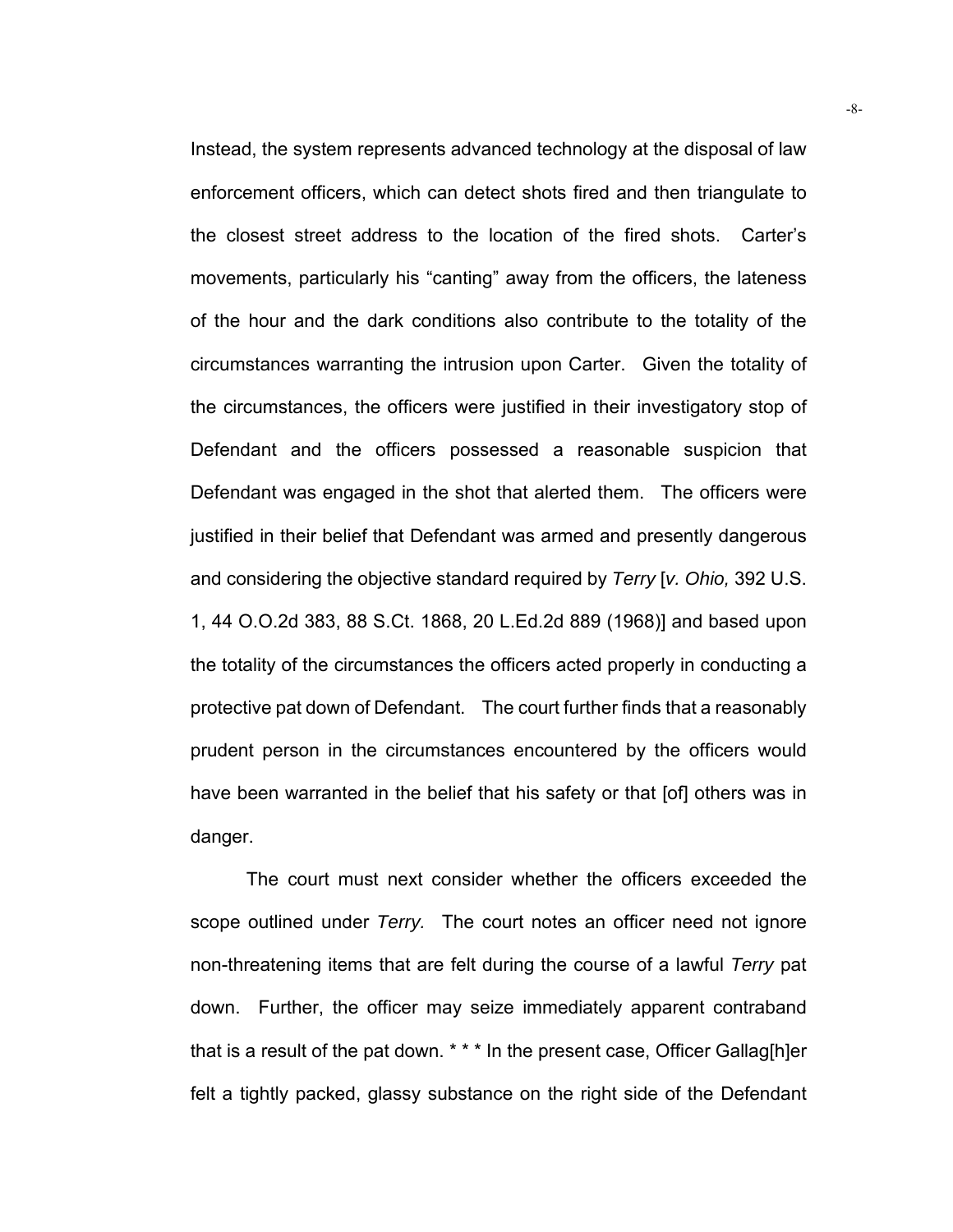while conducting an open-hand pat-down. Based on his training and experience, it was immediately apparent to Officer Gallagher the substance he felt was methamphetamine. Although Officer Gallagher did not locate a weapon while searching Defendant, he was not required to ignore the glassy substance because he had a reasonable suspicion to perform the pat down and because Officer Gallagher was not required to ignore the glassy substance that was immediately apparent to him as methamphetamine, the item was not seized in violation of Defendant's Fourth Amendment rights.

**{¶ 16}** After the trial court overruled the motion to suppress. Carter entered his plea of no contest, was found guilty, and was sentenced.

**{¶ 17}** Carter's first assignment of error is set forth as follows in his brief:

A. THE TRIAL COURT ERRED IN OVERRULING DEFENDANT-APPELLANT'S MOTION TO SUPPRESS.

 1. THE STOP. THE TRIAL COURT ERRED IN OVERRULING THE MOTION TO SUPPRESS AND FINDING THAT THERE WAS A REASONABLE, ARTICULABLE SUSPICION OF CRIMINAL ACTIVITY FOR AN INVESTIGATORY STOP OF DEFENDANT-APPELLANT CARTER.

 2. THE PROTECTIVE FRISK. THE TRIAL COURT ERRED IN OVERRULING THE MOTION TO SUPPRESS AND FINDING THAT THERE WAS AN OBJECTIVELY REASONABLE, AND PARTICULARIZED SUSPICION THAT CARTER WAS ARMED AND DANGEROUS.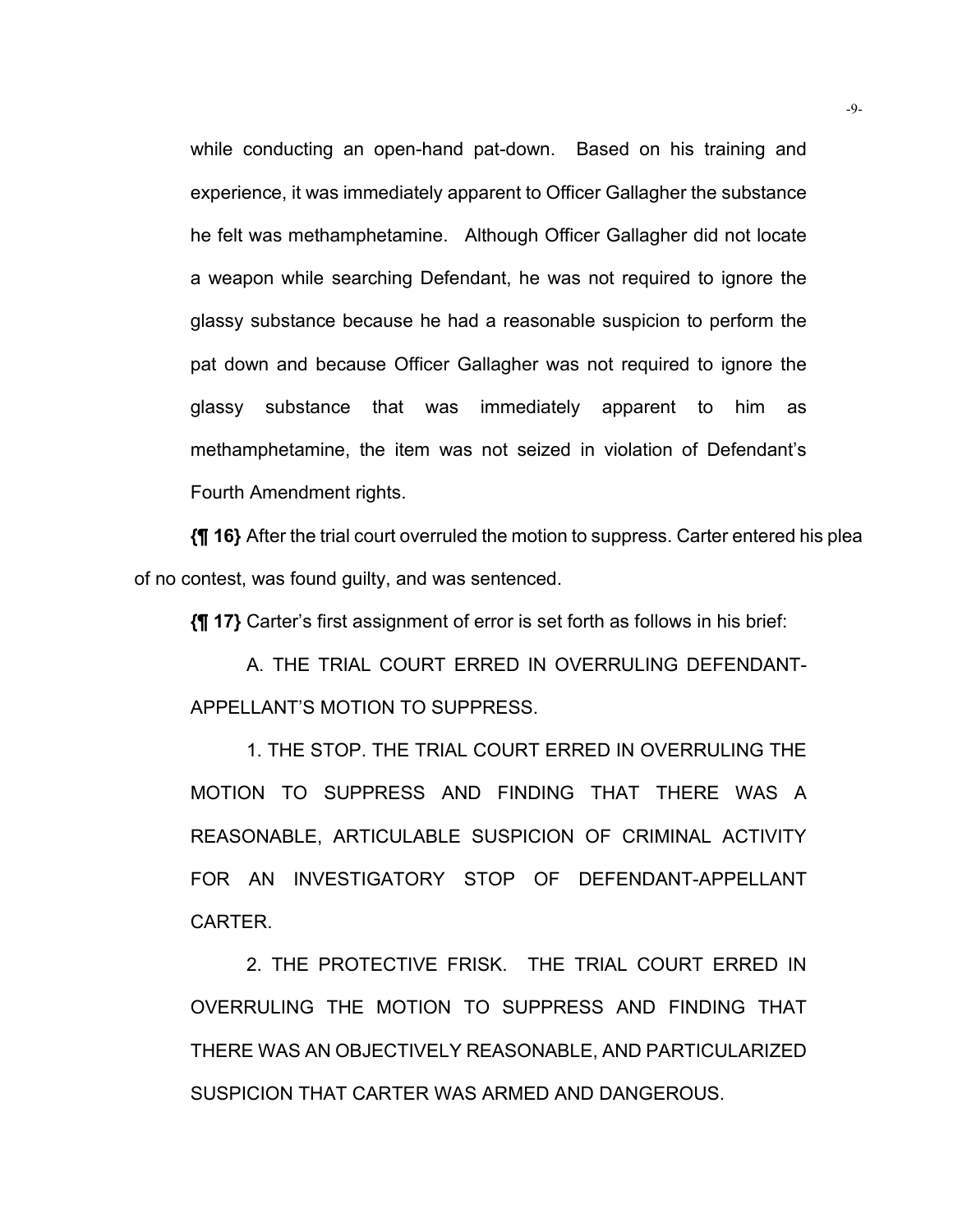3. THE PROTECTIVE FRISK. THE TRIAL COURT ERRED IN OVERRULING THE MOTION TO SUPPRESS BECAUSE THE PROTECTIVE FRISK UNLAWFULLY EXCEEDED A LIMITED FRISK FOR WEAPONS.

**{¶ 18}** Carter asserts that the trial court's factual findings were not supported by competent, credible evidence and the "testimonial 'facts' [were] contradicted by logic and objective reality." According to Carter, because the "incorrect factual findings" were "inextricably intertwined" with the court's analysis of the totality of the circumstances, the legal conclusions reached by the trial court were "fatally flawed." He contends that the trial court also erred by applying "the incorrect and/or incomplete legal standard."

**{¶ 19}** Regarding the trial court's factual findings, Carter asserts that the trial court "fundamentally" relied on the ShotSpotter alert received by Officers Erwin and Gallagher, but that the court made "factual assumptions and consequential inferences" that were not supported by the evidence. Specifically, Carter argues that the court's determination that ShotSpotter "represents advanced technology at the disposal of law enforcement officers" shows that the court gave "dispositive weight" afforded to the ShotSpotter evidence and made it the foundation for the court's "entire legal conclusion."

**{¶ 20}** Carter argues that while the officers testified regarding their experience with ShotSpotter, there was no evidence presented concerning the reliability of this "advanced technology." Carter asserts that ShotSpotter is a "sophisticated system" that "also requires routine maintenance and calibration," and that reports generated by ShotSpotter "include a disclaimer that 'data provided should be corroborated with other evidentiary sources such as witness statements.' " According to Carter, "[u]nequivocally, the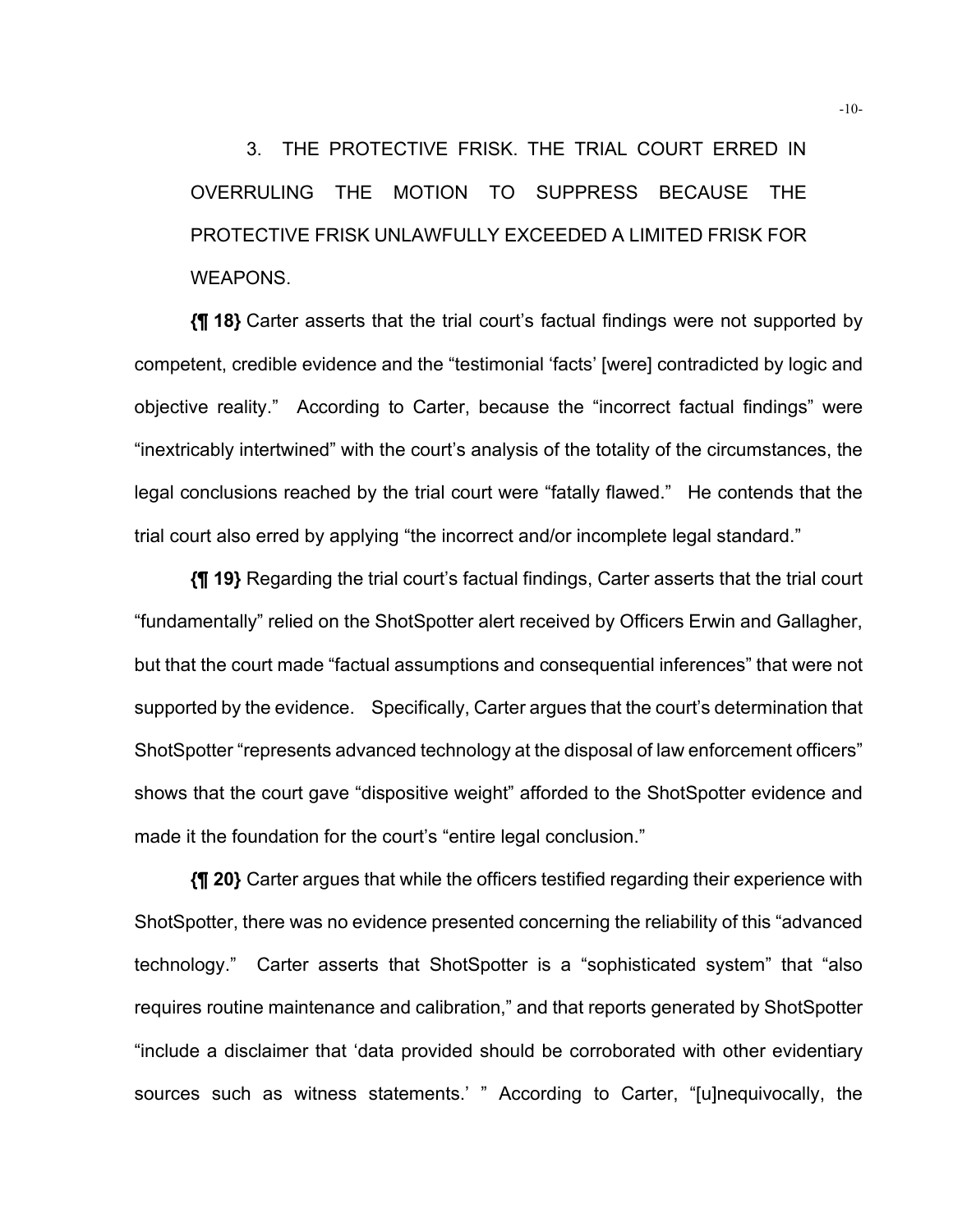testimony in this case relied upon ShotSpotter."

**{¶ 21}** Carter further asserts:

The trial court failed in its threshold gatekeeping obligation. The trial court erred in partly basing its motion to suppress decision upon technology that lacked an adequate foundation. The testimony of Officers Erwin and Gallagher relied upon ShotSpotter technology. Their response to the ShotSpotter alert, their decision-making process, their perception, and their ultimate act of stopping and frisking Mr. Carter were all based upon ShotSpotter. The State failed to offer any evidence that ShotSpotter was accurate or reliable. The State failed to introduce evidence of the specific ShotSpotter alert in this case. Without this basic foundation, the trial court could not properly make any factual determinations based upon that technology.

 The trial court could not rely upon testimony that ShotSpotter triangulates gunshots. Without a sufficient foundation, there [was] no basis to state that it was even a gunshot that was detected on September 9, 2020 at approximately 12:40 a.m. It could have been a car back-firing. It could have been fireworks. It could have been a transponder explosion. It could have been a car accident nearby.

**{¶ 22}** Carter argues that, without any basic foundation about the technology, the address provided via the ShotSpotter alert was meaningless, and Carter's presence in the area of the reported alert was also meaningless in analyzing reasonable suspicion. Carter asserts that Officer Erwin testified that the reason for the stop of Carter was his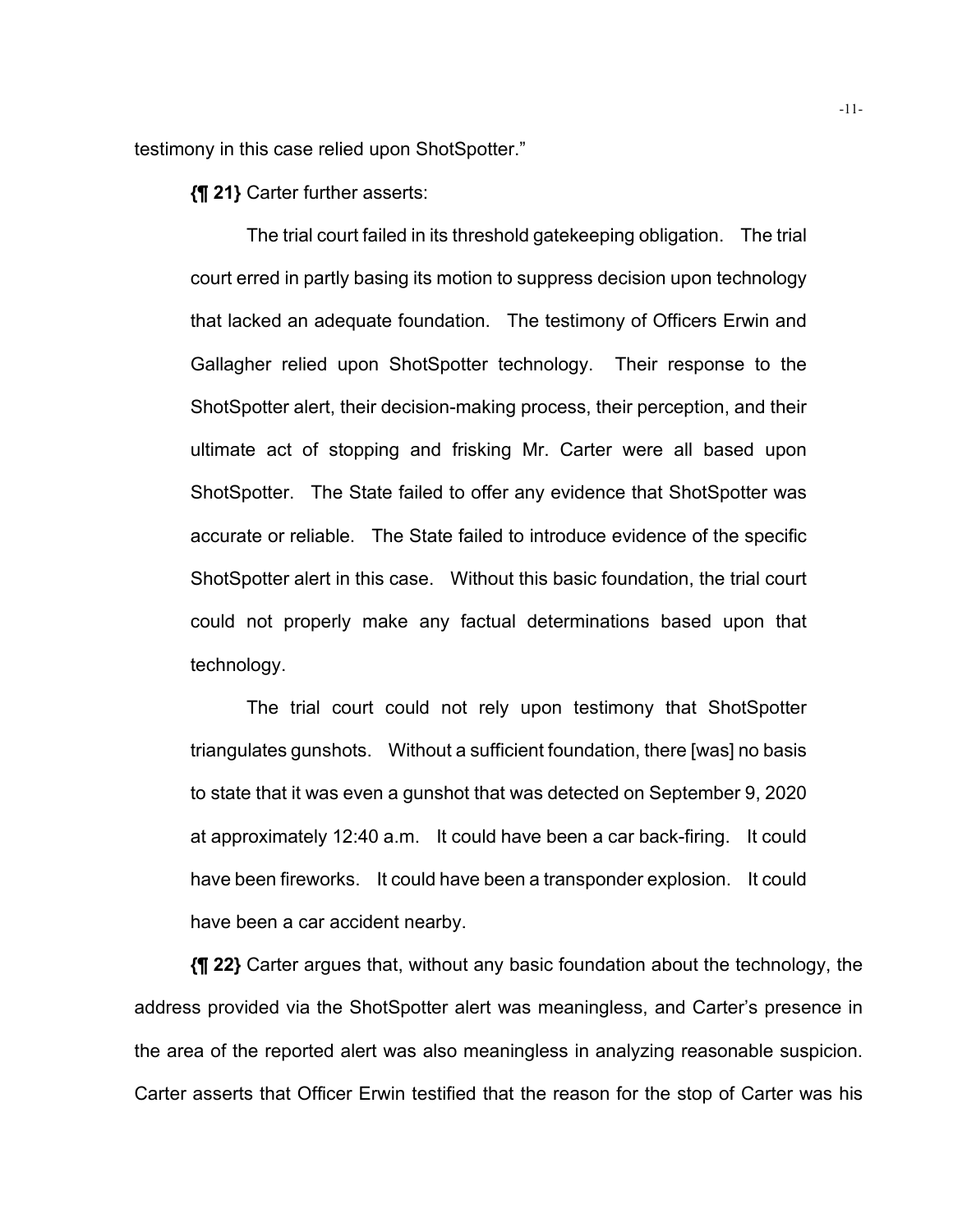proximity to the address provided by ShotSpotter, and because this testimony is based upon a technology that had no evidentiary foundation in the record, the trial court should have disregarded the testimony and "assigned it zero weight or persuasive value." Carter also asserts that the officers' testimony that their previous experience in investigating ShotSpotter alerts sometimes resulted in finding weapons and sometimes did not, ShotSpotter provided an insufficient foundation for a belief in the presence of weapons.

**{¶ 23}** Carter argues that the "trial court's specific factual errors are easier to parse." He asserts that the trial court's factual determination that Carter was observed walking away from the location identified by the ShotSpotter system was "simply inaccurate," because the Dayton police department policy regarding ShotSpotter (State's Exhibit 1) recognizes that the address provided by the system on "WITHIN AN AREA" where gunshots were detected, not the specific address at which the shots were fired. Thus, Carter's presence a specific location – 59 Cambridge -- did not support a direct connection between his presence at that location and the shots fired or reasonable suspicion about him. Carter asserts that he could have been anywhere in the area identified by ShotSpotter when the gunshots were fired four minutes prior to the officers' arrival, and that the court's factual finding about his location in relation to 59 Cambridge Avenue "created a false foundation" on which it based its totality of the circumstances analysis.

**{¶ 24}** Carter also argues that it was "factually impossible" that he had " 'canted' away" from the officers, because the evidence established that the officers approached him from the opposite direction, and "people approaching from opposite directions results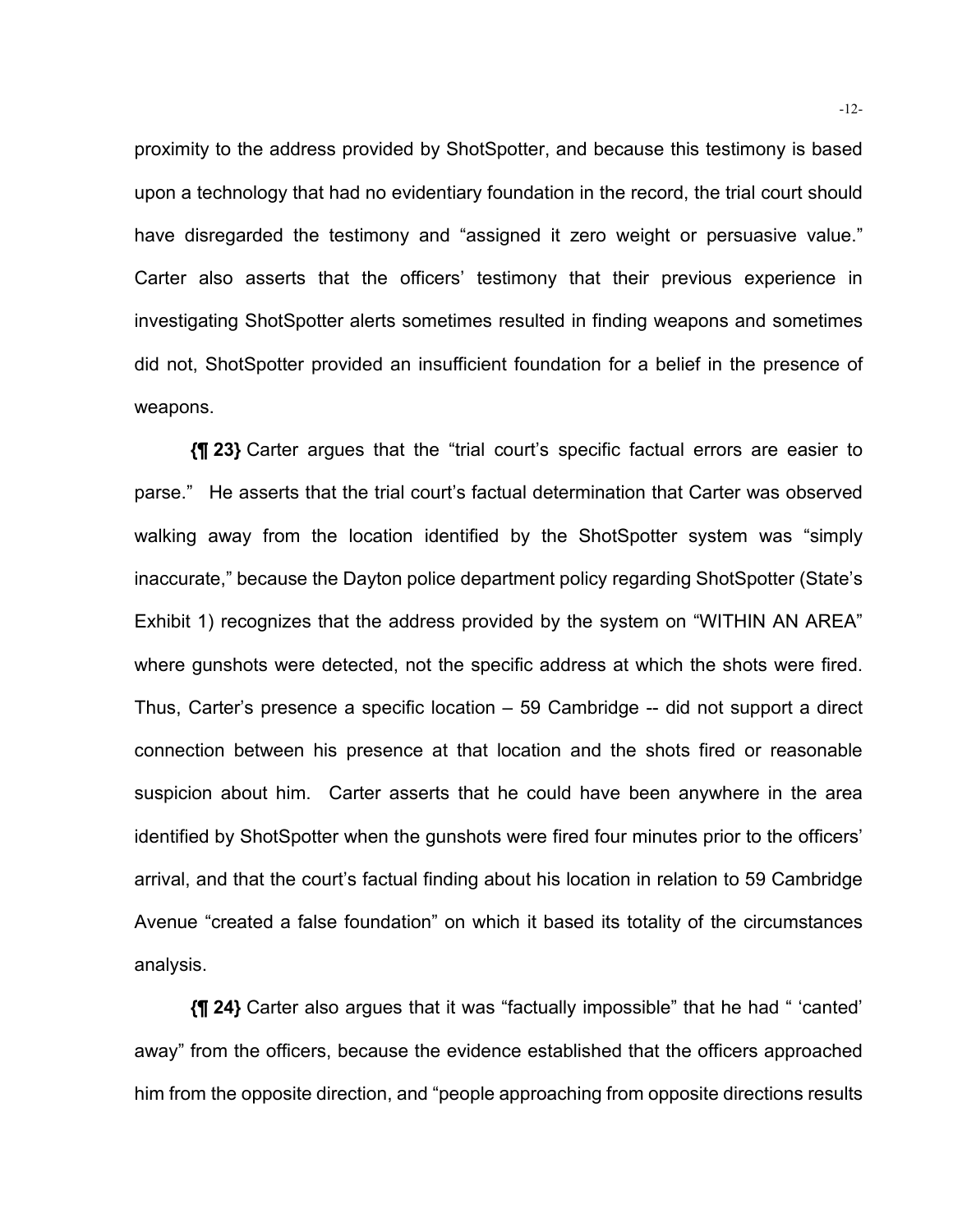in the right side of each individual in closer proximity."

**{¶ 25}** Regarding the trial court's legal conclusions, Carter asserts that this case presents an issue of first impression in Ohio and that the trial court's resolution of it was "erroneous and inapposite to fundamental legal principles that have consistently emerged from analogous caselaw published to date." Carter asserts:

\* \* \* First, ShotSpotter evidence, standing alone, is insufficient to establish reasonable suspicion of criminal activity. Much like furtive movements, mere presence in a high crime area, proximity to recent criminal conduct, or an anonymous tip provided to law enforcement, a ShotSpotter alert of detected gunshots at a particular location is insufficient to support reasonable suspicion. \* \* \*

\* \* \* Without more, a ShotSpotter alert is nothing more than innocuous investigative information akin to furtive movements, mere presence, mere proximity, and other non-criminal movements or behaviors that are simply part of our existence as living mobile human beings. ShotSpotter information is never dispositive and should be afforded no greater weight in analyzing the totality of the circumstances.

**{¶ 26}** Carter asserts that the trial court erred in concluding, "without citation to authority or accompanying analysis, that 'the ShotSpotter alerts system is not akin to an anonymous tip.' " According to Carter, a ShotSpotter alert is analogous to a police dispatch: the human dispatcher answering a citizen report does the same task as ShotSpotter, i.e., notifying officers to investigate information received. Carter argues that the reasonableness of the suspicion created thereby depends on the source of the tip,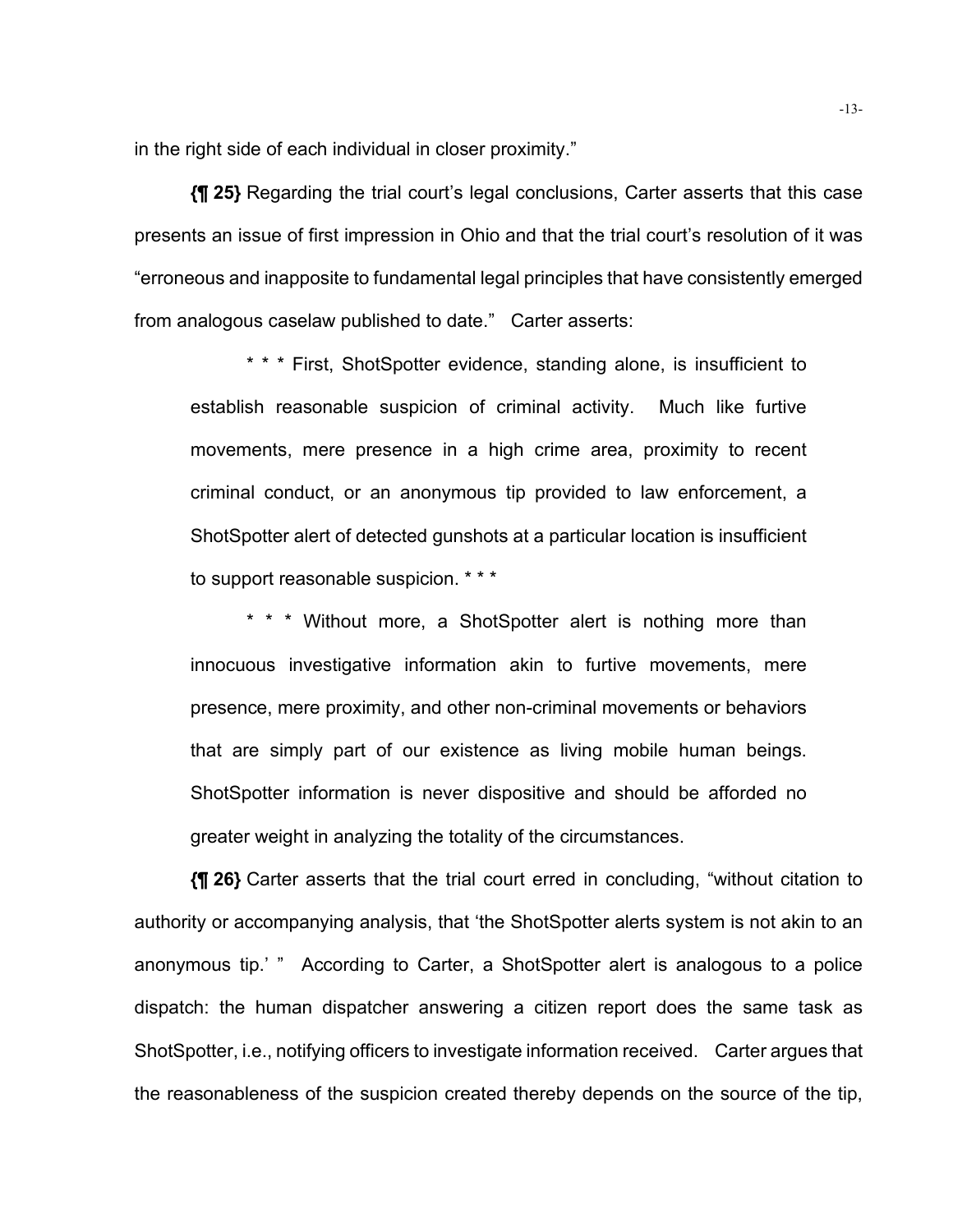and when the source is unknown or unverifiable, it is " 'anonymous' and requires verification." Carter contends that ShotSpotter should be treated the same as an anonymous tip and should require corroboration.

**{¶ 27}** Carter directs our attention to *In re D.W.,* 184 Ohio App.3d 627, 2009-Ohio-5406, 291 N.E.2d 1114 (2d Dist. 2009), *State v. Hairston,* 156 Ohio St.3d 363, 2019-Ohio-1622, 126 N.E.3d 1132,1 and *State v. Nimmer*, 395 Wis.2d 769, 954 N.W.2d 753 (2020). He argues that Erwin and Gallagher "relied entirely upon the alert received from ShotSpotter," without independent corroboration, which was required by the ShotSpotter policy (Exhibit 1). He contends that the ShotSpotter alert here was akin to an anonymous tip, which requires corroboration, citing *D.W.* at ¶ 17. According to Carter, "the mere report or hearing of gunshots in an area, while indicating the possibility of criminality afoot broadly, does not raise any individualized suspicion" that a particular person in that area is engaged in wrongdoing.

<sup>1</sup> In *Hairston*, the Ohio Supreme Court stated in *Hairston*:

Here, the cumulative facts support the conclusion that the officers had a reasonable suspicion to stop Hairston. First, Officer Moore personally heard the sound of gunshots—the gunshots were not faint and sounded close-by. This is not a case in which the officers relied on a radio dispatch or other secondhand information about shots being fired, *e.g.*, *In re D.W.*, 184 Ohio App.3d 627, 2009-Ohio-5406, 921 N.E.2d 1114, ¶ 32 (2d Dist.), but one in which they heard and immediately reacted to the sound of nearby gunfire.

Second, Officer Moore knew from personal experience that crime often occurred at night in the area where the stop took place. Officer Moore had worked the same beat for six years. He was familiar with drug and other criminal activity near the school, and he had made arrests for illegal weapons and other crimes there in the past. An officer's experience with criminal activity in an area and an area's reputation for criminal activity are factors we have found relevant to the reasonable-suspicion analysis. *Andrews* at 88, 565 N.E.2d 1271; *State v. Bobo*, 37 Ohio St.3d 177, 179, 524 N.E.2d 489 (1988). Further, the stop occurred after dark—another circumstance we have found to be of some significance in the reasonable-suspicion analysis. *Bobo* at 179, 524 N.E.2d 489. *Id*. at ¶ 11-12.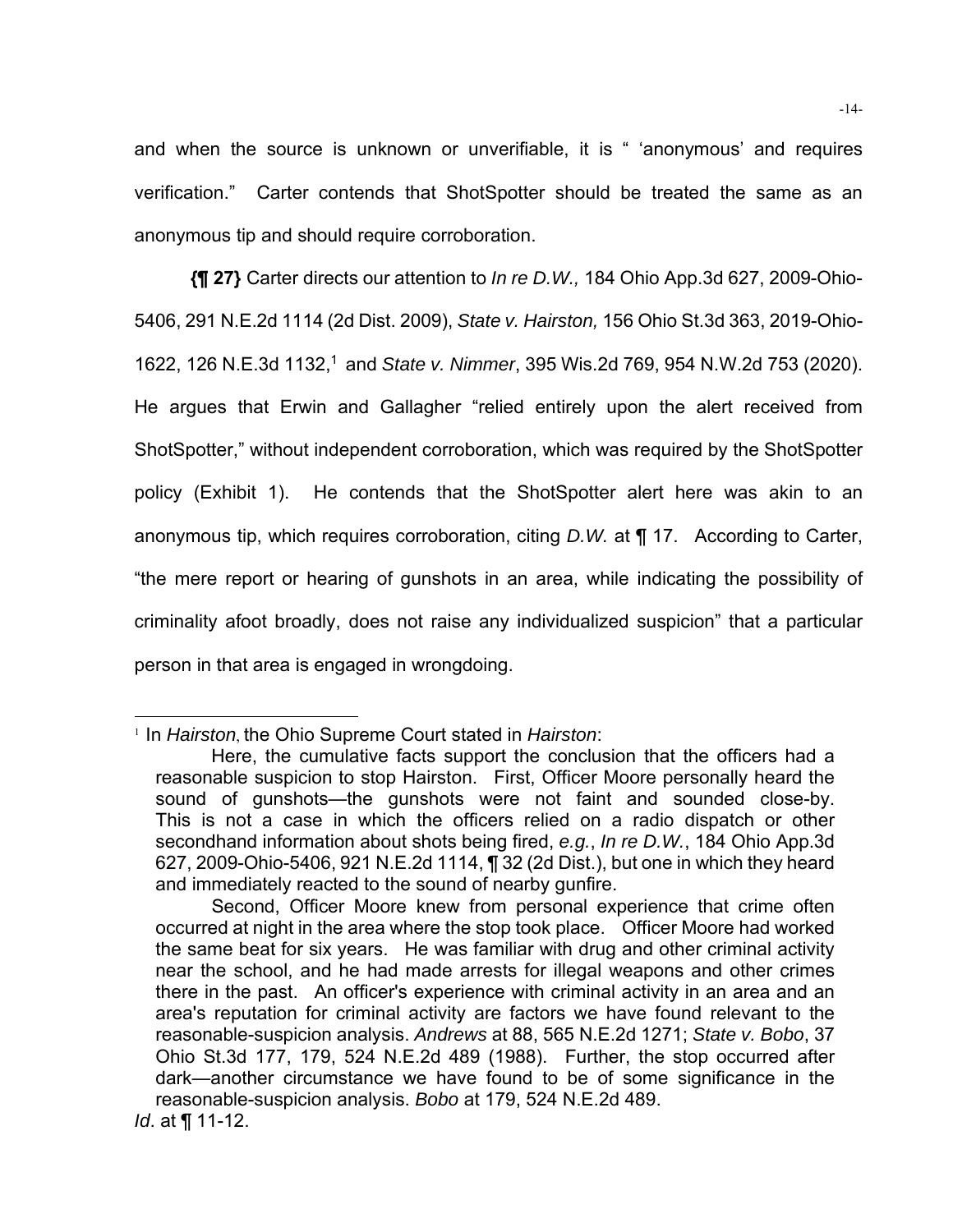**{¶ 28}** Carter asserts that his mere presence in the area was not enough to establish reasonable suspicion, and that "anything could have happened" in the intervening minutes. According to Carter, he "was merely walking casually down the street four minutes after gunfire was purportedly detected," but the officers did not explore the surrounding area, and the fact that he was the only person in the area did not create reasonable suspicion. He asserts that, as in *D.W.*, which involved a report of shots fired, the officers had nothing except the "tip" to permit the stop and frisk of Carter. Moreover, the officer in *D.W.* responded within seconds, rather than minutes, as here.

**{¶ 29}** Finally, Carter cautions that ShotSpotter technology should not be allowed to "usurp" and "displace" the warrant requirement of the Fourth Amendment by allowing a broad exception to the warrant requirement based on an individual's presence in a particular area.

**{¶ 30}** In response, the State asserts that the trial court's findings of fact were supported by competent, credible evidence and that the officers had reasonable articulable suspicion to conduct a lawful pat down, which led to the discovery of the drugs. The State also points out that Carter did not object to evidence about ShotSpotter in the trial court, and that if Carter intended to challenge the reliability of the ShotSpotter evidence, he could have raised it or filed for a hearing pursuant to *Daubert v. Merrill Dow Pharmaceuticals, Inc*., 509 U.S. 579 113 S.Ct. 2786, 125 L.Ed.2d 469 (1993) in the trial court. The State asserts that Carter cannot argue for the first time on appeal that the State failed to present evidence on the reliability of ShotSpotter. The State also asserts that the rules of evidence do not apply at a motion to suppress hearing, and there was no requirement that the State provide any foundation as to the efficacy of the ShotSpotter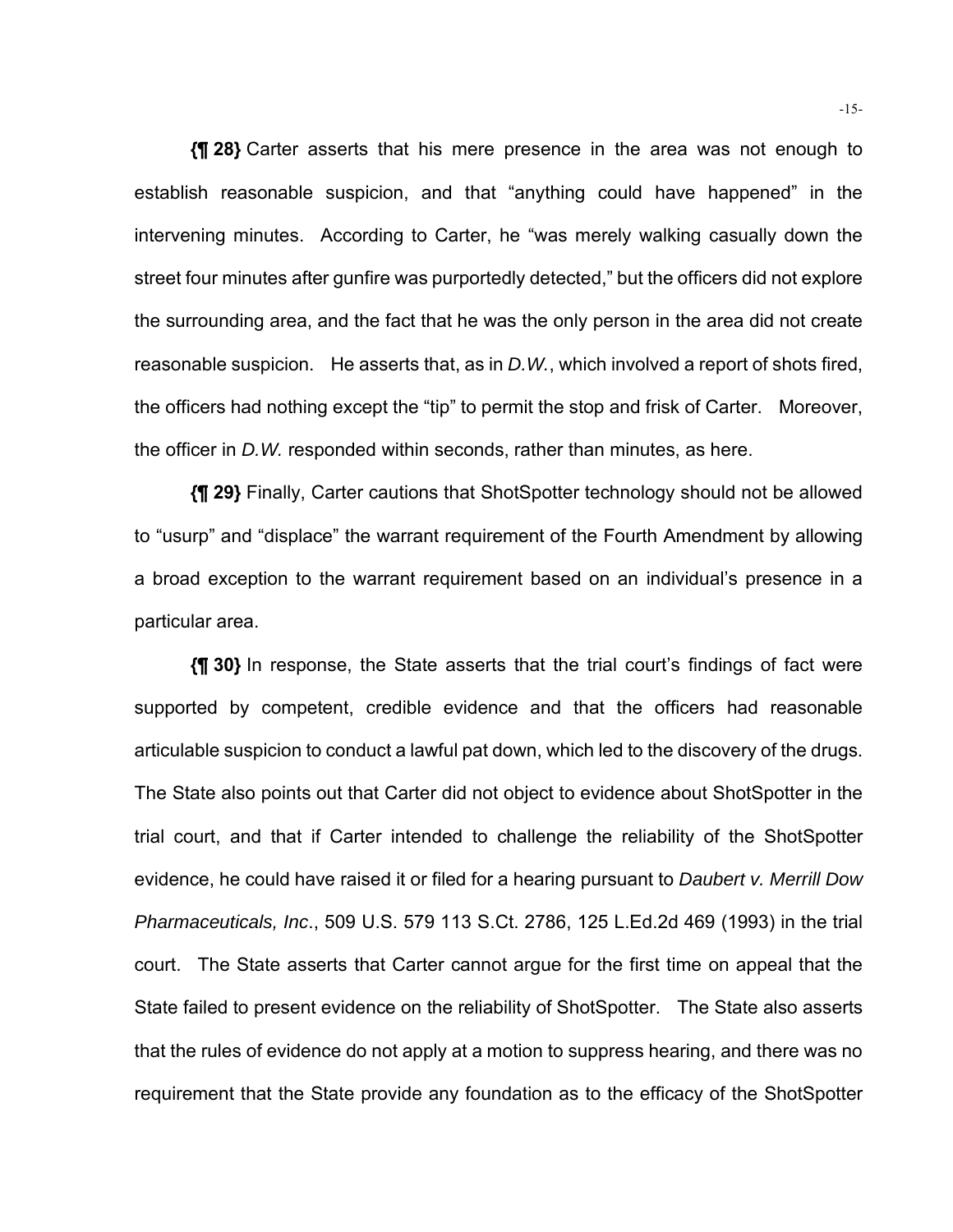alert when that issue was not raised in the motion to suppress. The State argues that "the officers provided a foundation that they were familiar with ShotSpotter, that they have responded to ShotSpotter alerts in the past, and that in some of those instances they have recovered firearms."

**{¶ 31}** The State contends the ShotSpotter is similar "to an identified citizen informant"; the ShotSpotter system records the sounds so that law enforcement can go back and listen to the recording of the shot(s) fired, an identifiable person at the ShotSpotter center analyzes the audio data and recording to confirm the gunfire prior to sending an alert; and the alert is issued in direct response to an emergency situation of shots fired. According to the State, a ShotSpotter alert "has an indicia of reliability upon which the police can reasonable rely," and "the categorization of the informant does not by itself determine whether the police had reasonable suspicion to stop Carter as it is just one element in the totality of the circumstances." According to the State, based upon the totality of the information known to officers at the time, it was reasonable for the officers to respond to the alert with the belief that a shot had been fired in the area of 59 Cambridge Avenue.

**{¶ 32}** The State further contends that the trial court's finding that Carter was observed walking away from the address identified by ShotSpotter was supported by the record: when the officers first observed Carter, he was walking on the same side of the road as 59 Cambridge Avenue, away from that address. In other words, the State asserts that Carter was approximately 50 feet away from 59 Cambridge Avenue and, therefore, was within the 82-foot radius of the ShotSpotter alert.

**{¶ 33}** The State argues that it was reasonable for the trial court to credit the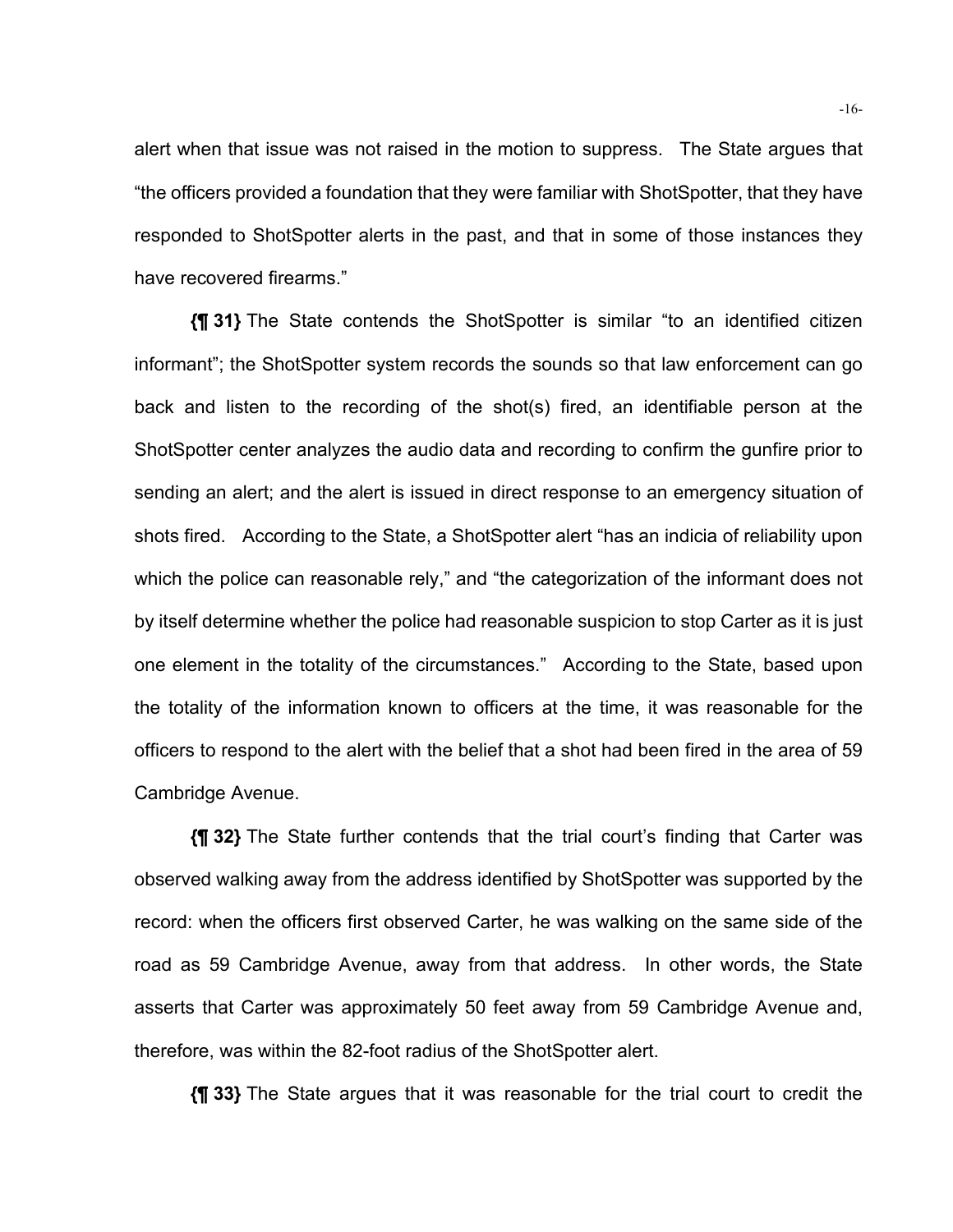officers' testimony that Carter "canted away" from them and that the officers thought it was reasonable to conduct a pat down for weapons under the circumstances presented. According to the State, upon observing Carter walking alone in the dark within the ShotSpotter radius, the officers stopped their cruiser in the street but "made no show of authority"; they did not have their lights or sirens on and did not block Carter's path or physically restrained him in any way. Rather, the officers "initiated a casual conversation with Carter" while standing outside their cruiser, as he remained on the sidewalk. The State asserts that Gallaher was on the driver's side of the cruiser, 40-50 feet away from Carter, while Erwin was on the passenger's side, 20 feet from Carter. After this initial contact began, the officers observed Carter acting nervously and moving in such a way that they could not see the right side of his body.

**{¶ 34}** The State asserts that the circumstances involved in the encounter created reasonable articulable suspicion to pat Carter down for weapons, and that decision to pat Carter down was "not based on a single determining factor, but rather the aggregate of all facts collectively." The State asserts that "*Terry* precludes the individual divide-andconquer analysis" upon which Carter relies because the reasonable articulable suspicion analysis is based upon an aggregate of factors. The State directs our attention to *Hairston*.

**{¶ 35}** The State argues that under "the totality of the circumstances in this case, the officers had reasonable articulable suspicion to conduct a lawful pat down of Carter for weapons." Finally, the State asserts that the trial court correctly determined that the pat down did not exceed the scope of a lawful *Terry* pat down.

**{¶ 36}** In reply, Carter asserts that "waiver is not applicable" and the State's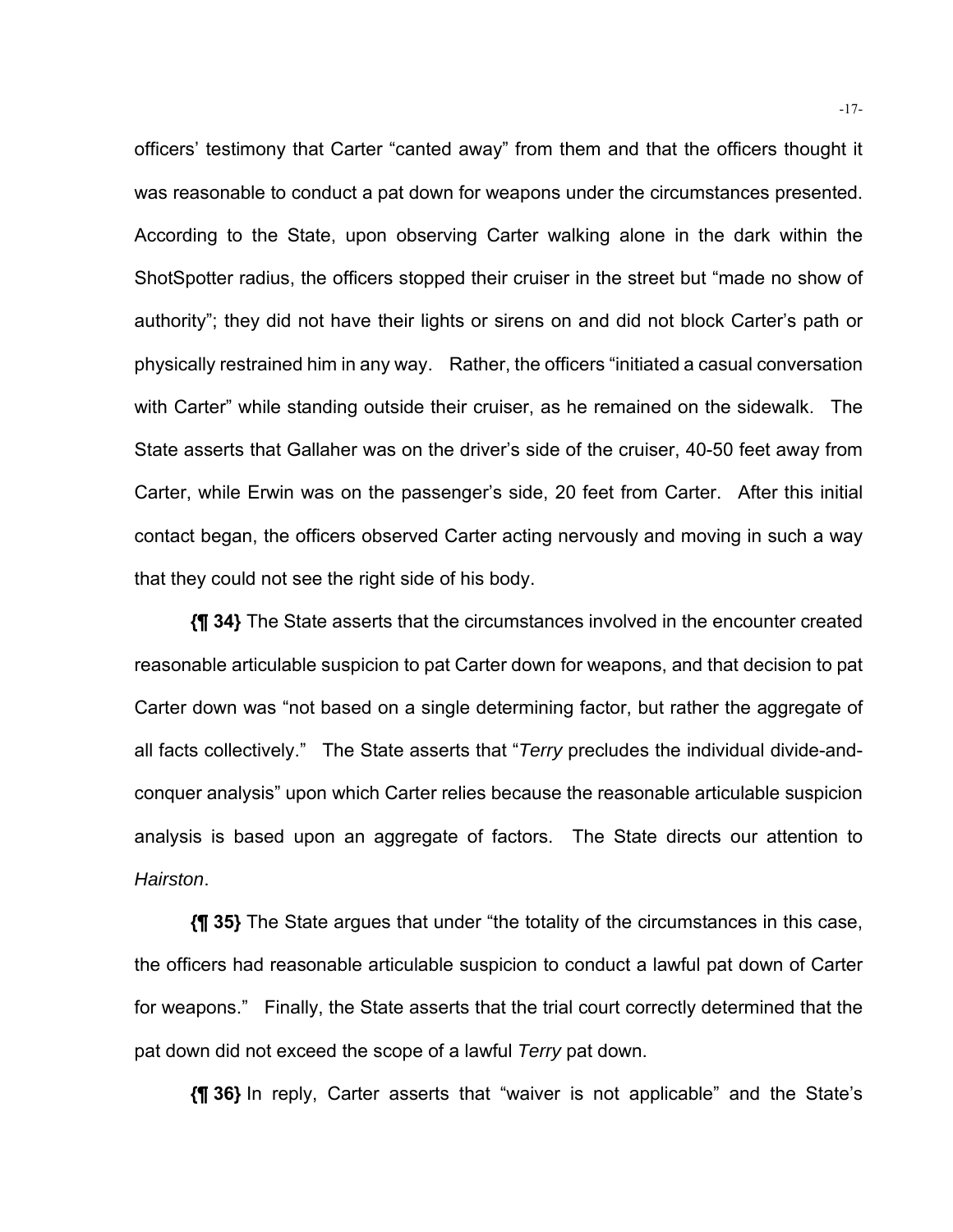argument regarding *Daubert* is "irrelevant" because "extending *Daubert* to a criminal Motion to Suppress does not comport with typical criminal discovery under Ohio Criminal Rule 16. \* \* \* Motions to suppress are categorically different and lack the formalities of trial testimony under *Daubert."*

**{¶ 37}** Carter further argues that he did not waive his argument regarding the reliability of ShotSpotter by failing to object, because there "was never a practical opportunity" to object. According to Carter, "ShotSpotter technology is still new to the courts" and must be found to be reliable, but the trial court "implicitly and improperly took judicial notice of ShotSpotter's reliability," which was unsupported by the record. Carter argues that the issue of ShotSpotter's reliability was "a fundamental and overarching issue," that the trial court was obligated to make factual findings and conclusions of law based only upon proper and reliable evidence, and that the evidence here was "unreliable, suspect, or questionable."

**{¶ 38}** Carter asserts that the trial court weighed Carter's alleged canting "heavily against Carter and necessarily relied upon the corroborating testimony of Officer Gallagher. But, according to Carter, Gallagher's testimony did not corroborate Erwin's testimony about the canting and "reveals what really happened" in the case. Carter explains:

\* \* \* Ofc. Gallagher does not immediately testify to any "canting" behavior. This is important. If Carter were "canting" his body with such painstaking effort that a reasonable officer would suspect active concealment of contraband, then this unnatural physical movement by Mr. Carter would certainly raise alarm bells. A reasonable officer would focus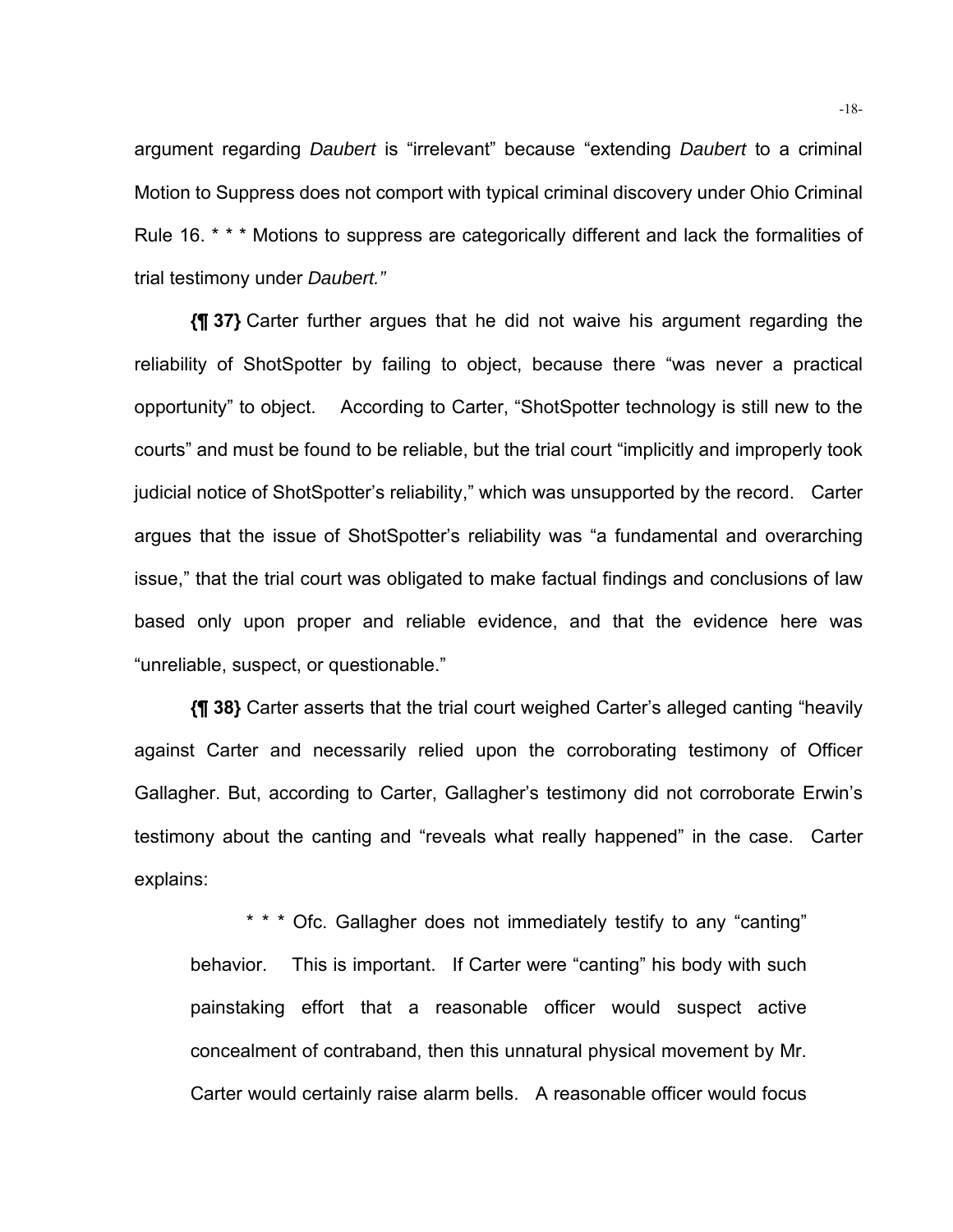their immediate attention on the "canting." A reasonable officer would immediately recognize such conduct in the performance of their duties because, impliedly, "canting" is not a common or natural movement. Persons "cant" when they are actively concealing something. A reasonable officer would, therefore, attribute great significance to such evasive behavior. \* \* \* Ofc. Gallagher's testimony leaves serious questions about whether Carter was canting his body. If Carter was not canting his body, reasonable suspicion is unsupported by the remaining facts and circumstances.

**{¶ 39}** Carter notes that, on direct examination, Gallagher made no reference to canting or having an obstructed view of Carter's body. However, upon re-direct examination, "the State extracted the well-rehearsed script of law enforcement" in which Gallagher "conveniently recalled additional and critical facts" related to the canting and Carter's nervous behavior. Carter asserts that, without Gallagher's timely recollection of "canting," the facts, factors, and circumstances relied upon to establish reasonable suspicion were doubtful. Carter asserts that because his "purported canting" was a critical and weighty factor to the trial court's factual findings and legal analysis, which should not have been credited, the remaining facts and the totality of the circumstances did not objectively support the existence of a reasonable suspicion.

**{¶ 40}** Finally, Carter asserts that the "facts of this case are broadly analogous to *Nimmer,* 395 Wis.2d 769, 954 N.W.2d 753, but "are less substantial" than those in *Nimmer*, so this Court should find that no reasonable suspicion existed at the time Carter was placed in investigatory detention.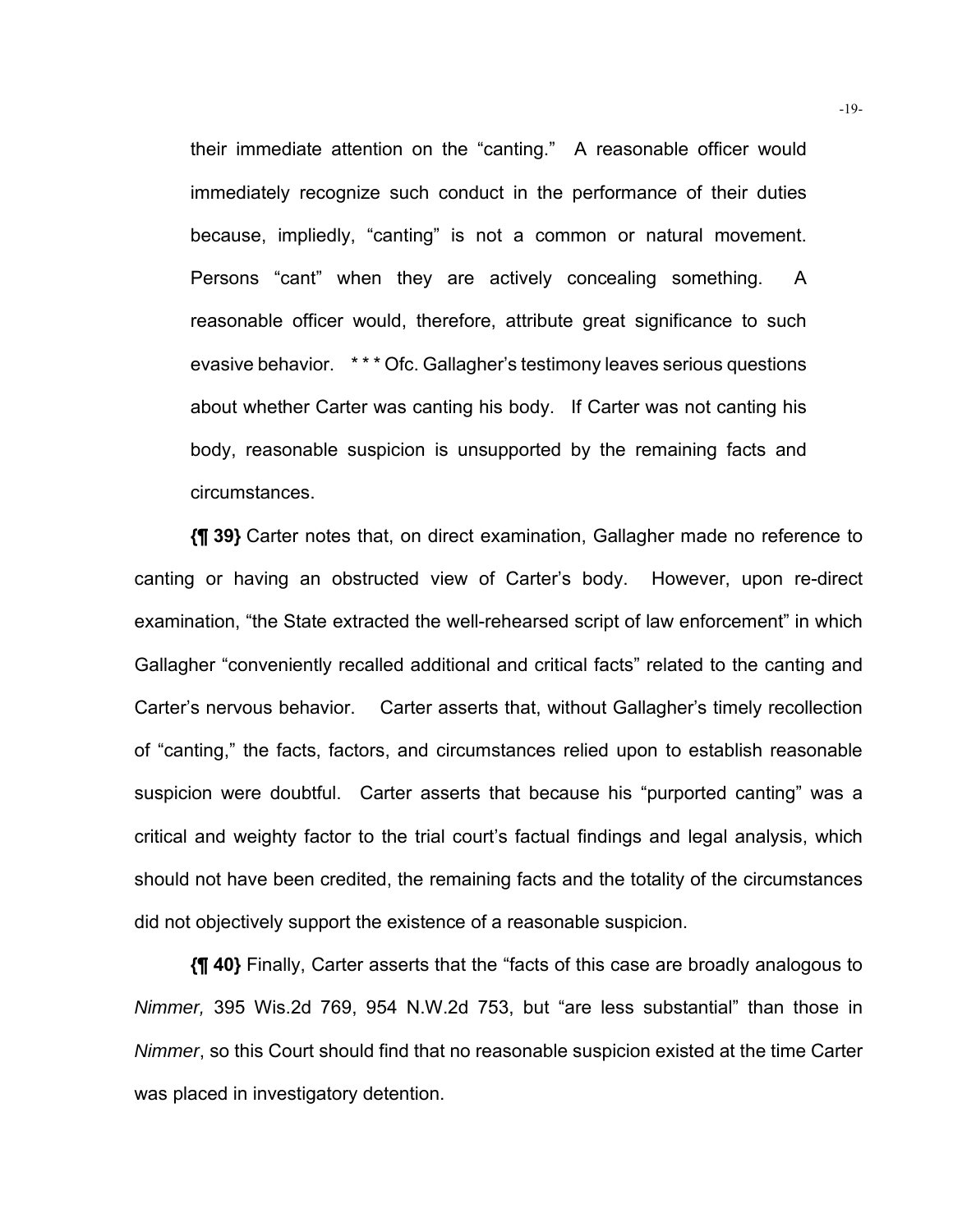**{¶ 41}** This Court has noted:

 When reviewing a motion to suppress, we must accept the trial court's findings of fact, if they are supported by competent, credible evidence. *State v. Love*, 2d Dist. Montgomery No. 23902, 2011-Ohio-1287. In ruling on a motion to suppress, "the trial court assumes the role of the trier of fact, and, as such, is in the best position to resolve questions of fact and evaluate the credibility of the witnesses." *State v. Retherford*, 93 Ohio App.3d 586, 592, 639 N.E.2d 498 (2d Dist.1994), citing *State v. Clay*, 34 Ohio St.2d 250, 298 N.E.2d 137 (1973). The credibility of the evidence was for the trial court to determine, because it heard the evidence directly. *State v. Olson,* 2d Dist. Montgomery No. 25452, 2013-Ohio-4403, ¶ 11, citing *State v. Myles,* 2d Dist. Montgomery No. 25297, 2013-Ohio- $2227, \P 21.$ 

"Accepting the findings of fact of the trial court as true, we must independently determine as a matter of law, whether the facts meet the appropriate legal standard." *State v. Love* at ¶ 19; *see also, State v. Mobley,* 2d Dist. Montgomery No. 26044, 2014-Ohio-4410, ¶ 11; *State v. Shipp*, 2d Dist. Montgomery No. 24933, 2012-Ohio-6189, ¶ 11; *State v. Morgan*, 2d Dist. Montgomery No. 18985, 2002-Ohio-268.

*State v. Millerton*, 2015-Ohio-34, 26 N.E.3d 317, ¶ 11-12 (2d Dist.).

**{¶ 42}** In *Millerton,* we further noted*:* 

The Fourth Amendment to the United States Constitution protects individuals from unreasonable searches and seizures." *Terry v. Ohio,* 392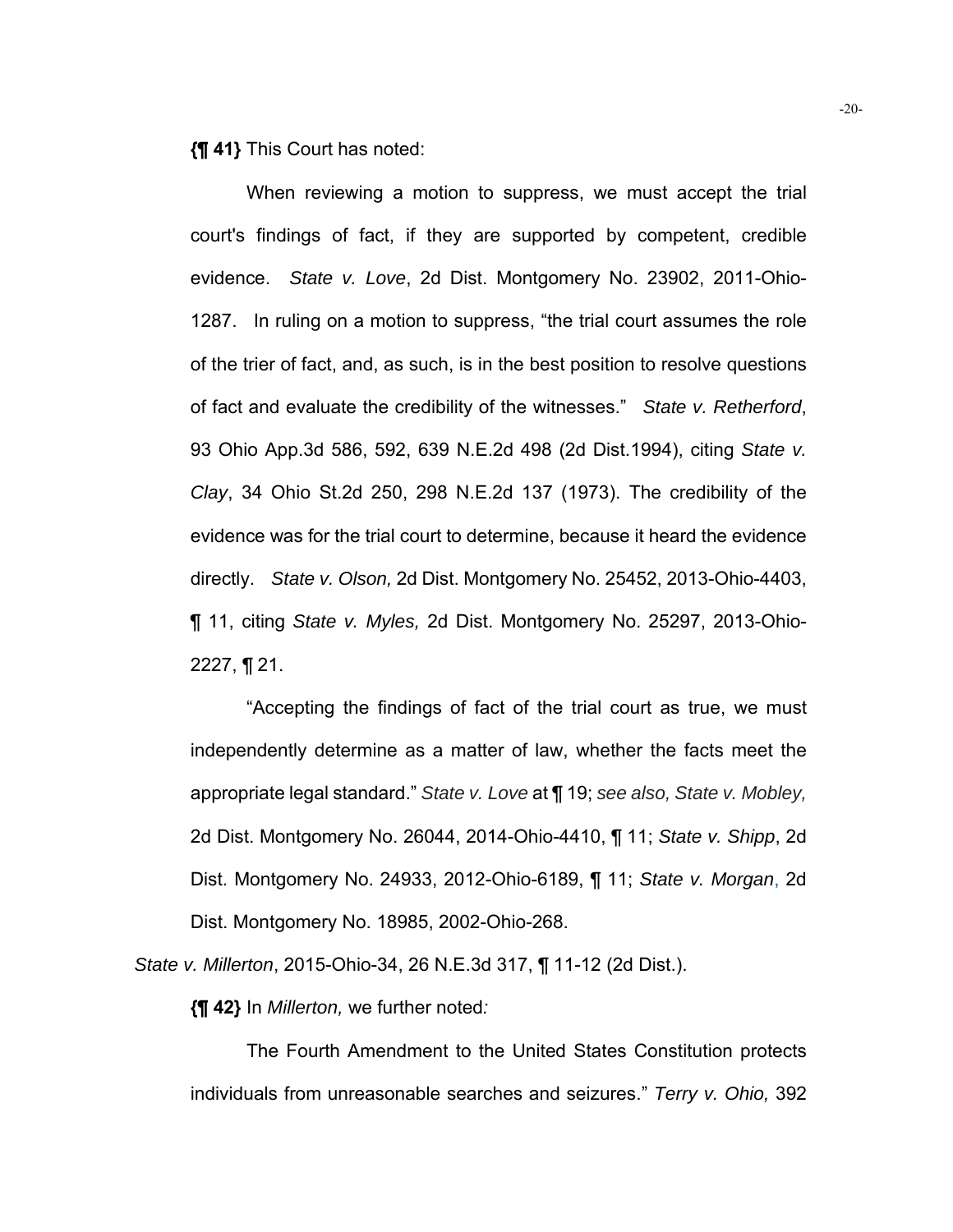U.S. 1, 88 S.Ct. 1868, 20 L.Ed.2d 889 (1968). Not all interactions between citizens and the police, however, implicate the protections of the Fourth Amendment. *State v. Garrison,* 2d Dist. Montgomery No. 24857, 2012- Ohio-3846, ¶ 15.

The law recognizes three types of police-citizen interactions: 1) a consensual encounter, 2) a brief investigatory stop or detention, and 3) an arrest. *State v. Jones,* 188 Ohio App.3d 628, 2010-Ohio-2854, 936 N.E.2d 529, ¶ 13 (10th Dist.).

During a consensual encounter, the officer and citizen can engage in conversation, and a person's voluntary statements may be used against him or her, as long as that the person knows that he or she is free to walk away and the police have not conveyed a message that compliance with their requests is required. *State v. Barton,* 2d Dist. Montgomery No. 21815, 2007-Ohio-2348, ¶ 14-15.

 Investigatory detention, often referred to as a *Terry* stop, allows an officer to briefly stop and temporarily detain individuals in order to investigate possible criminal activity. *State v. Strozier,* 172 Ohio App.3d 780, 2007-Ohio-4575, 876 N.E.2d 1304 (2d Dist.), citing *Terry v. Ohio.* An investigatory stop does not constitute an arrest or place the suspect in custody. *State v. Jones* at ¶ 16. It is well established that "[a]n individual is subject to an investigatory detention when, in view of all the circumstances surrounding the incident, by means of physical force or show of authority, a reasonable person would have believed that he was not free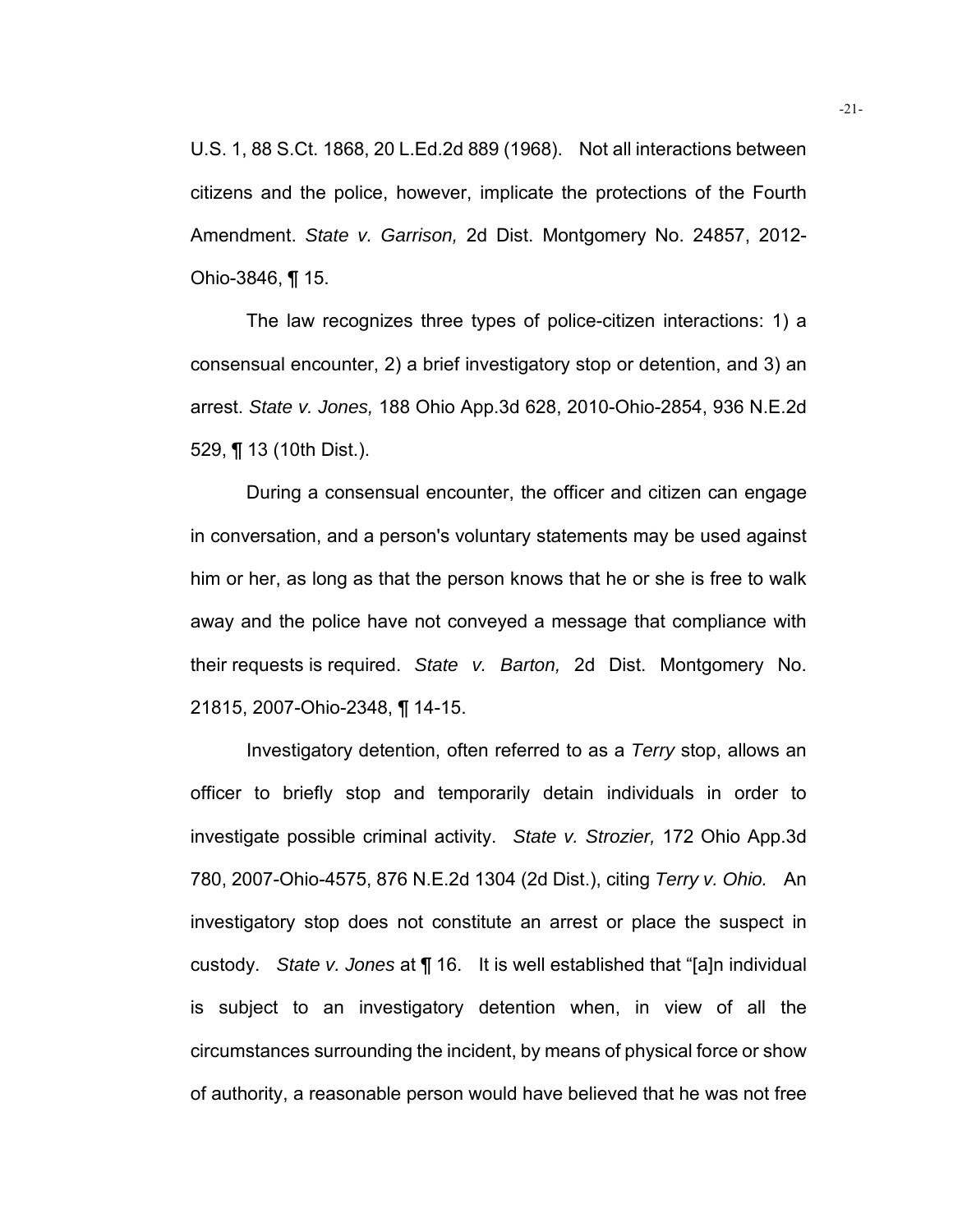to leave or is compelled to respond to questions." *State v. Love,* 2d Dist. Montgomery No. 23902, 2011-Ohio-1287, ¶ 18, quoting *In re D.W.,* 184 Ohio App.3d 627, 2009-Ohio-5406, 921 N.E.2d 1114, ¶ 13-15 (2d Dist.).

During a brief investigatory stop, without placing the suspect in custody or under arrest, an officer is entitled to ask questions to confirm his suspicions that criminal activity occurred. During a *Terry* stop, an officer can ask for identification or sufficient information to write a citation or to run a background check for outstanding warrants, often called a "field investigation". *State v. Wortham,* 145 Ohio App.3d 126, 761 N.E.2d 1151 (2d Dist.2001). *See also, State v. Harrison,* 2d Dist. Montgomery No. 25128, 2013-Ohio-1235.

Also, during a *Terry* stop, it is sometimes considered reasonable for the investigating officer to conduct a "protective search" by patting down the suspect to discover and remove weapons. *State v. Robinette,* 80 Ohio St.3d 234, 685 N.E.2d 762 (1997); *State v. Andrews,* 57 Ohio St.3d 86, 89, 565 N.E.2d 1271, 1274 (1991). The primary purpose of a protective search and seizure is to assure public and officer safety. "Pursuant to *Terry,* police officers are allowed to perform limited protective searches for concealed weapons when the surrounding circumstances create a suspicion that an individual may be armed and dangerous." *State v. Harding,* 180 Ohio App.3d 497, 2009-Ohio-59, 905 N.E.2d 1289 (2d Dist.), *overruled on other grounds, State v. Gardner,* 2d Dist. Montgomery No. 24308, 2011-Ohio-5692.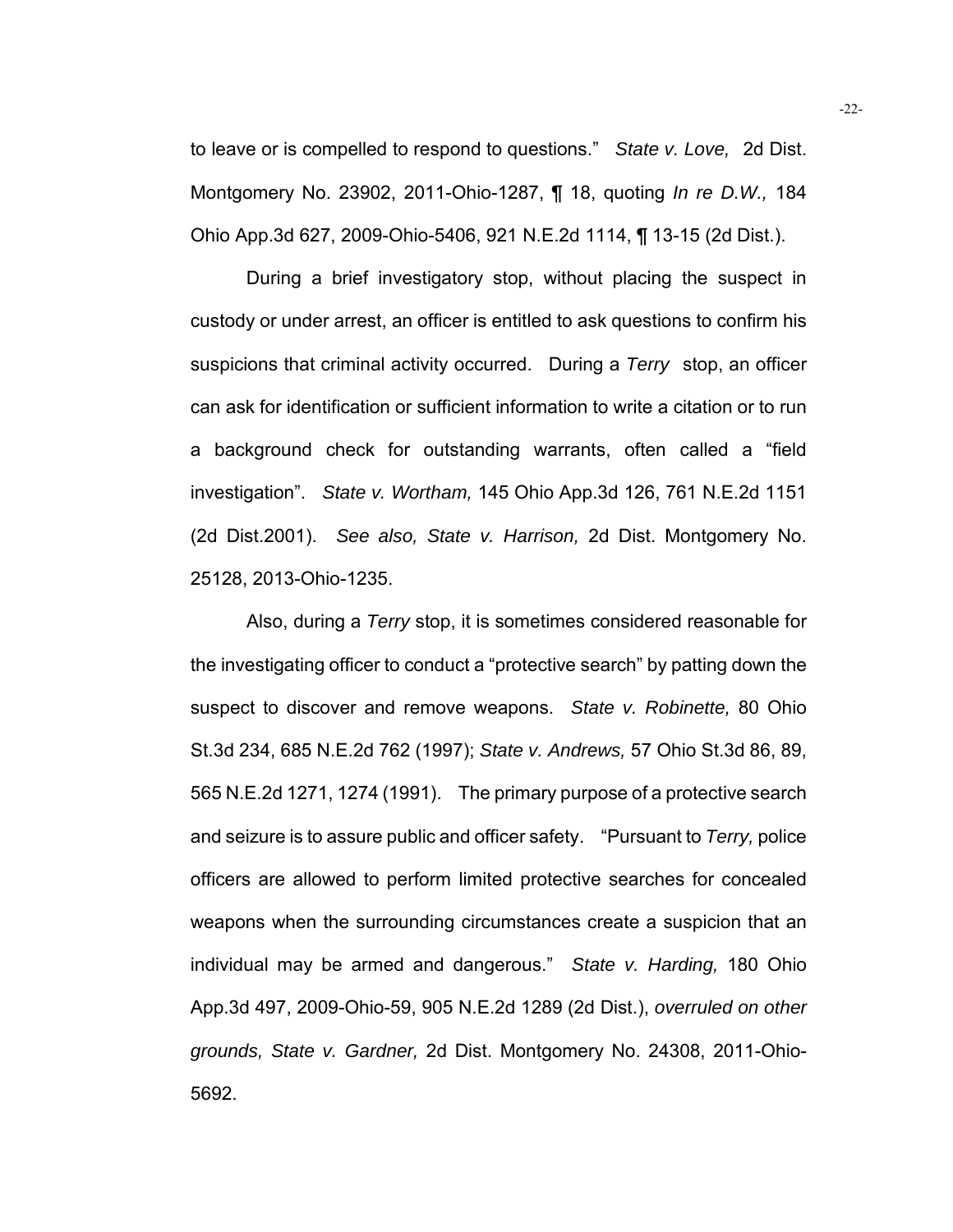"The authority to stop an individual does not necessarily equate to authority to search the individual." (Citations omitted.) *State v. Lovins,* 2d Dist. Montgomery No. 23530, 2010-Ohio-3916, ¶ 12. *See also, State v. Stewart,* 2d Dist. Montgomery No. 19961, 2004-Ohio-1319, ¶ 16; *State v. Byrd,* 2d Dist. Montgomery No. 24583, 2012-Ohio-2659. Once a lawful stop has been made, the police may conduct a limited protective search for concealed weapons if the officer reasonably believes that the suspect may be armed or a danger to the officer or to others. *State v. Evans,* 67 Ohio St.3d 405, 618 N.E.2d 162 (1993); *State v. Molette,* 2d Dist. Montgomery No. 19694, 2003-Ohio-5965, ¶ 13.

"The purpose of this limited search is not to discover evidence of crime, but to allow the officer to pursue his investigation without fear of violence \* \* \*." *Evans,* 67 Ohio St.3d at 408, 618 N.E.2d 162, quoting *Adams v. Williams,* 407 U.S. 143, 146, 92 S.Ct. 1921, 32 L.Ed.2d 612 (1972); *see also, State v. Olden,* 2d Dist. Montgomery No. 23137, 2010-Ohio-215, ¶ 25. In other words, "the protective pat down under *Terry* is limited in scope to its protective purpose and cannot be employed by the searching officer to search for evidence of crime." *State v. Holley,* 2d Dist. Montgomery No. 20371, 2004-Ohio-4264, ¶ 10.

"The frisk, or protective search, approved in *Terry* is limited in scope to a pat-down search for concealed weapons when the officer has a reasonable suspicion that the individual whose behavior he is investigating at close range may be armed and dangerous. While probable cause is not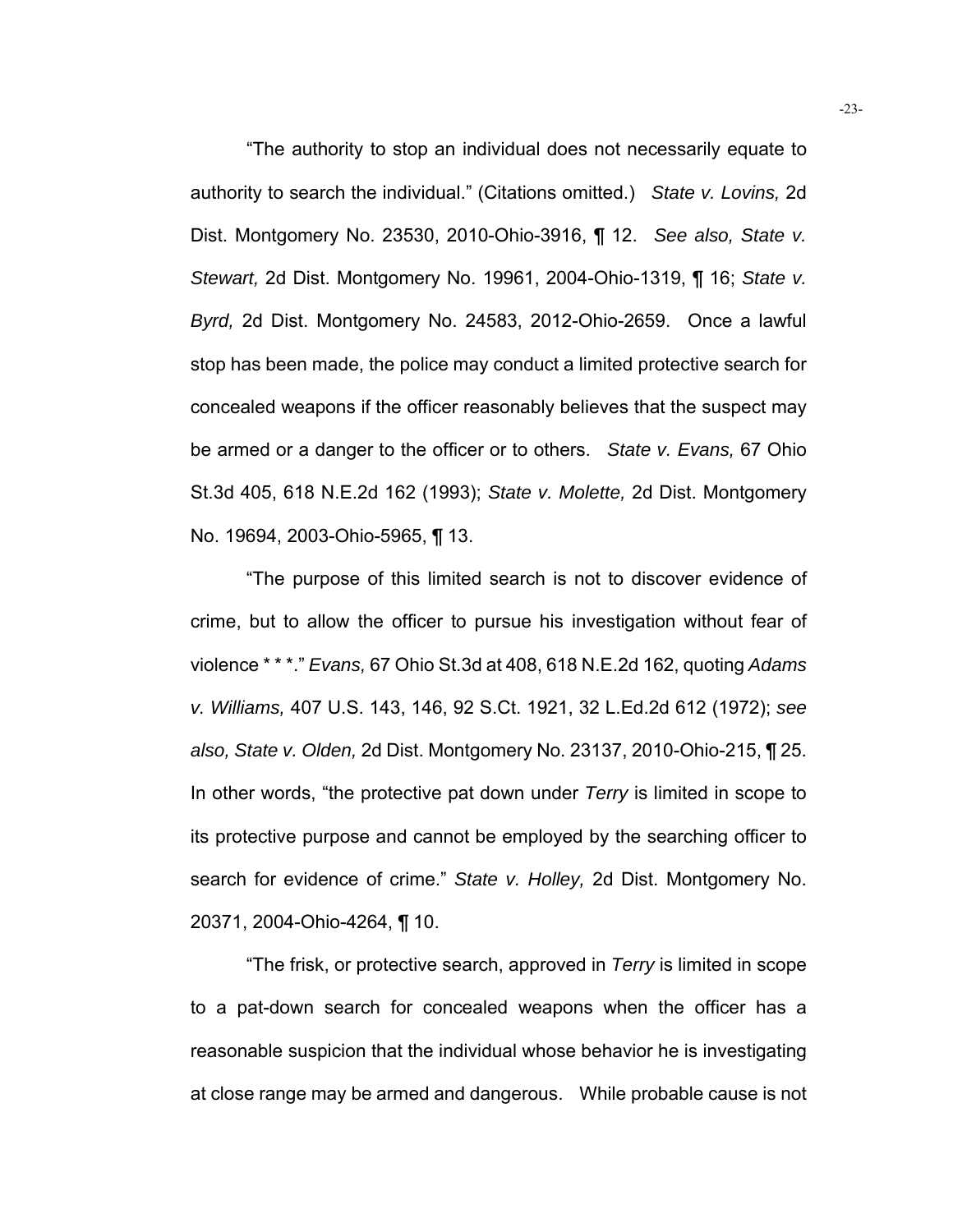required, the standard to perform a protective search, like the standard for an investigatory stop, is an objective one based on the totality of the circumstances. The rationale behind the protective search is to allow the officer to take reasonable precautions for his own safety in order to pursue his investigation without fear of violence." *State v. Andrews,* 57 Ohio St.3d 86, 89, 565 N.E.2d 1271, 1274 (1991).

## *Millerton* at ¶ 19-27.

**{¶ 43}** As this Court further noted in *Millerton*:

A police officer may stop and detain a suspect when the officer has a reasonable and articulable suspicion that the suspect has committed a criminal offense. *State v. Regulus,* 2013-Ohio-507, 986 N.E.2d 1105, ¶ 10 (2d Dist.), citing *Terry v. Ohio,* 392 U.S. 1, 88 S.Ct. 1868, 20 L.Ed.2d 889 (1968). A court determines the existence of reasonable suspicion by evaluating the "totality of the circumstances." *State v. Love* at ¶ 18.

 To evaluate the totality of the circumstances, the court must consider the individualized facts through the eyes of the reasonable and prudent police officer on the scene who must react to events as they unfold." *State v. Vineyard,* 2d Dist. Montgomery No. 25854, 2014-Ohio-3846, ¶ 21. \* \* \*

 When examining an officer's actions at the time of the stop, the court must make an objective assessment of the officer's actions, and not focus subjectively on the officer's actual state of mind. *Dayton v. Erickson,* 76 Ohio St.3d 3, 6, 665 N.E.2d 1091, 1097 (1996). \* \* \*

*Id.* at ¶ 14 -16.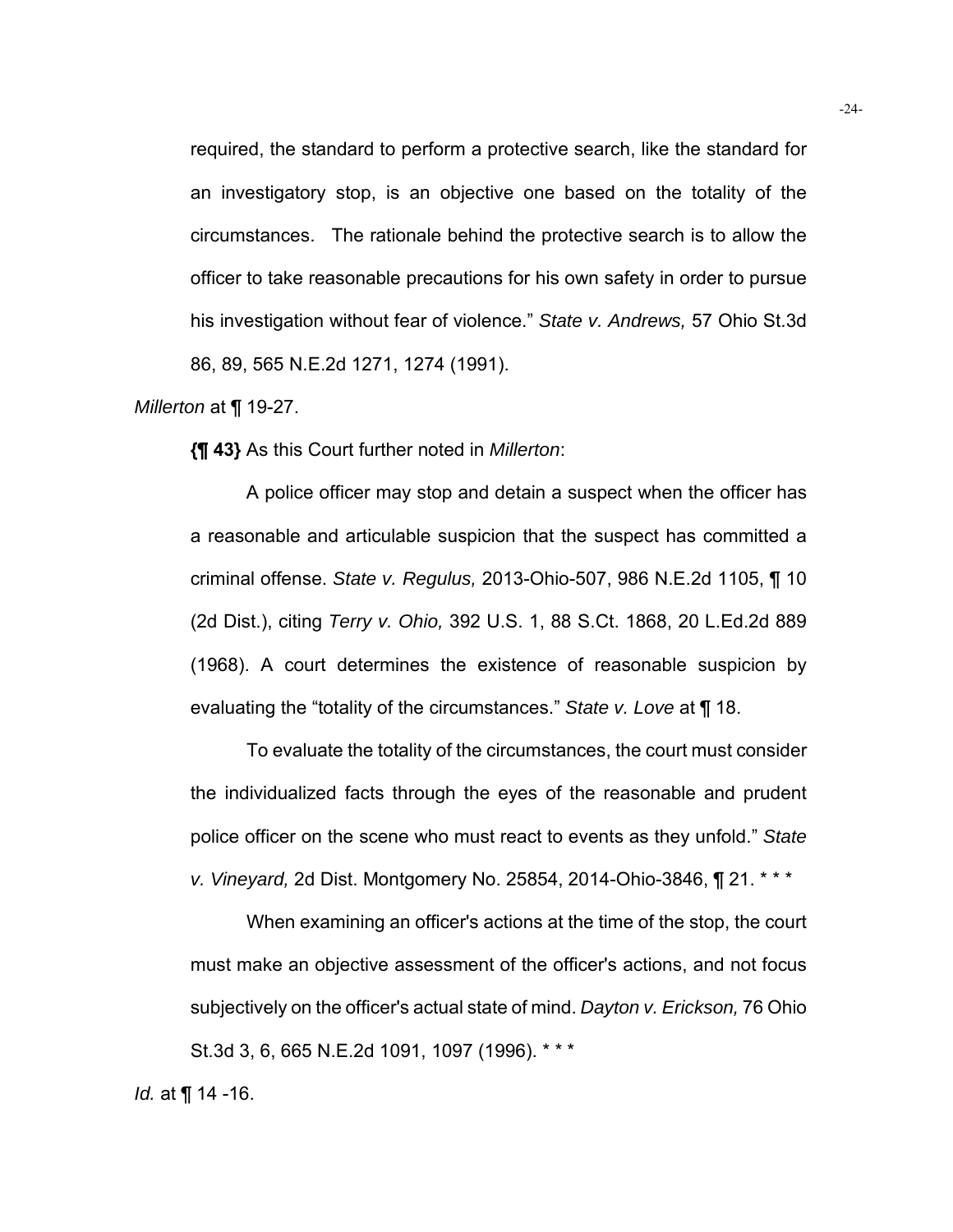**{¶ 44}** This Court has also noted:

Because a frisk under *Terry* is justified "solely by 'the protection of the police officer or others nearby, \* \* \* it must therefore be confined in scope to an intrusion reasonably designed to discover guns, knives, clubs, or other hidden instruments for the assault of the police officer.' " *State v. Woodward* (Feb. 22, 2002), Montgomery App. No. 18869, 2002 WL 272602, quoting *Terry,* 392 U.S. at 29, 88 S.Ct. 1868, 20 L.Ed.2d 889. " 'The purpose of this limited search is not to discover evidence of crime, but to allow the officer to pursue his investigation without fear of violence.' " *State v. Dickerson,* Montgomery App. No. 22452, 2008-Ohio-6544, ¶ 19, quoting *Adams v. Williams* (1972), 407 U.S. 143, 145-146, 92 S.Ct. 1921, 32 L.Ed.2d 612.

\* \* \* Under the plain-feel doctrine, an officer conducting a pat-down for weapons may lawfully seize an object if he has probable cause to believe that the item is contraband. *Minnesota v. Dickerson* (1993), 508 U.S. 366, 375, 113 S.Ct. 2130, 124 L.Ed.2d 334; *State v. Phillips,* 155 Ohio App.3d 149, 2003-Ohio-5742, 799 N.E.2d 653, ¶ 41-42. The "incriminating character" of the object must be "immediately apparent." [*Id*.] The officers may not manipulate the object to determine its incriminating nature. [*Id*.] *State v. Lawson*, 180 Ohio App.3d 516, 2009-Ohio-62, 906 N.E.2d 443, ¶ 24-25 (2d Dist.).

**{¶ 45}** "Whether there is a constitutional basis to conduct a pat down during a *Terry* stop is a question of law which we review on a de novo basis; however, our review is based on the trial court's findings of fact." *Millerton* at ¶ 17.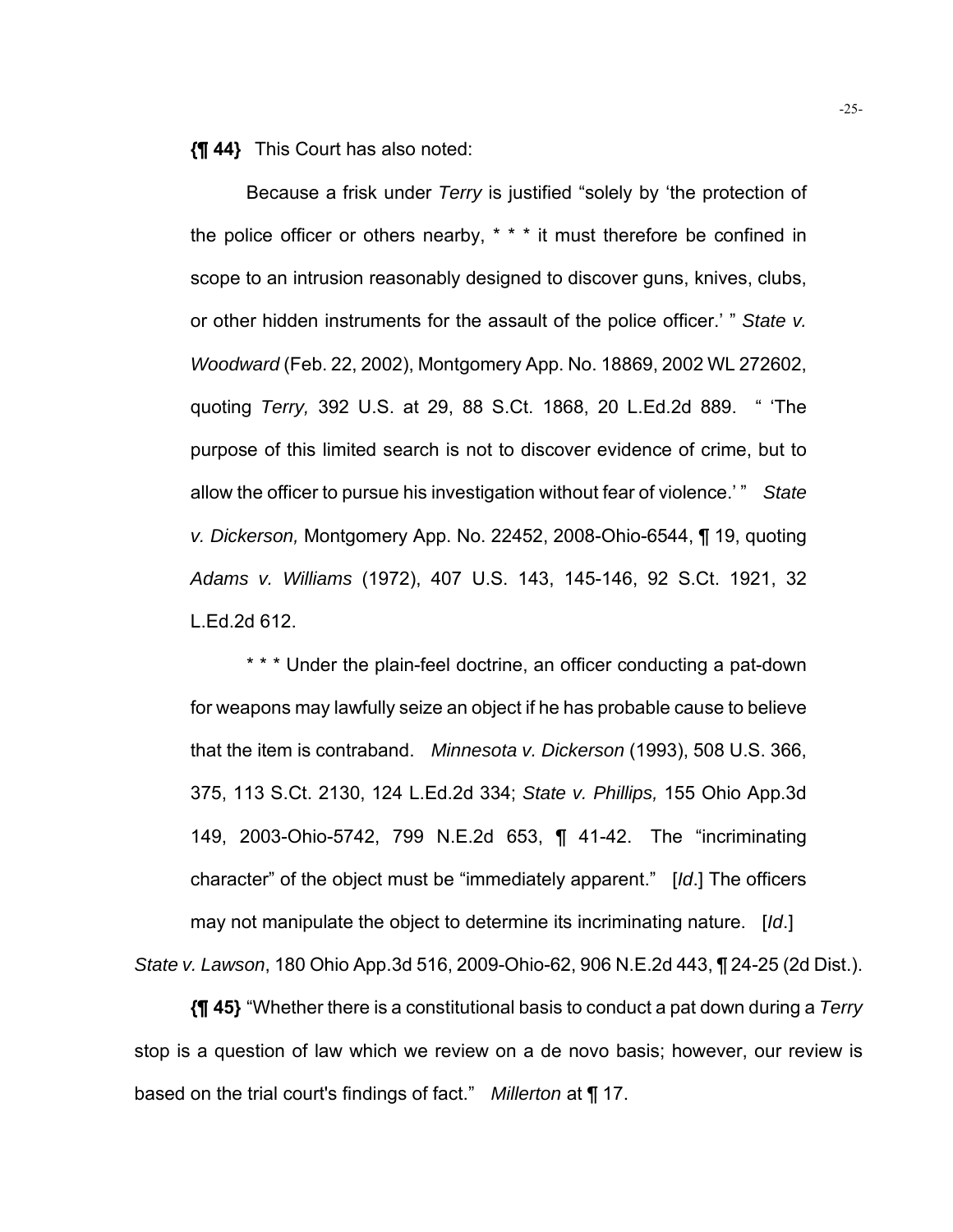**{¶ 46}** In *Nimmer*, which Carter cites, the defendant pled guilty after the trial court denied his motion to suppress evidence of a handgun found in his possession when he was stopped and frisked by police investigating a ShotSpotter alert. *Id*. at ¶ 1. Officers in *Nimmer* received a ShotSpotter alert of four gun shots at 10:06 p.m. in the city of Milwaukee. *Id*. at ¶ 2. After a short drive, officers "observed Nimmer about 100 feet from the location of the ShotSpotter alert, with his hand in his right pocket. The officers stated that when Nimmer saw the squad car, he looked away and began walking faster." *Id.* at **¶** 3. "The officers exited their squad and approached Nimmer, who then reached for his left side and 'bladed' his left side away from the officers." *Id.* at ¶ 4. One of the officers then patted down Nimmer, who told the officer "the gun's on my waistline bro." A Smith & Wesson .40 caliber handgun was found concealed in the waistband of Nimmer's pants, under his t-shirt. *Id.*

**{¶ 47}** The Wisconsin Court of Appeals reversed the trial court based on the denial of the motion to suppress. The Court of Appeals noted that the articulable facts, as explained by one of the officers and considered by the trial court, were that (1) there had been a ShotSpotter alert; (2) the officers saw Nimmer in the area of that alert immediately following the alert; and (3) when Nimmer saw the squad car, he "bladed" and accelerated his walking pace. *Id.* at ¶ 15. In determining that reasonable articulable suspicion was lacking, the appellate court undertook the following analysis

First, we note that the facts of this case are very similar to a relatively recent unpublished decision of this court, *State v. Lewis*, No. 2017AP234- CR, unpublished slip op. (WI App July 25, 2017). In *Lewis*, the defendant was stopped by police officers investigating a report of shots fired. *Id.*, ¶2.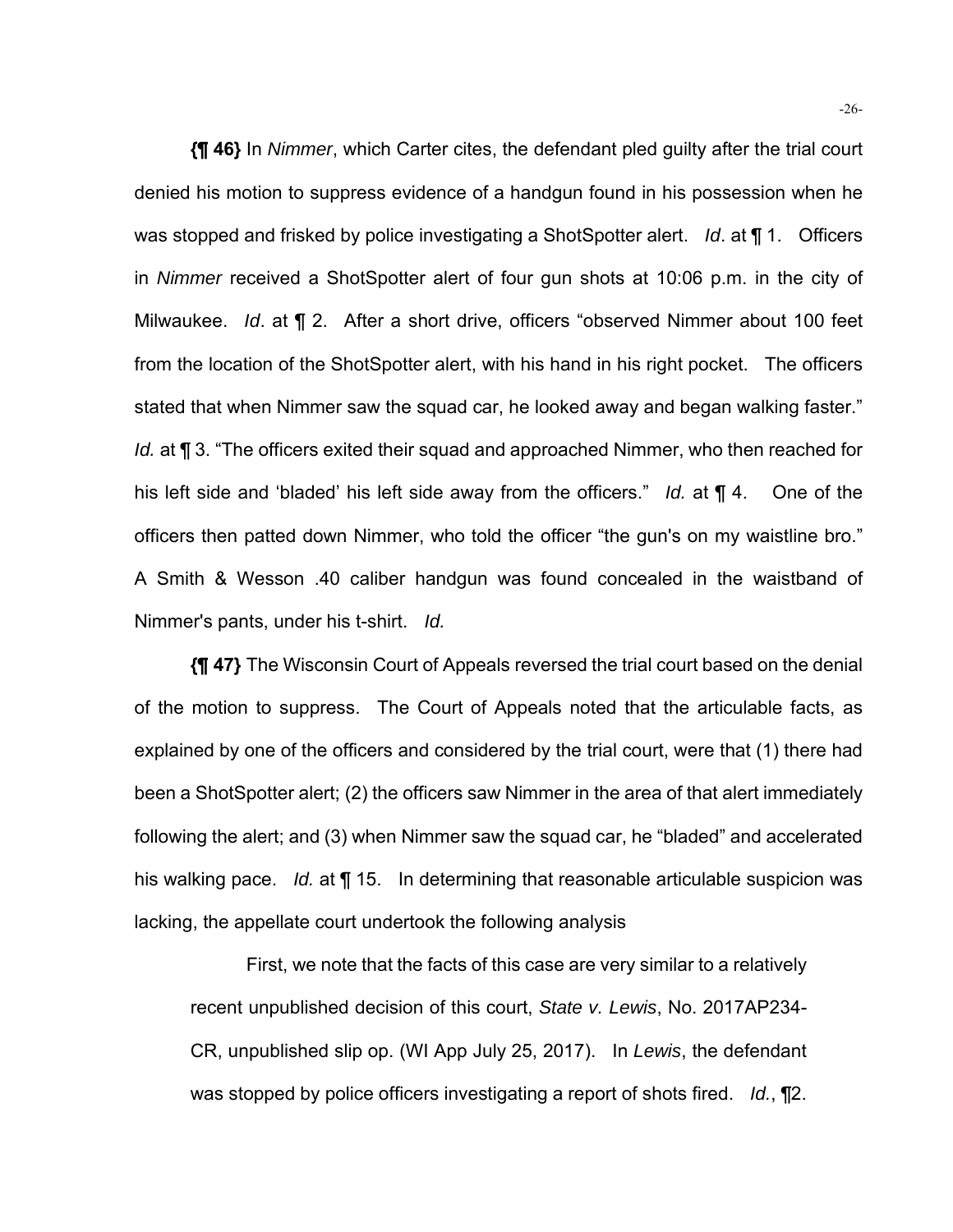The basis for the stop was that the defendant was walking in the general area of the shots fired report with his hand on the waistband of his pants. *Id.* When the officers stopped him, he admitted that he was carrying a concealed weapon without a permit. *Id.* 

 The State in *Lewis* conceded that these were not sufficient articulable facts to establish reasonable suspicion for the stop, and the trial court's denial of Lewis's motion to suppress was reversed. *Id.*, ¶¶ 6, 8. The State's concession was based in part on the similarity of those facts to the facts in *State v. Gordon*, 2014 WI App 44, 353 Wis. 2d 468, 846 N.W.2d 483. *See Lewis*, 2017AP234-CR, ¶4. In *Gordon*, this court reversed the trial court's denial of a motion to suppress evidence that was seized from the defendant. *See id.*, 353 Wis. 2d 468, ¶1. The officers had stopped Gordon because he was walking in "one of the more dangerous areas of the district" that they patrolled, and because he had done a "security adjustment"—a "conscious or unconscious movement," such as touching a pants pocket, which is sometimes done by an individual who is carrying a weapon when approached by law enforcement. *Id.*, ¶¶3-4.

 We noted that "sadly, many, many folks, innocent of any crime, are by circumstances forced to live in areas that are not safe," and further, that "many folks, most innocent of any nefarious purpose, may occasionally pat the outside of their clothing to ensure that they have not lost their possessions." *Id.*, ¶¶15, 17. We therefore concluded that "[p]ermitting *Terry* stops of persons momentarily patting the outside of their clothing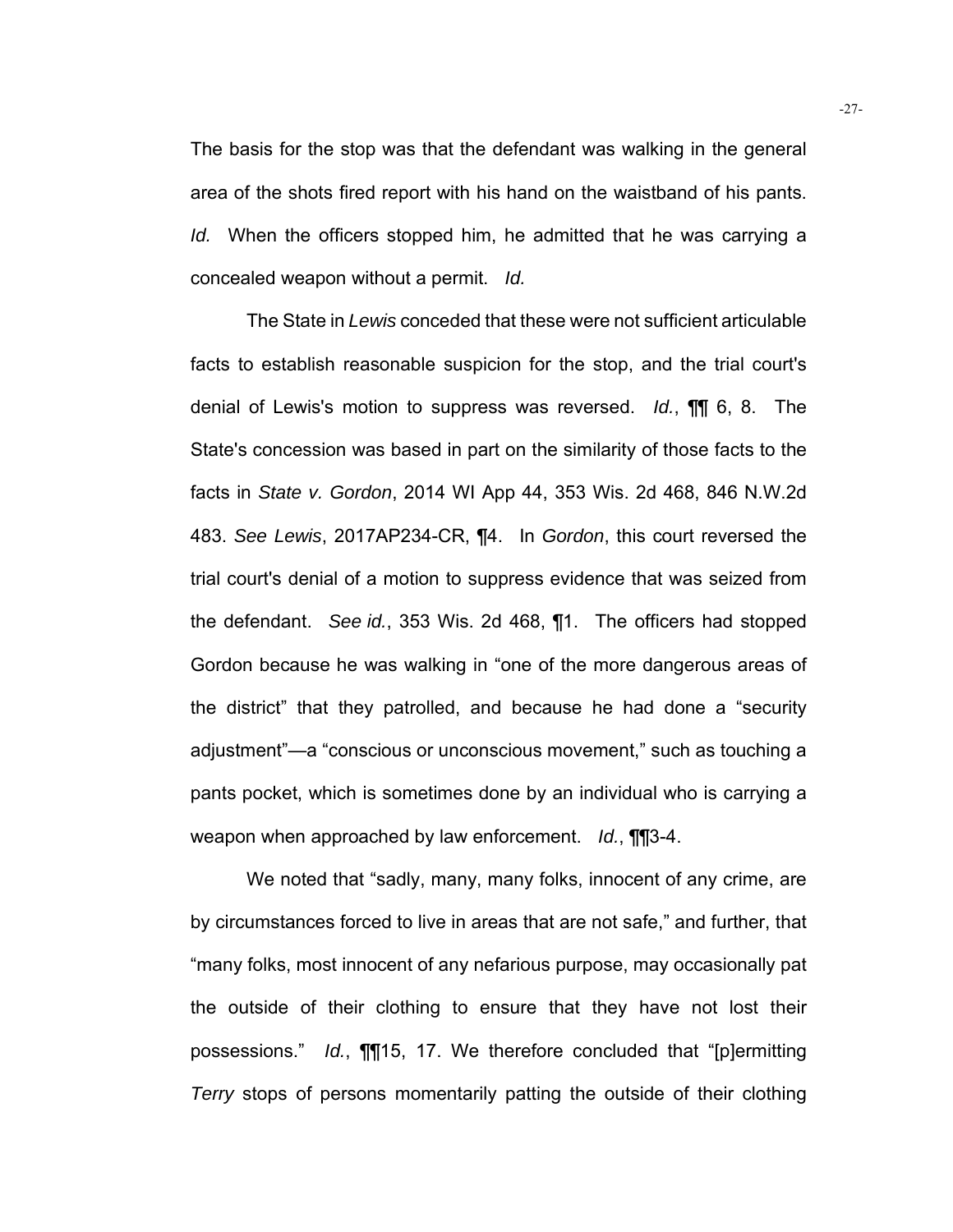when the *only* additional facts are that those persons are in a high crime area and have seen a cruising police car would expand the individualized reasonable suspicion requirement so far so as to negate it." *Id.*, ¶18 (internal quotation marks omitted).

 This court reached a comparable conclusion on similar facts in *State v. Pugh*, 2013 WI App 12, 345 Wis. 2d 832, 826 N.W.2d 418, a case cited by Nimmer in support of his argument. In *Pugh*, officers were patrolling an area where there was a vacant building known to be a drug house. *Id.*, ¶4. They observed the defendant when he was "five-to-ten feet from two cars that were parked below a no-parking sign" at the back of that vacant building. *Id.*, ¶3. The defendant admitted that one of the cars parked under the no-parking sign was his. *Id.*, ¶4. However, the officers did not give the defendant a citation related to the parking matter; instead, they asked him "if he had anything illegal on his person," based on the fact that the defendant had "bladed" his right side away from the officers. *Id.*, ¶6. The defendant admitted that he had a gun in his possession, and he was charged with being a felon in possession of a firearm. *Id.*, ¶¶1, 6. His motion to suppress the gun evidence was denied, and he pled guilty to the charge. *Id.*, ¶1.

 This court reversed that decision. *Id.*, ¶13. In doing so, we noted that "[a]n individual's presence in an area of expected criminal activity, standing alone, is not enough to support a reasonable, particularized suspicion that the person is committing a crime." *Id.*, ¶12 (citation omitted;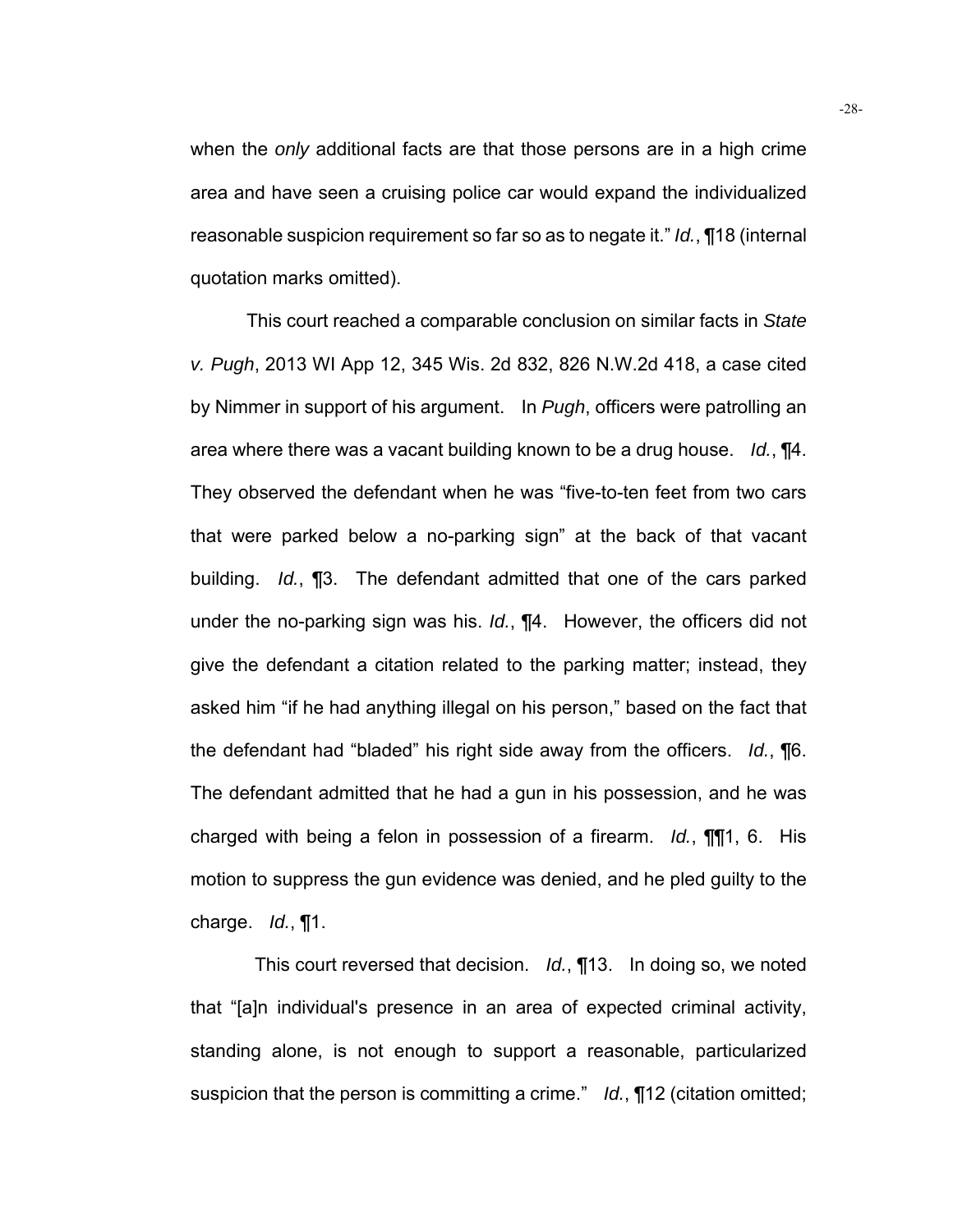brackets in *Pugh*). Furthermore, the officers who arrested Pugh had stated that he had bladed away from them when he took a couple steps back away from them. *Id.* We asked how a person walks away from another—as Pugh had the right to do at that point—without "turning his or her body to some degree," and stated that "[c]alling a movement that would accompany *any* walking away 'blading' adds nothing to the calculus except a false patina of objectivity." *Id.* 

 There is, however, a distinguishing factor between *Pugh*, as well as *Gordon*, and this case, along with *Lewis*: in this case and in *Lewis*, the officers were investigating a report of shots fired, where in *Pugh* and *Gordon*, the officers were simply on routine patrol in a "dangerous" area. In fact, the officers responding to a shots fired report was the key factor in the trial court's decision here: "anyone that they encountered within a minute or two of receiving the alert should have been investigated if they were within a couple of blocks of the alleged shots being fired." Further discussion of this distinguishing factor, therefore, is prudent for this analysis.

 That leads us to *State v. Washington*, 2005 WI App 123, 284 Wis. 2d 456, 700 N.W.2d 305, also cited by Nimmer. In *Washington*, officers were "investigat[ing] a complaint of loitering and drug sales at an allegedly vacant house." *Id.*, ¶2. The officers saw the defendant in front of that house, and recognized him from previous encounters relating to narcotics sales. *Id.*, ¶¶2, 3. The officers ordered the defendant to stop; he did, but then backed up a few steps at which time a towel flew out of his hand which contained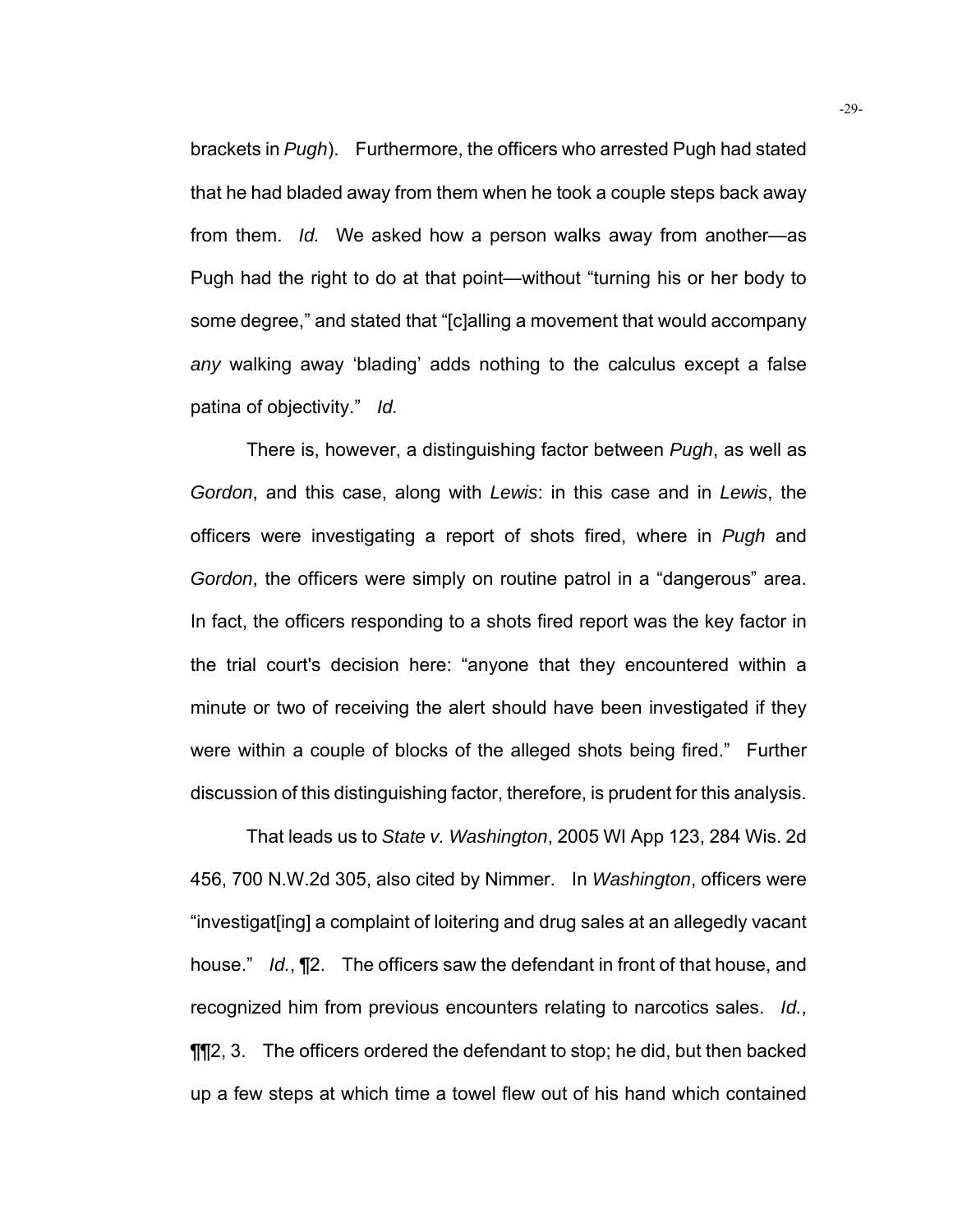cocaine. *Id.*, ¶2. He was charged with possession of cocaine with intent to deliver. *Id.* 

 The officers claimed that they had initially stopped the defendant with the intent to charge him with loitering. *Id.*, ¶3. At a suppression motion hearing on the issue, however, the trial court stated that no proof had been submitted that the loitering ordinance had been violated. *Id.*, ¶7. Nevertheless, the court ultimately found that although the officers did not have reasonable suspicion for the initial stop of the defendant, after he had "thrown the drugs away," the officers had probable cause to arrest him. *Id.* 

 This court reversed that decision, concluding that the drugs had been recovered as the result of an unreasonable stop and illegal seizure. *Id.*, ¶19. We stated that the officers did not have reasonable suspicion to initially stop the defendant, noting that there was nothing in the record to support the officer's statement that they were going to cite him for loitering. *Id.*, ¶17. We further concluded that even the defendant's known prior convictions for selling drugs and his location in front of a known drug house "[did] not supply the requisite reasonable suspicion for a valid investigatory stop." *Id.* Additionally, we noted that the defendant had not attempted to flee, even though he had taken a couple of steps backwards after being ordered by the officers to stop. *Id.*, ¶18.

 From *Washington*, we take away the principle that when officers are investigating a specific crime, the mere presence of an individual in the area where that crime is suspected of having been committed—even if the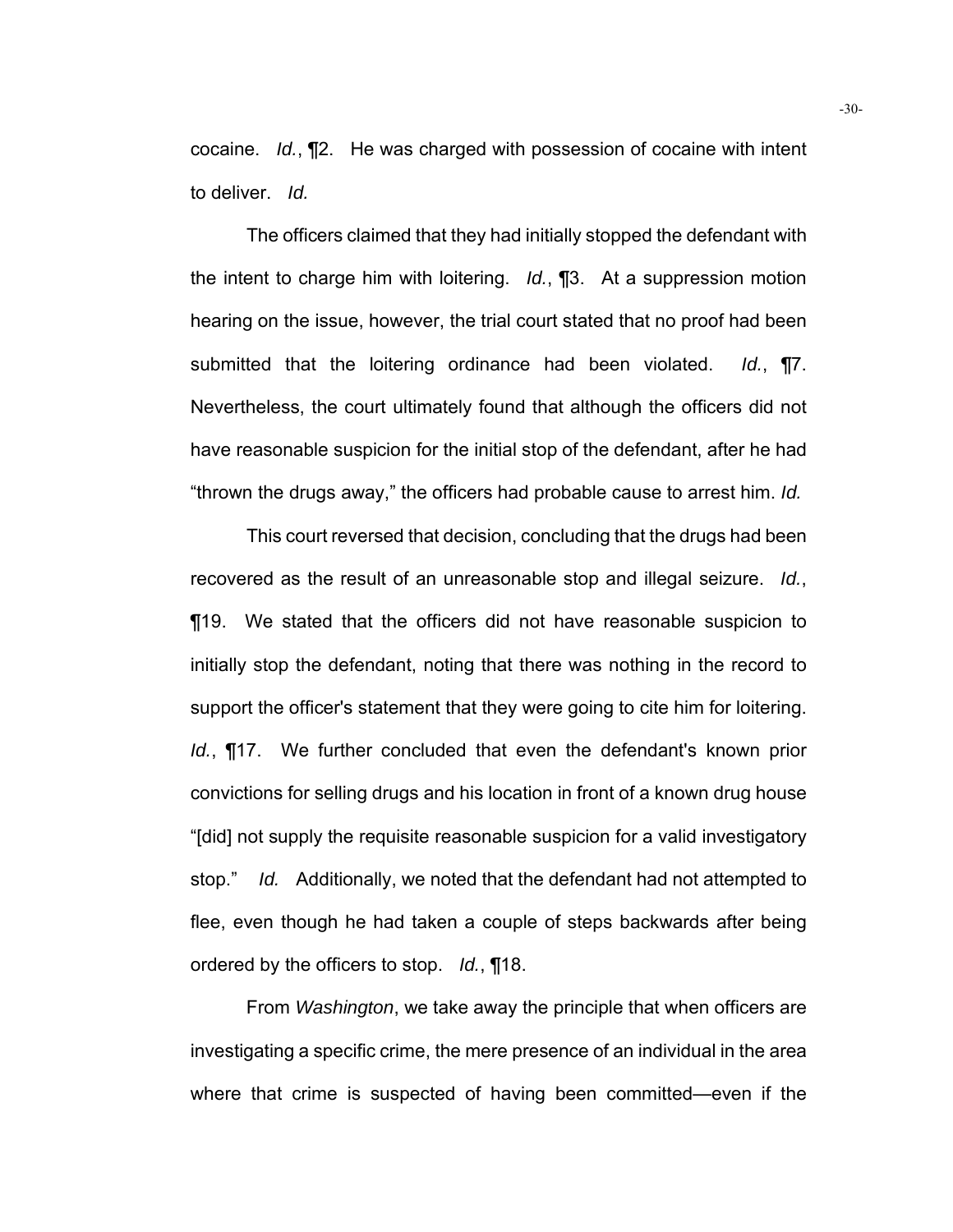individual is known to have previously committed a related crime—is still not sufficient to meet the reasonable suspicion standard. *See id.*, ¶17. In fact, we observed that "[p]eople, even convicted felons, have a right to walk down the street without being subjected to unjustified police stops." *Id.* 

 The common thread in all of these cases is that the facts articulated by the police officers involved were deemed to be insufficient to support a finding of reasonable suspicion. With that being said, we cannot help but wonder—even while recognizing that police officers must make split-second decisions under circumstances where all factors may not be known whether in response to these decisions, officers have sought to find "magic" language for their articulated facts to describe a person's behavior to overcome the problems identified in these decisions.

 For example, we know from the cases discussed above that Nimmer's mere presence in an area where criminal activity is suspected is not sufficient to meet the standard for reasonable suspicion. *See id.*;*see also Pugh*, 345 Wis. 2d 832, ¶12. However, Officer Milone further testified that Nimmer also accelerated his walking pace upon seeing the squad. The officer explained that this may have been "an attempt to maybe run from police."

 We are not swayed by this additional factor. Although we have previously recognized that "flight or attempted flight," together with other factors, may be sufficient to support a finding of reasonable suspicion, *see Gordon*, 353 Wis. 2d 468, ¶17, increasing one's walking pace is not the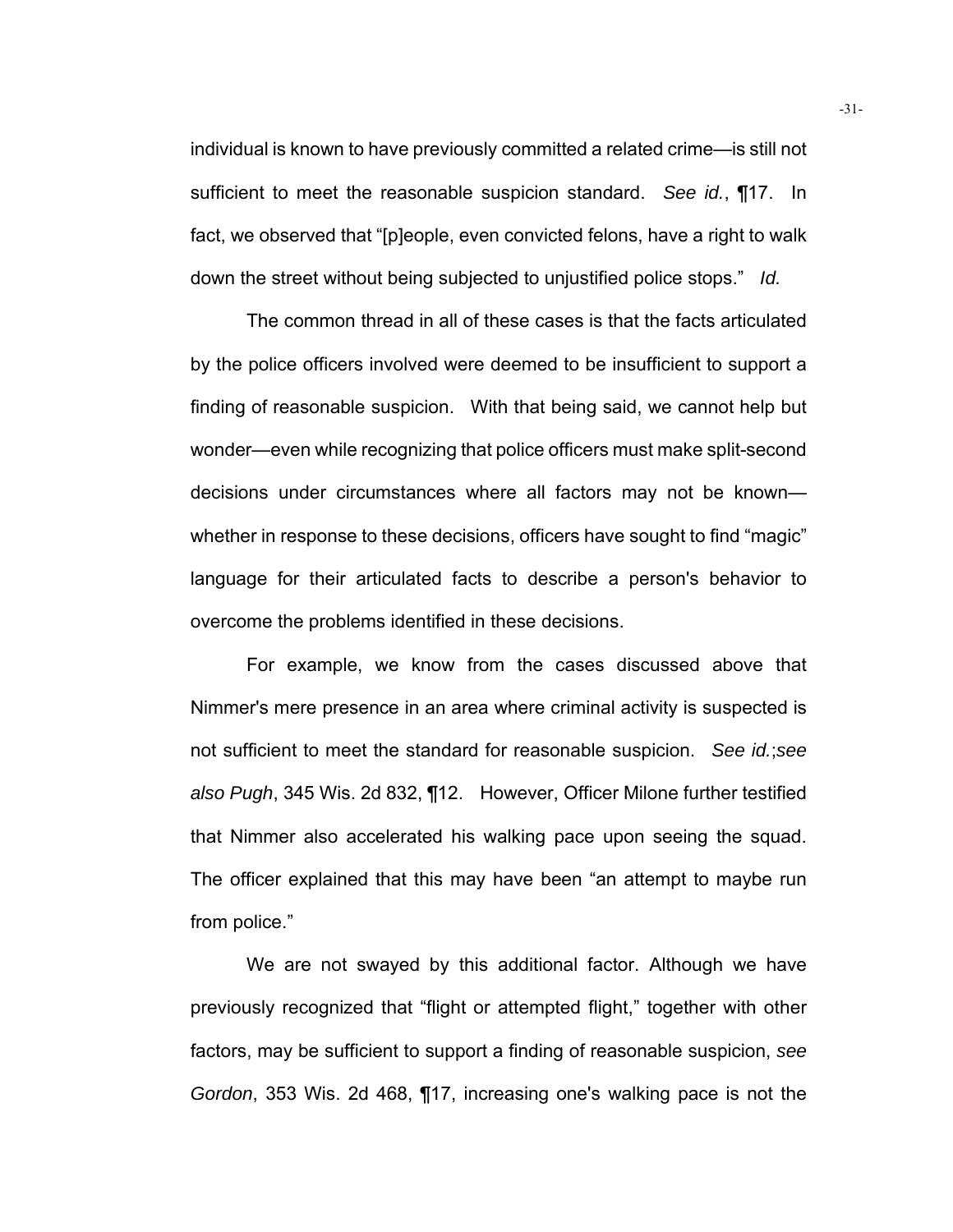equivalent of fleeing the scene. *See Young*, 294 Wis. 2d 1, ¶73 (where our supreme court acknowledged that "people may have the right to disregard the police and walk away without giving rise to reasonable suspicion"). Furthermore, the indeterminate nature of the officer's testimony here is comparable to a "mere hunch," which is insufficient for finding reasonable suspicion. *See id.*, ¶21.

 Additionally, we know that Nimmer's purported blading away from Officer Milone as he walked is likewise insufficient to support reasonable suspicion. *See Pugh*, 345 Wis. 2d 832, ¶12. However, Officer Milone testified that Nimmer was also "digging around" in his pockets as he walked. We know from *Gordon* that a "security adjustment"—in that case, touching the outside of a pants pocket—is insufficient to demonstrate reasonable suspicion. *See id.*, 353 Wis. 2d 468, ¶¶4, 17. Similarly, we know from *Lewis* that "holding the waistband" of one's pants is also insufficient. *See id.*, 2017AP234-CR, ¶¶2, 8. Even knowing that weapons are often found in both pockets and in the waistband of pants—Nimmer's weapon was discovered in his waistband—we refused in both of those cases to presume that observing an individual's hand in either of those places is necessarily indicative of a "nefarious purpose[.]" *See id.*; *Gordon*, 353 Wis. 2d 468, ¶17. We decline to do it here as well, despite the added descriptor of "digging around" in his pocket.

Therefore, we conclude that, even taken together, these facts do not support a finding that the officers had reasonable suspicion to stop and frisk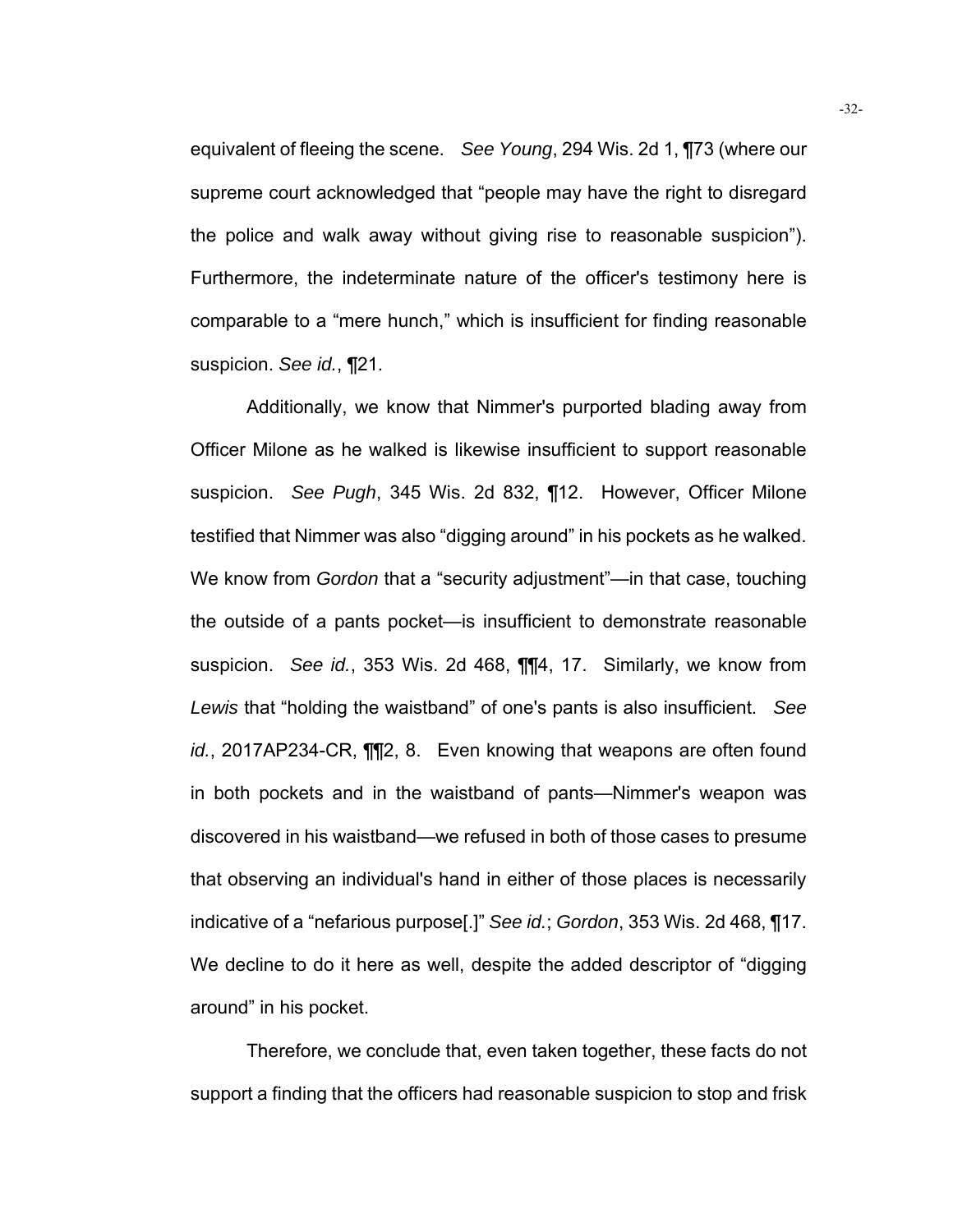Nimmer. Furthermore, the standard employed by the trial court here—that anyone the officers encountered "within a minute or two of receiving the alert should have been investigated if they were within a couple of blocks of the alleged shots being fired"—is simply too broad to fit within the confines of Fourth Amendment law regarding stop and frisk procedures. Accordingly, we reverse the trial court's order denying Nimmer's motion to suppress, and remand this matter with instructions to enter an order granting his motion.

(Footnote omitted*.*) *Id*. at ¶ 16-30.

**{¶ 48}** In *State v. Rickmon*, 952 F.3d 876 (7th Cir. 2020), the Seventh Circuit Court of Appeals, as a matter of first impression, considered "whether law enforcement may constitutionally stop a vehicle because, among other articulable facts, it was emerging from the source of a ShotSpotter alert. The district court held that the totality of the circumstances provided the officer responding to the scene with reasonable suspicion of criminal activity to justify the stop," and the Seventh Circuit affirmed. *Id*. at 878.

**{¶ 49}** In considering reasonable suspicion, the court noted as follows:

"While 'inarticulate hunches' are not enough, 'reasonable suspicion is a lower threshold than probable cause' and 'considerably less than preponderance of the evidence.' " *United States v. Adair*, 925 F.3d 931, 935 (7th Cir. 2019) (citations omitted). Our task is to objectively examine the "totality of the circumstances known to the officer at the time of the stop, including the experience of the officer and the behavior and characteristics of the suspect." *Id.* (citation omitted). We are mindful that "[r]easonable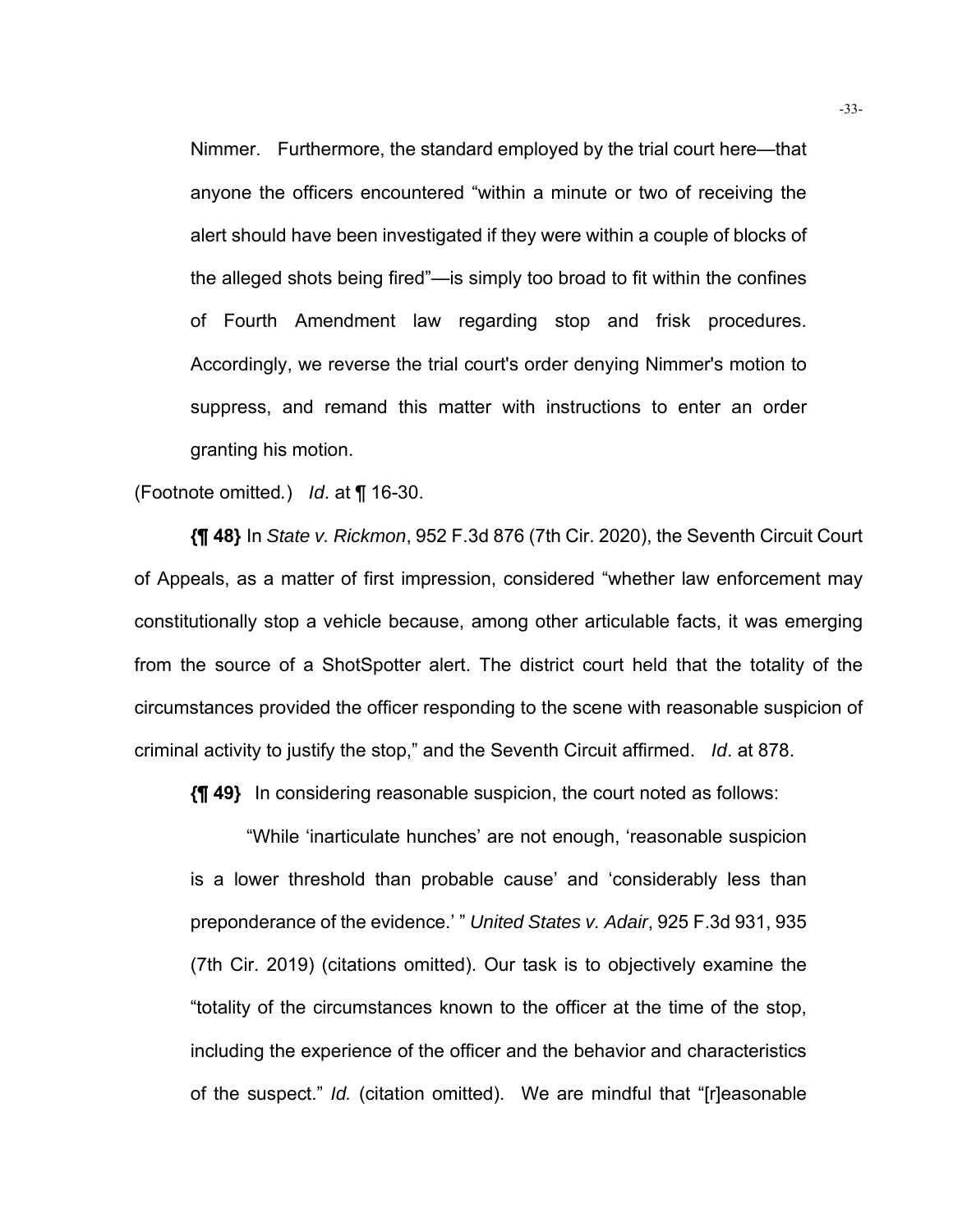suspicion is a 'commonsense, non-technical' concept that deals with 'the factual and practical considerations of everyday life on which reasonable and prudent men, not legal technicians, act.' " *United States v. Wanjiku*, 919 F.3d 472, 488 (7th Cir. 2019) (citation omitted).

*Id*. at 881.

**{¶ 50}** At the suppression hearing in *Rickmon*, Officer Ellefritz stated "that he had no reason to suspect that any weapons used in the shooting were in this car. He explained that the occupants were not attempting to flee, they complied with his commands, and they neither moved suspiciously nor gestured threateningly." *Id.* at 880. "In sum, there was nothing particularly unusual about this car, except for the fact that it was leaving the area of the gunfire." *Id.*

**{¶ 51}** The Seventh Circuit determined that "the totality of the circumstances establishes the officer stopped the car for more reasons than just its location in ShotSpotter's coverage zone." *Id*. at 881. In so concluding, the Seventh Circuit applied the following factors: "(1) the reliability of any reports to police; (2) the dangerousness of the crime; (3) the temporal and physical proximity of the stop to the crime; (4) any description of the vehicle and relevant traffic; and (5) the officer's (or potentially even the department's) experience with criminal activity in that area. \* \* \*." *Id.* at 881-882."

**{¶ 52}** First, the court concluded (unlike the trial court herein) that a ShotSpotter alert "is analogous to an anonymous tipster. So, what Officer Ellefritz ends up with is an anonymous tip from ShotSpotter that the 911 calls then independently confirmed." *Id.* at 882. Second, it was significant to the court that Ellefritz "was responding to an emergency report of shots fired, not one of general criminality. We have repeatedly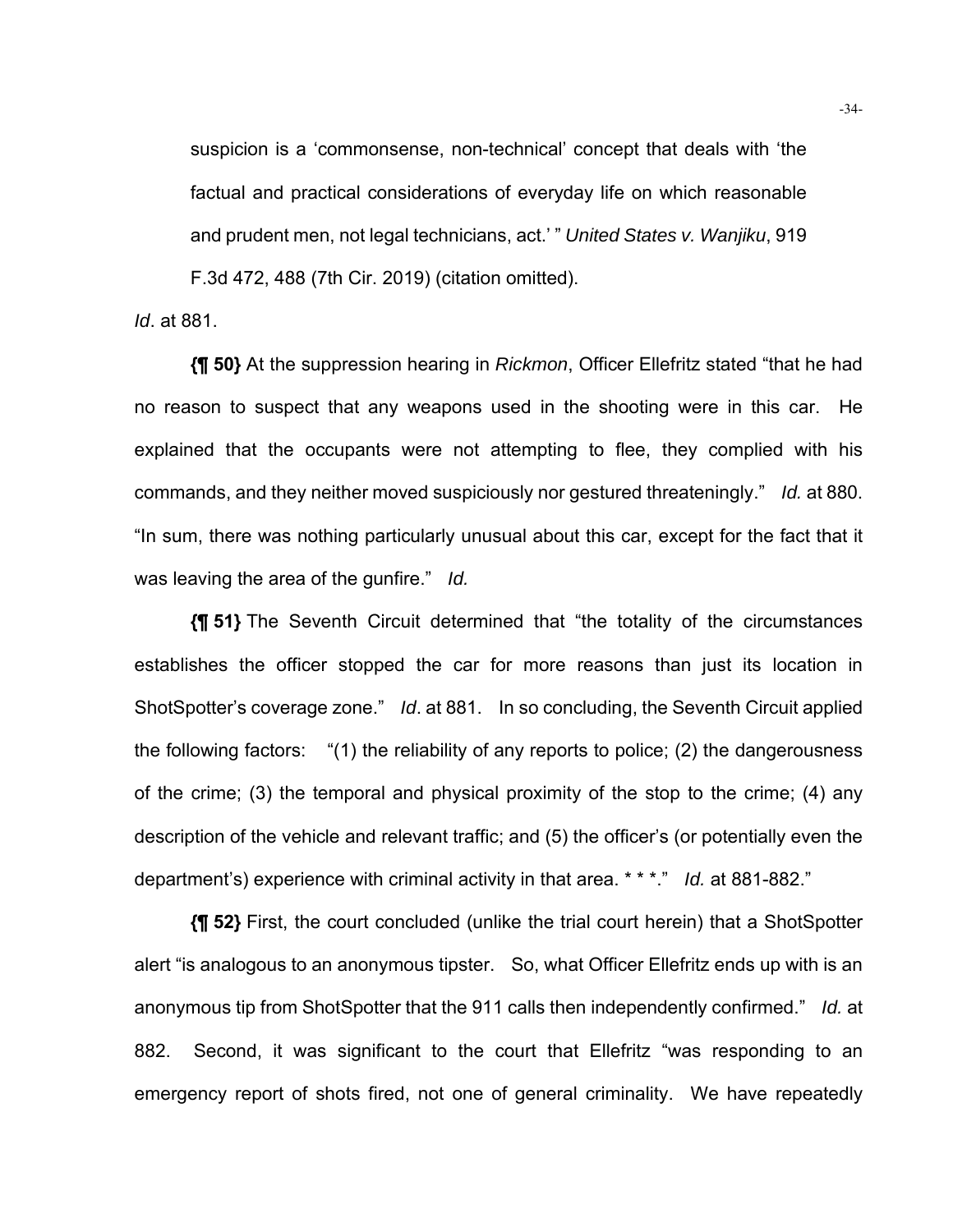emphasized in our decisions that the inherent danger of gun violence sets shootings apart from other criminal activity." *Id*. at 883. Third, "Ellefritz encountered Rickmon's vehicle on the same block of the shooting five-and-a-half minutes after he received reports of shots fired." *Id*. The court noted that "it was rational for Officer Ellefritz to infer that Rickmon's car participated in the gunfight because it was the only vehicle on the street of the shooting." *Id*. at 884. Fourth, "Ellefritz did not have the description of any vehicle; however, it was 4:45 a.m. and there was no other traffic. Again, in such a scenario, "[t]he hour reinforce[s] the suspicion" because we realistically expect few people on the road at that time." *Id*. at 884. According to the Seventh District, "it was reasonable—not random—to pull Rickmon over." *Id.* Finally, the court noted that Ellefritz had previously responded to the area on reports of shots fired. *Id.*

**{¶ 53}** The Seventh District concluded as follows:

Altogether, the circumstances here—the reliability of the police reports, the dangerousness of the crime, the stop's temporal and physical proximity to the shots, the light traffic late at night, and the officer's experience with gun violence in that area—provided reasonable suspicion to stop Rickmon's vehicle. As in similar past challenges to automobile seizures, "there is 'far more in this case ... than ... mere physical proximity' to the criminal activity." *Richards*, 719 F.3d at 758 (quoting *United States v. Burrell*, 963 F.2d 976, 987 (7th Cir. 1992)); *see also Burgess*, 759 F.3d at 710. Multiple circumstances separate Rickmon's case from others. In isolation, any one of those circumstances might not be sufficient. But viewed collectively, they start to seem suspicious. "In such a situation, it is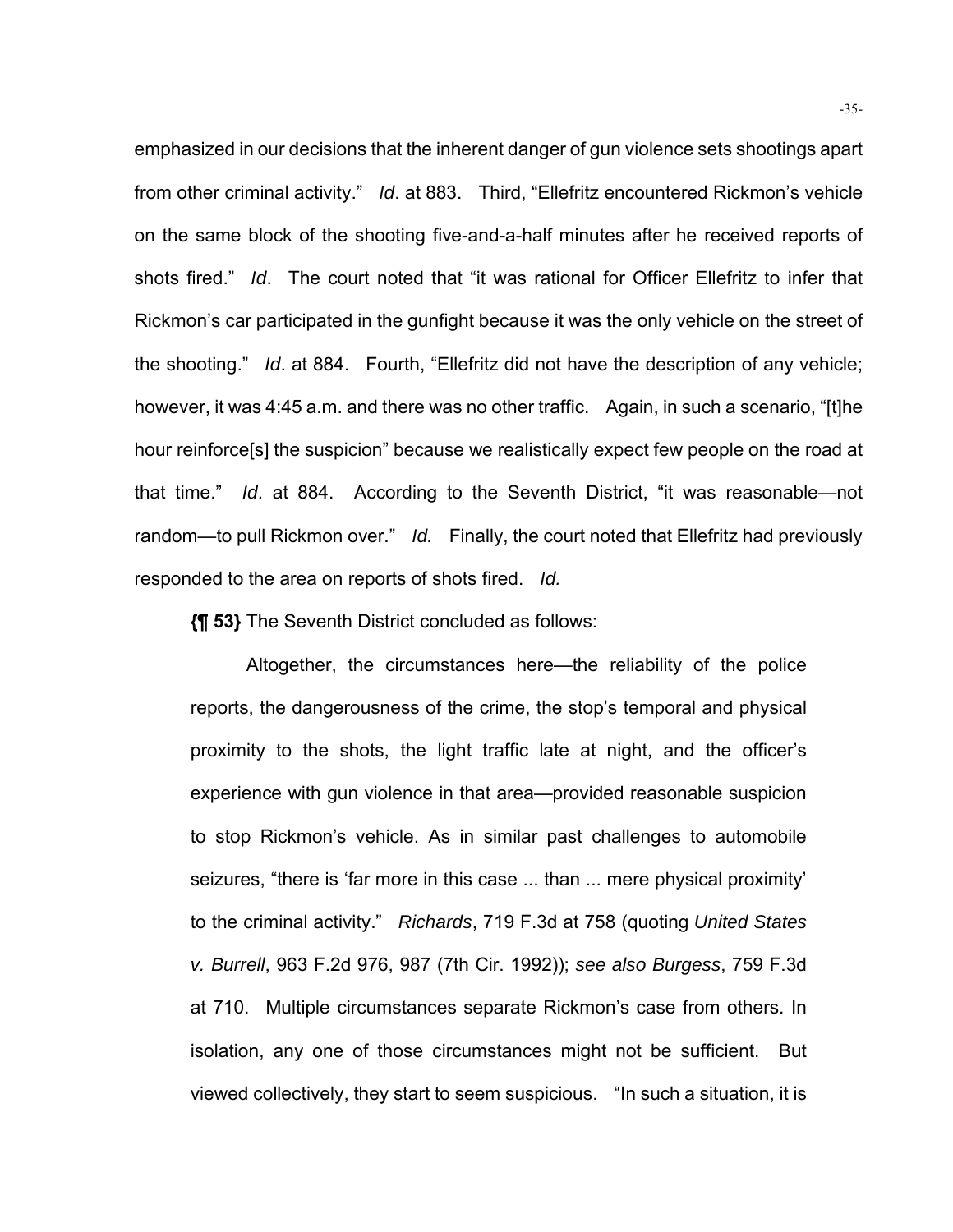reasonable for police to act quickly lest they lose the only opportunity they may have to solve a recent violent crime or to interrupt an advancing one."

*Burgess*, 759 F.3d at 711.

(Footnote omitted.) *Id*. at 884-885.

**{¶ 54}** In light of these discussions, we initially conclude that the issue herein is whether Erwin and Gallagher had reasonable suspicion to stop Carter and conduct the pat down, and we need not reach the scientific reliability of the ShotSpotter system. In this case, the ShotSpotter was primarily relevant to the officers' calculus in making the stop. We so conclude because Carter did not challenge the scientific reliability of the ShotSpotter system with particularity in his motion to suppress, request a *Daubert/*expert testimony hearing to do so, or object to the officers testimony regarding ShotSpotter. Moreover, as the parties agree, the Rules of Evidence do not apply to suppression hearings. *State v. Kinn,* 2d Dist. Montgomery No. 28336, 2020-Ohio-512, ¶ 11. We further conclude that the officers herein had reasonable articulable suspicion to execute a *Terry* stop and pat Carter down for weapons. Under the totality of the circumstance, we disagree with Carter's assertion that the trial court afforded the ShotSpotter alert dispositive weight. Furthermore, there is no evidence in this record that this was a nonconsensual encounter.

**{¶ 55}** While there were no separate 911 calls reporting gunfire or any additional information in terms of a suspect, Erwin and Gallagher were responding to an alert of shots fired, an inherently dangerous circumstance beyond general criminality. In their experience, they had recovered weapons in response to ShotSpotter alerts. Carter was observed within four minutes of the officers receiving the alert within the specific area of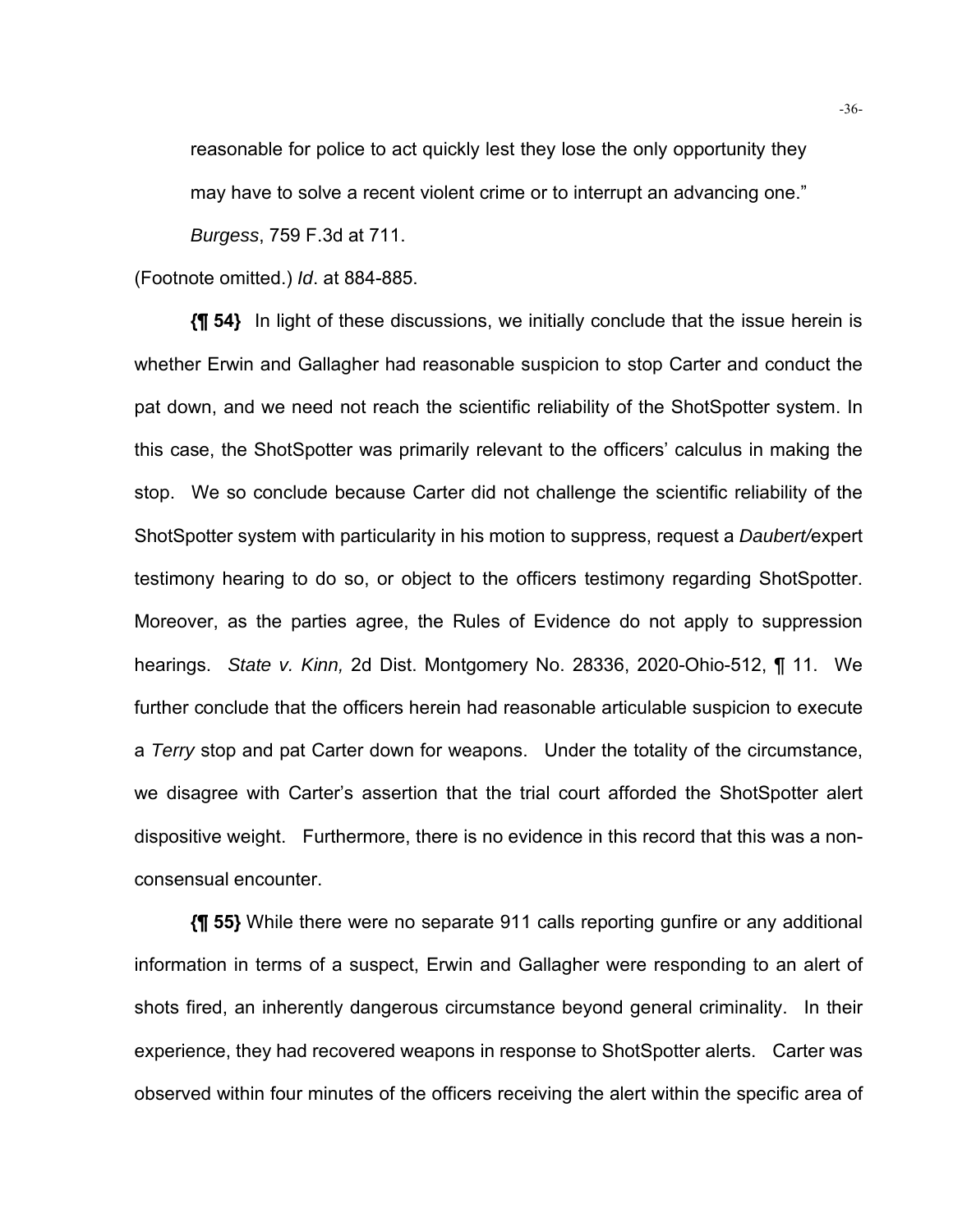the alert. In other words, as in *Rickmon*, the stop had temporal and physical proximity to the gunfire. It was almost 1:00 a.m., dark out, and Carter was the only person observed within the range of the alert. While *Nimmer* was observed at 10:06 p.m., when people may more commonly be up and about, in this case, as in *Rickmon*, the early morning hour supported the officers' reasonable suspicion. We further conclude that it was not random to initiate the *Terry* stop, and it was reasonable for the officers to act quickly. Erwin testified that the officers "believed [Carter] could have possibly been the shooter, or shot someone, shot at a house or something, so that's what \* \* \* made us stop and talk to him." Gallagher stated that due "to the likelihood of him being in the area at that time of a Shotspotter, likelihood of him having a firearm, I thought it was a safety issue, so I wanted to perform a pat down." We do not agree, as Carter suggests, that the officers used "magic" words or language in testifying to establish reasonable suspicion. The court clearly found the officers' testimony to be credible, and we defer to the court's credibility assessment. Based upon the officers' testimony, we agree with the trial court's determination that they were justified in their belief that Carter was "armed and presently dangerous" and "in the belief that [officer] safety or that [of] others was in danger."

**{¶ 56}** Carter's demeanor at the time further supported the officers' suspicion. While he was merely walking down the sidewalk, both officers clearly testified that he canted his body in such a manner that they were unable to observe his right side. This canting behavior is distinct from the blading behavior discussed in *Nimmer,* as Carter was not walking away from the officers at the time but was walking toward them, and we conclude that Carter's canting supported reasonable suspicion. Erwin stated that the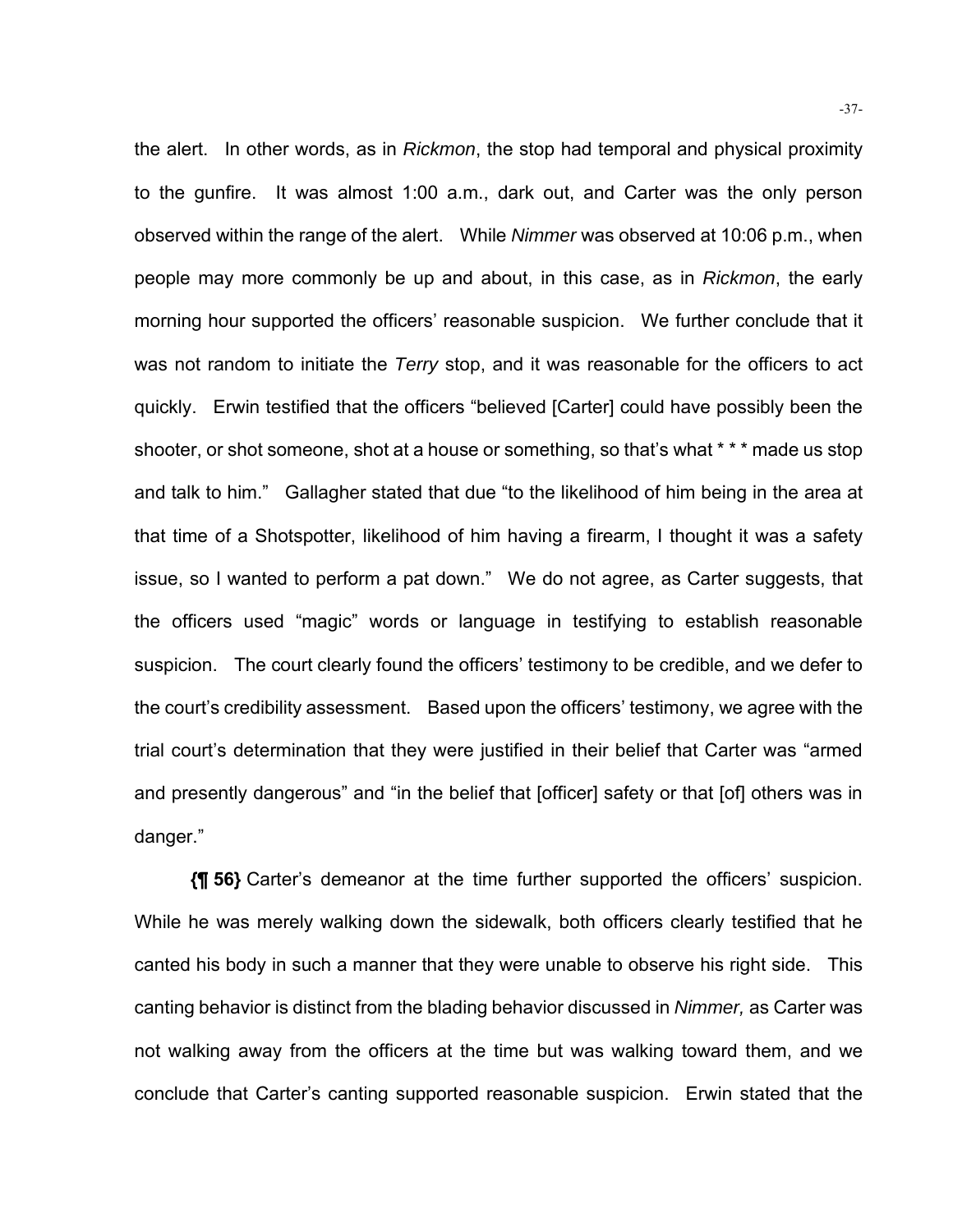canting was notable because people often tuck firearms in their waistband or pockets, and Gallagher stated that canting is "a nervous tendency that he might be trying to conceal something, which is another reason for the pat down." Gallagher described Carter as nervous and shaky, and while Carter advised that he had been to the home of a friend, he was unable to provide the friend's name. We note that Gallagher's detailed description of the pat down reflects that he was searching for weapons and not drugs. He stated that the methamphetamine was "sticking right out" of Carter's mesh shorts, and we conclude that Gallagher did not exceed the scope of *Terry*. Based upon the totality of the circumstances, we conclude that the officers' reasonable articulable suspicion justified the *Terry* stop and ensuing pat down, and that Gallagher lawfully seized the methamphetamine. Accordingly, Carter's first assignment of error is overruled.

**{¶ 57}** Carter's second assignment of error states:

THE APPELLANT WAS DENIED HIS RIGHT TO THE EFFECTIVE ASSISTANCE OF COUNSEL PURSUANT TO ARTICLE I, SECTION 10 OF THE OHIO CONSTITUTION AND THE SIXTH AMENDMENT OF THE UNITED STATES CONSTITUTION.

**{¶ 58}** Carter asserts that he was not advised or aware that a plea and subsequent conviction in this case carried a mandatory term of imprisonment of at least two years. Carter makes this claim despite the Crim.R. 11 plea colloquy with the trial court; however, counsel herein asserts that Carter's claim that he was not adequately advised of the penalties involved discussions prior to his no contest plea. Accordingly, his plea was not made knowingly, intelligently, or voluntarily as a result of ineffective assistance of trial counsel.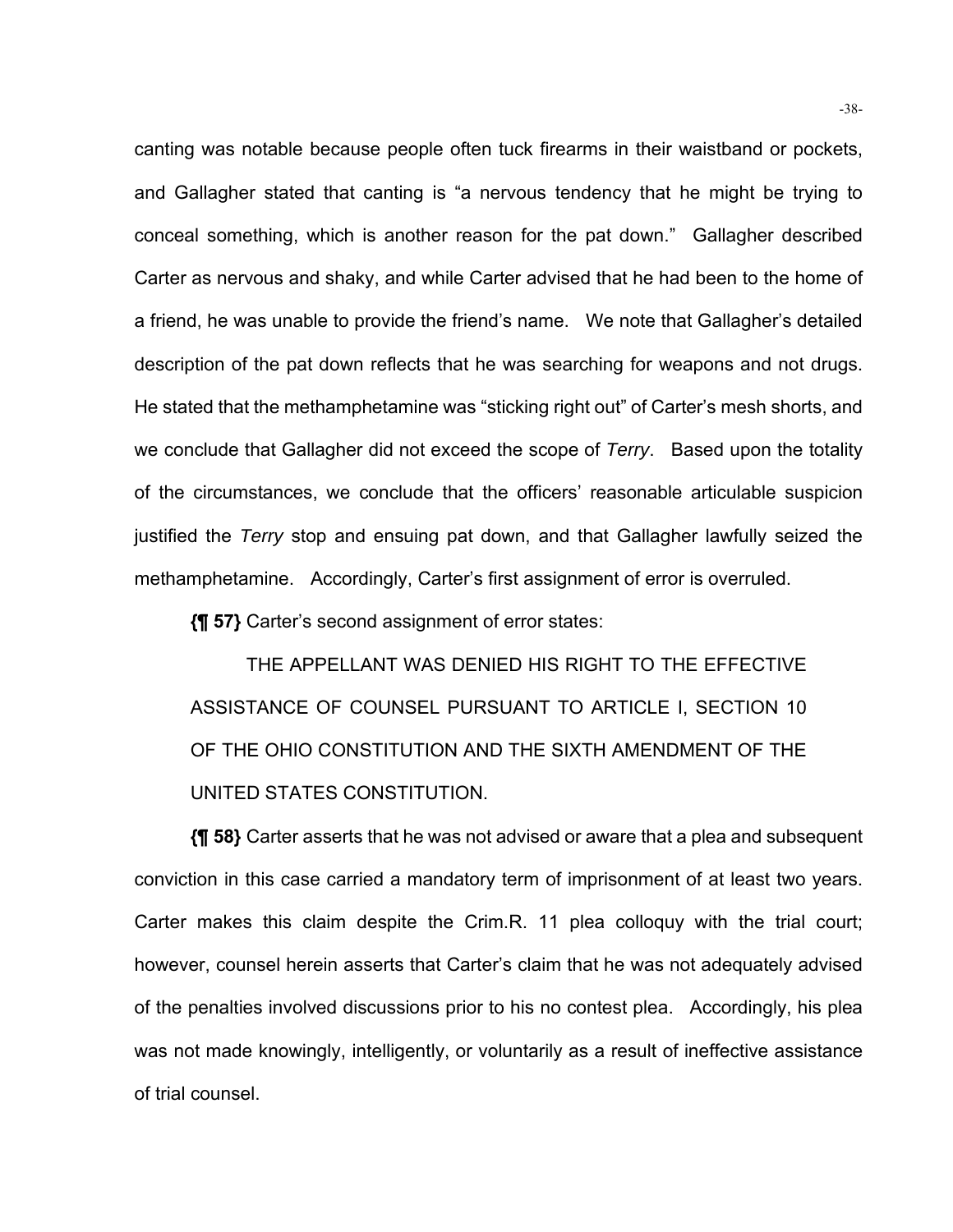**{¶ 59}** The State responds that Carter failed to comply with App.R. 16(A)(7) in supporting his claims and, furthermore, that the record does not support Carter's contentions. According to the State, "even assuming that counsel's performance was professionally unreasonable, an error by counsel does not warrant setting aside a criminal conviction if the error had no effect on the judgment." The State argues that at no time during the plea colloquy did Carter indicate that he had never been informed of the mandatory nature of the sentence or that it carried a mandatory minimum sentence of two years. The State also points out that the trial court advised Carter of the mandatory nature of his sentence, and the information was contained in the plea form. Thus, the State argues that the record affirmatively indicates that Carter understood the entirety of the plea when he entered it on the record in open court.

**{¶ 60}** This Court has noted that:

In order to succeed on an ineffective assistance claim, a defendant must establish: (1) his trial counsel's performance was deficient; and (2) the deficient performance prejudiced him. *Strickland v. Washington*, 466 U.S. 668, 104 S.Ct. 2052, 80 L.Ed.2d 674 (1984), paragraph two of the syllabus; *State v. Bradley*, 42 Ohio St.3d 136, 538 N.E.2d 373 (1989), paragraph two of the syllabus. To establish deficient performance, a defendant must show that his trial counsel's performance fell below an objective standard of reasonable representation. *Strickland* at 688; *Bradley* at 142. To establish prejudice, a defendant must show that there is "a reasonable probability that, but for counsel's errors, the proceeding's result would have been different." *State v. Hale*, 119 Ohio St.3d 118, 2008-Ohio-3426, 892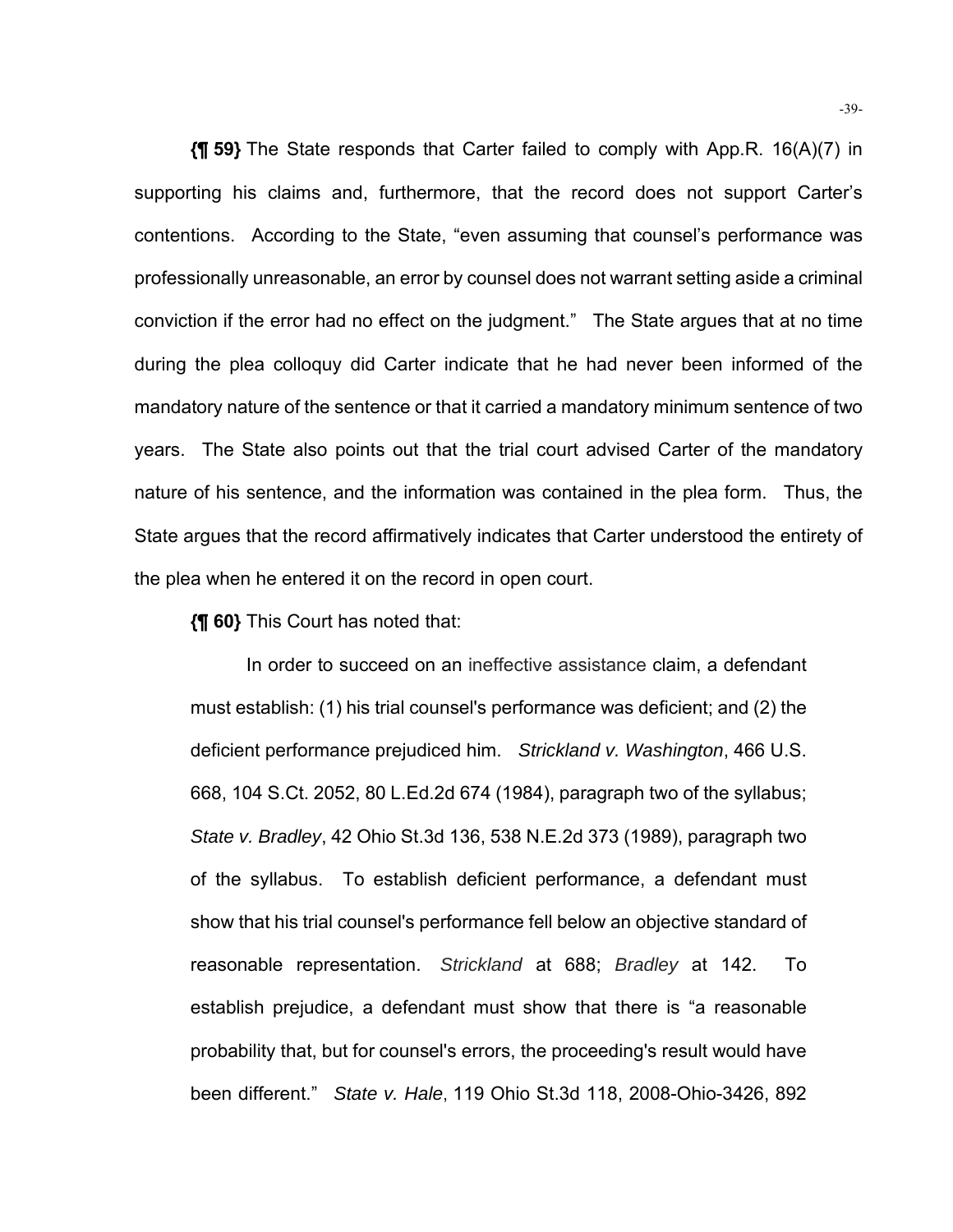N.E.2d 864, ¶ 204, citing *Strickland* at 687-688 and *Bradley* at paragraph two of the syllabus. The failure to make a showing of either deficient performance or prejudice defeats a claim of ineffective assistance of counsel. *Strickland* at 697.

*State v. Whaley*, 2d Dist. Montgomery 2020-CA-15, 2021-Ohio-1434, ¶ 14.

**{¶ 61}** App.R. 16(A)(7) provides that an appellant's brief shall include the following: "An argument containing the contentions of the appellant with respect to each assignment of error presented for review and the reasons in support of the contentions, *with citations to the authorities, statutes,* and parts of the record on which appellant relies." Carter cites to no authority in his second assignment of error.

**{¶ 62}** We conclude that ineffective assistance is not demonstrated. At Carter's plea hearing, after defense counsel indicated that Carter would enter a no contest plea, the court indicated, "It's my understanding there's no agreement as to sentence \* \* \* And it is a mandatory sentence, though." The parties acknowledged their understanding of the nature of the sentence.

**{¶ 63}** The court ascertained that Carter was 36 years old, had a college degree, and was able to read and comprehend the plea form. Carter indicated that he was not under the influence of any drugs or alcohol. The following exchange occurred:

THE COURT: Sir, in this case, you're entering a no-contest plea to one count of aggravated possession of drugs, a felony of the second degree. Do you understand that as a result of that plea, the Court could sentence you to financial sanctions, including a fine of up to \$15,000, and a mandatory fine of between \$7,500 and \$15,000, and *a prison term of a*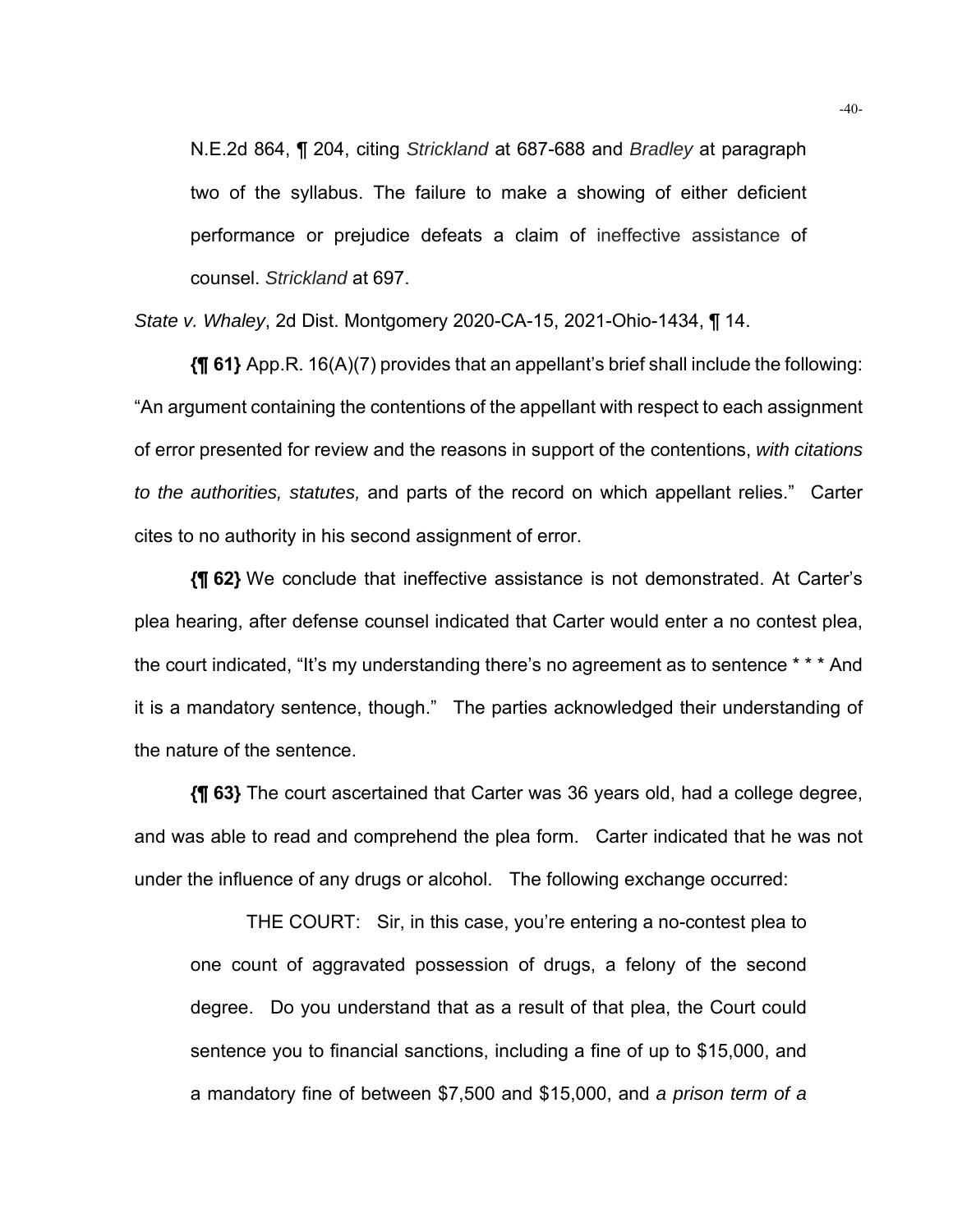*minimum sentence of 2 years and a maximum sentence of 8 years plus an additional one-half of the minimum sentence, for a total possible prison sentence of 12 years.2*

Do you understand that?

THE DEFENDANT: Yes, Your Honor.

THE COURT: In addition, sir, *the prison term for aggravated possession of drugs, a felony of the second degree, is mandatory and cannot be reduced by earned credit, judicial release, or furlough.* 

Do you understand that?

THE DEFENDANT: Yes, Your Honor.

\* \* \*

THE COURT: So do you understand, sir, the minimum prison sentence is two years, but the minimum is anywhere between two years and eight years, and the maximum sentence will be one-half of the minimum sentence. So if, for instance - - I'm purely doing this by way of example - -

 $2$  R.C. 2929.14 governs prison terms, and R.C. 2929.14(A)(2)(a) provides: "For a felony of the second degree committed on or after the effective date of this amendment, the prison term shall be an indefinite prison term with a stated minimum term selected by the court of two, three, four, five, six, seven, or eight years and a maximum term that is determined pursuant to section 2929.144 of the Revised Code, except that if the section that criminalizes the conduct constituting the felony specifies a different minimum term or penalty for the offense, the specific language of that section shall control in determining the minimum term or otherwise sentencing the offender but the minimum term or sentence imposed under that specific language shall be considered for purposes of the Revised Code as if it had been imposed under this division." R.C. 2929.144(B)(1) provides: "If the offender is being sentenced for one felony and the felony is a qualifying felony of the first or second degree, the maximum prison term shall be equal to the minimum term imposed on the offender under division (A)(1)(a) or (2)(a) of section 2929.14 of the Revised Code plus fifty per cent of that term."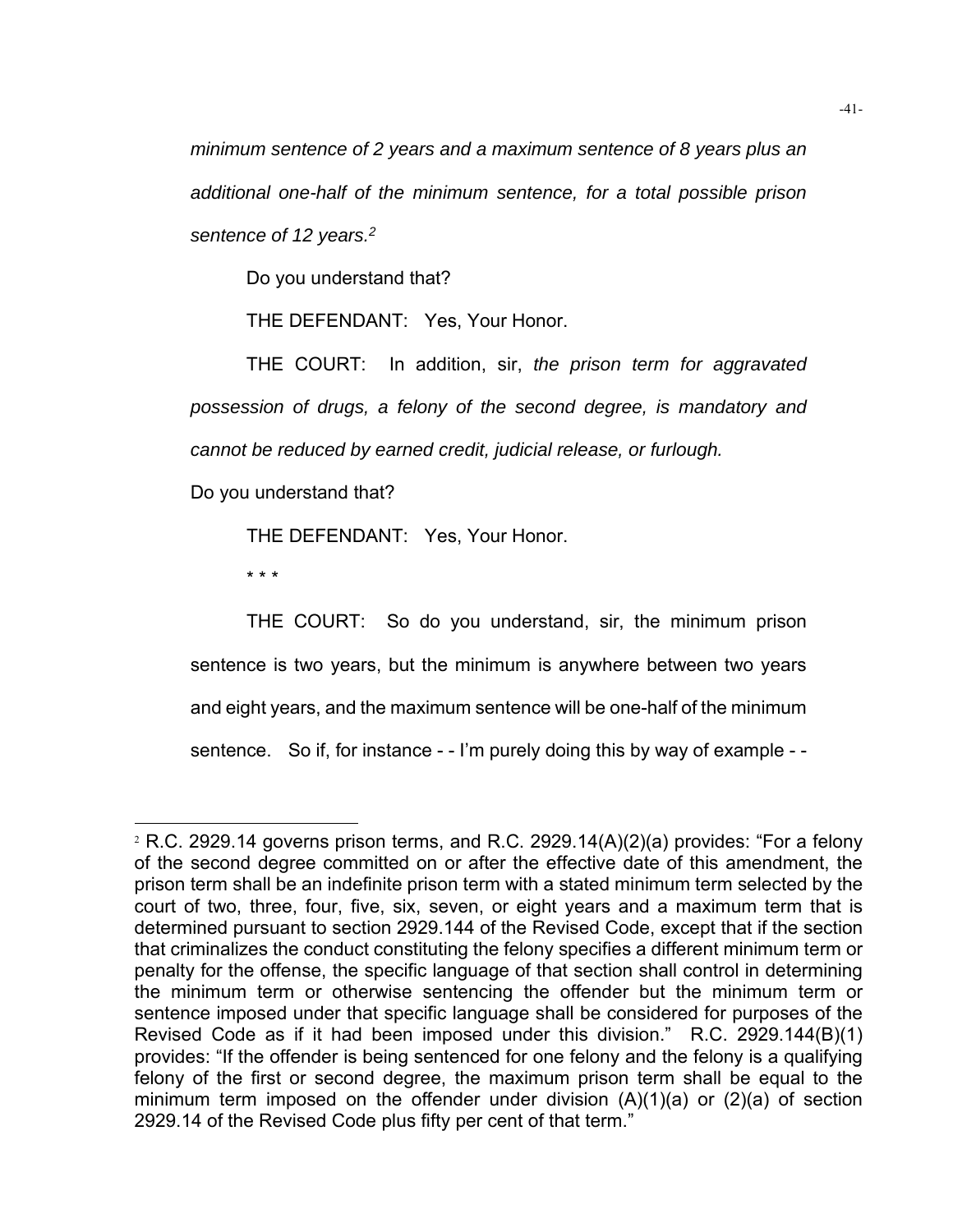if you were sentenced to four years, then the minimum sentence is four years and the maximum is six years. \* \* \* And your release from prison would be determined by the parole board anywhere between four years and six years. Do you understand that?

THE DEFENDANT: Yes, Your Honor.

**{¶ 64}** The court advised Carter of the constitutional rights his plea would waive. Carter acknowledged that he had had the opportunity to discuss his plea with counsel, that he was satisfied with counsel's representation, and that he entered his plea voluntarily. When asked if he had any questions prior to entering his plea, Carter responded, "No, Your Honor." Carter's plea form provided that "the prison term(s) for Aggravated Possession of drugs is/are mandatory and cannot be reduced by judicial release, earned credit, or furlough."

**{¶ 65}** We conclude that ineffective assistance is not demonstrated. Not only does Carter fail to direct our attention to any authority in support of his argument, the record before us belies his assertion that "he was not advised or aware that a plea and subsequent conviction in this case carried a mandatory term of imprisonment of at least two years." The trial court advised Carter of the mandatory nature of his sentence, and the minimum two-year term, and Carter does not delineate defense counsel's alleged ineffectiveness or demonstrate prejudice. Accordingly, Carter's second assignment of error is overruled.

**{¶ 66}** Having overruled Carter/s assigned errors, the judgment of the trial court is affirmed.

. . . . . . . . . . . . .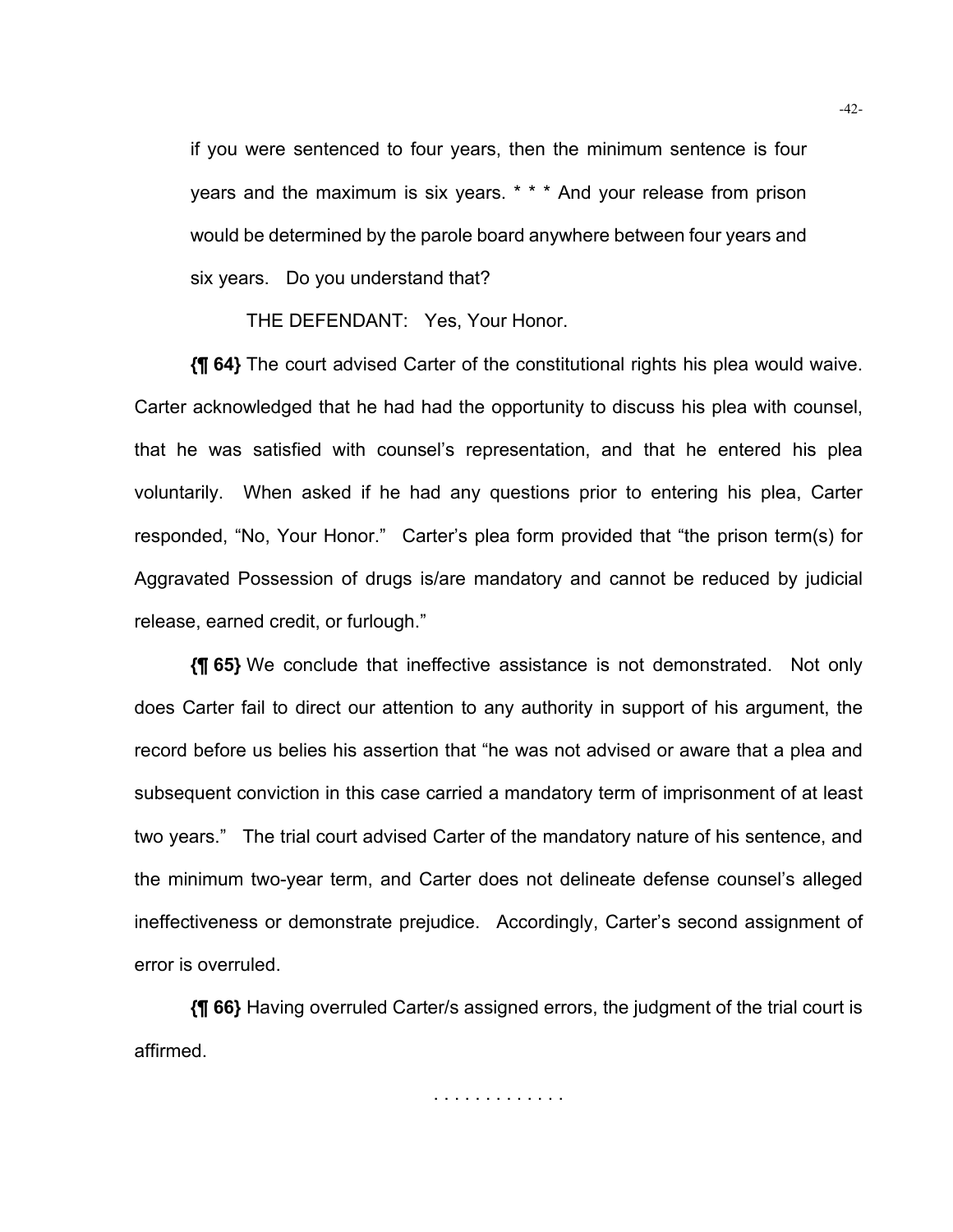EPLEY, J., concurs.

TUCKER, P.J., concurs:

**{¶ 67}** The State does not argue that the ShotSpotter alert, standing alone, provided a reasonable, articulable suspicion that Carter was connected to the reported gunshot(s). Instead, the State argues that the initial encounter between Officers Erwin and Gallagher was consensual, and that, based upon the officers' observations following the initial encounter, the incident was converted into a constitutionally permissible investigative stop. The State then argues that there was a reasonable suspicion that Carter was armed and dangerous, which made the pat down search and then the plain feel discovery of the drugs at issue constitutionally appropriate. I agree with the State's arguments, and, on this basis, I concur in the majority opinion.

**{¶ 68}** I do not think, and, as just noted, the State does not assert, that a ShotSpotter alert, without more, provides a reasonable, articulable suspicion that a person found in or near the provided gunshot radius and otherwise acting innocuously is connected to the reported gunshot. *See Rickmon*, 952 F.3d at 881 (questioning whether a single ShotSpotter alert would amount to reasonable suspicion.). $3 \overline{ }$ 

**{¶ 69}** This being said, good police work required Erwin and Gallagher to make contact with Carter in an attempt to initiate a consensual encounter. When an officer makes contact with a person in a public place, the officer engages that person in a conversation during which the officer solicits investigative information, but the person

<sup>&</sup>lt;sup>3</sup> I do not rule out the possibility that, upon a better record regarding the reliability of ShotSpotter, a ShotSpotter report, without much more, could provide a reasonable suspicion to stop a person found in or near the gunshot radius.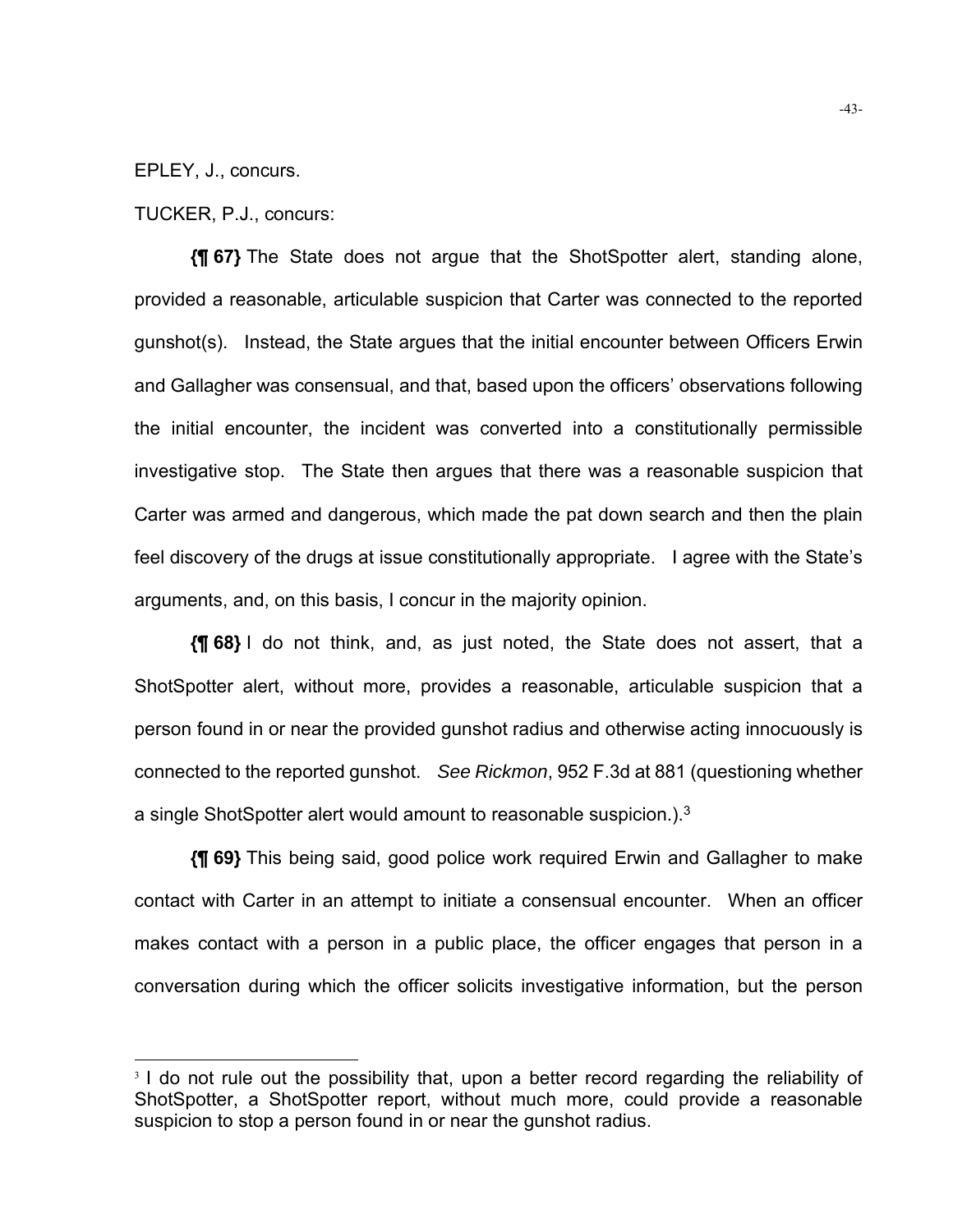remains free to ignore the officer and terminate the encounter; the contact is consensual and does not implicate the Fourth Amendment. *State v. Taylor*, 106 Ohio App.3d 741, 747, 667 N.E.2d 60 (2d Dist.1995), citing *United States v. Mendenhall*, 446 U.S. 544, 553, 100 S.Ct. 1870, 64 L.Ed.2d 497. It is the State's burden to establish that at its inception an encounter is consensual. *State v. Crum*, 2d Dist. Montgomery No. 22812, 2009-Ohio-3012, ¶ 17. In contrast, a seizure occurs, and Fourth Amendment protections are triggered, when, under the totality of the circumstances, a "reasonable person would have believed that he was not free to leave or [was] compelled to respond to questions." *State v. Celaya*, 2d Dist. Montgomery No. 28177, 2019-Ohio-2747, ¶ 21, citing *State v. Lewis*, 2d Dist. Montgomery No. 22726, 2009-Ohio-158, ¶ 22. Determining whether an encounter is consensual or is an investigative seizure is, obviously, "fact sensitive." *Id.*  at ¶ 23.

**{¶ 70}** In this case, the State's suppression hearing argument was not that the initial encounter was consensual. And the trial court's decision was silent on this issue. Nonetheless, Erwin and Gallagher's testimony established that the officers stopped the cruiser and simply engaged Carter in conversation, and that Carter, without being compelled to do so, responded to the officers' inquiries. Thus, in my opinion, the encounter was consensual at its inception.

**{¶ 71}** The suppression hearing testimony further established that Carter was extremely nervous upon contact with the officers, was unable to identify the friend supposedly living at 55 Cambridge Avenue, and attempted to shield his right side from the officers' view. These factors, in conjunction with the ShotSpotter alert, were sufficient to convert the encounter into an investigative stop. Moreover, the ShotSpotter report